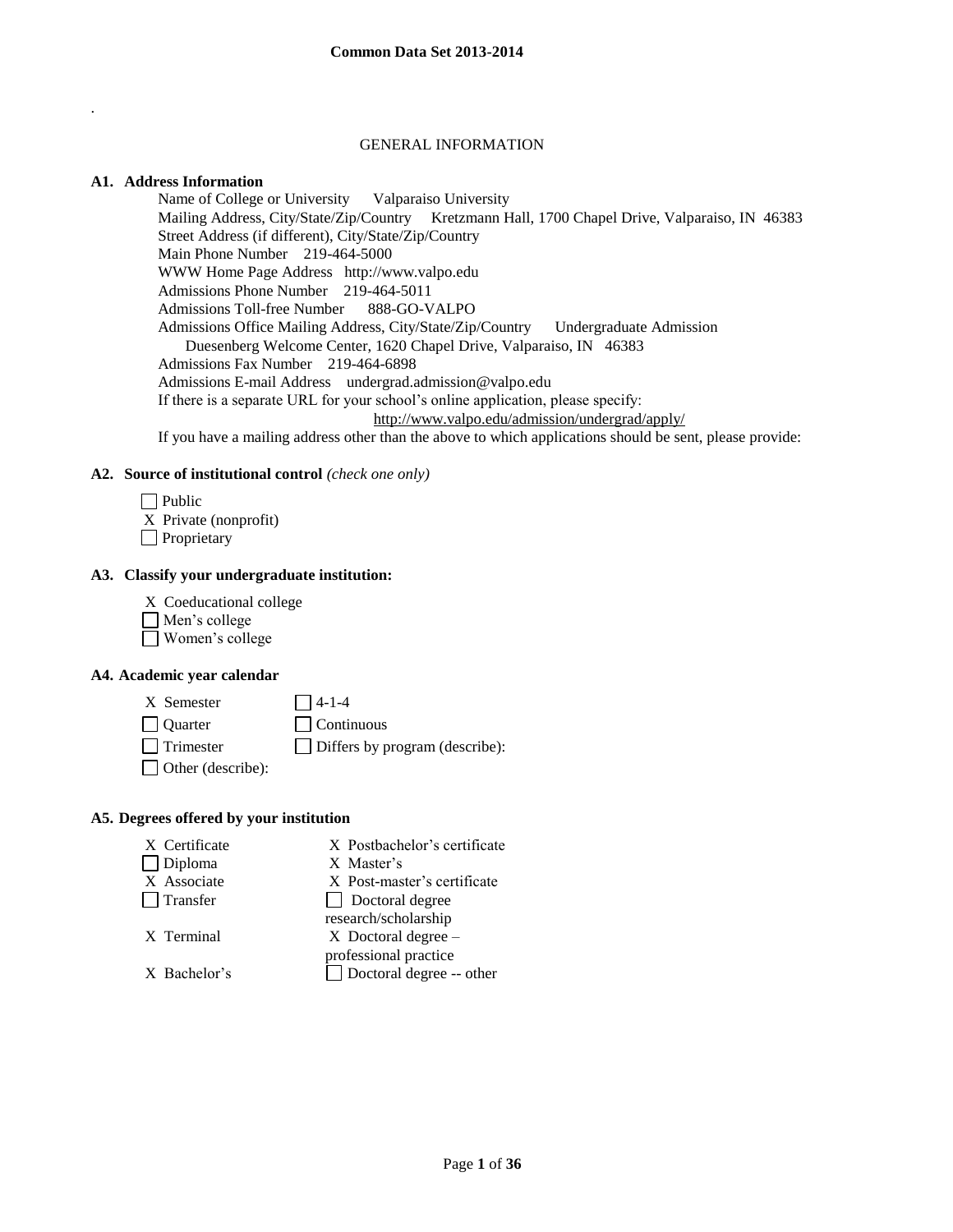# **B. ENROLLMENT AND PERSISTENCE**

**B1. Institutional Enrollment—Men and Women** Provide numbers of students for each of the following categories as of the institution's official fall reporting date or as of October 15, 2013. Note: Report students formerly designated as "first professional" in the graduate cells.

|                                                        | <b>FULL-TIME</b> |       | <b>PART-TIME</b> |                  |
|--------------------------------------------------------|------------------|-------|------------------|------------------|
|                                                        | Men              | Women | Men              | Women            |
| <b>Undergraduates</b>                                  |                  |       |                  |                  |
| Degree-seeking, first-time<br>freshmen                 | 433              | 443   | $\mathbf{0}$     | $\boldsymbol{0}$ |
| Other first-year, degree-<br>seeking                   | 60               | 23    | $\mathbf{1}$     | $\mathbf{1}$     |
| All other degree-seeking                               | 1023             | 1136  | 37               | 52               |
| Total degree-seeking                                   | 1516             | 1602  | 38               | 53               |
| All other undergraduates<br>enrolled in credit courses | 6                | 12    | 6                | 18               |
| Total undergraduates                                   | 1522             | 1614  | 44               | 71               |
| <b>Graduate</b>                                        |                  |       |                  |                  |
| Degree-seeking, first-time                             | 230              | 203   | 23               | 50               |
| All other degree-seeking                               | 229              | 255   | 87               | 150              |
| All other graduates enrolled<br>in credit courses      | 4                | 5     | 5                | 16               |
| Total graduate                                         | 463              | 463   | 115              | 216              |

Total all undergraduates: \_\_\_\_\_\_3251\_\_\_\_\_\_

Total all graduate: \_\_\_\_\_1257\_\_\_\_\_\_\_

GRAND TOTAL ALL STUDENTS: \_\_\_\_4508\_\_\_\_\_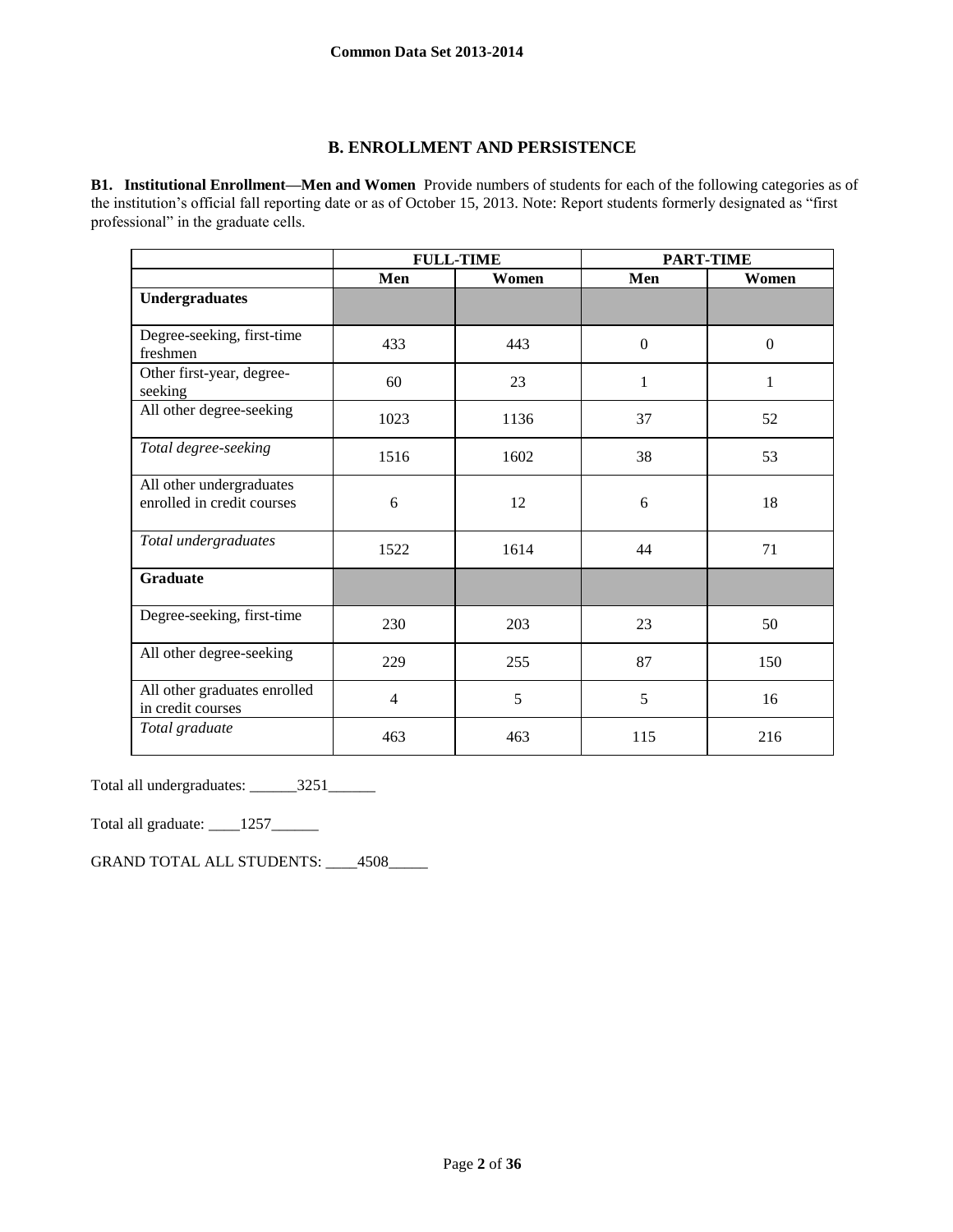**B2. Enrollment by Racial/Ethnic Category.** Provide numbers of undergraduate students for each of the following categories as of the institution's official fall reporting date or as of October 15, 2013. Include international students only in the category "Nonresident aliens." Complete the "Total Undergraduates" column only if you cannot provide data for the first two columns. Report as your institution reports to IPEDS: persons who are Hispanic should be reported only on the Hispanic line, not under any race, and persons who are non-Hispanic multi-racial should be reported only under "Two or more races."

|                                                            | Degree-seeking<br><b>First-time First year</b> | Degree-seeking<br><b>Undergraduates</b><br>(include first-time<br>first-year) | <b>Total</b><br><b>Undergraduates</b><br>(both degree- and non-<br>degree-seeking) |
|------------------------------------------------------------|------------------------------------------------|-------------------------------------------------------------------------------|------------------------------------------------------------------------------------|
| Nonresident aliens                                         | 52                                             | 265                                                                           |                                                                                    |
| Hispanic/Latino                                            | 66                                             | 219                                                                           |                                                                                    |
| Black or African American, non-<br>Hispanic                | 60                                             | 171                                                                           |                                                                                    |
| White, non-Hispanic                                        | 645                                            | 2394                                                                          |                                                                                    |
| American Indian or Alaska Native, non-<br>Hispanic         | $\theta$                                       | 4                                                                             |                                                                                    |
| Asian, non-Hispanic                                        | 15                                             | 50                                                                            |                                                                                    |
| Native Hawaiian or other Pacific<br>Islander, non-Hispanic |                                                | $\overline{2}$                                                                |                                                                                    |
| Two or more races, non-Hispanic                            | 26                                             | 73                                                                            |                                                                                    |
| Race and/or ethnicity unknown                              | 11                                             | 31                                                                            |                                                                                    |
| Total                                                      | 876                                            | 3209                                                                          |                                                                                    |

## **Persistence**

#### **B3. Number of degrees awarded by your institution from July 1, 2012, to June 30, 2013.**

| -618  |
|-------|
|       |
| 19    |
|       |
|       |
| - 181 |
|       |
|       |

# **Graduation Rates**

The items in this section correspond to data elements collected by the IPEDS Web-based Data Collection System's Graduation Rate Survey (GRS). For complete instructions and definitions of data elements, see the IPEDS GRS instructions and glossary on the 2013 Web-based survey.

### **For Bachelor's or Equivalent Programs**

Please provide data for the Fall 2007 cohort if available. If Fall 2007 cohort data are not available, provide data for the Fall 2006 cohort.

| Report for the cohort of full-time first-time bachelor's (or | Report for the coho  |
|--------------------------------------------------------------|----------------------|
| equivalent) degree-seeking undergraduate students who        | equivalent) degree-  |
| entered in Fall 2006. Include in the cohort those who        | entered in Fall 2007 |

# **Fall 2006 Cohort Fall 2007 Cohort**

ort of full-time first-time bachelor's (or seeking undergraduate students who entered in Fall **2007**. Include in the cohort those who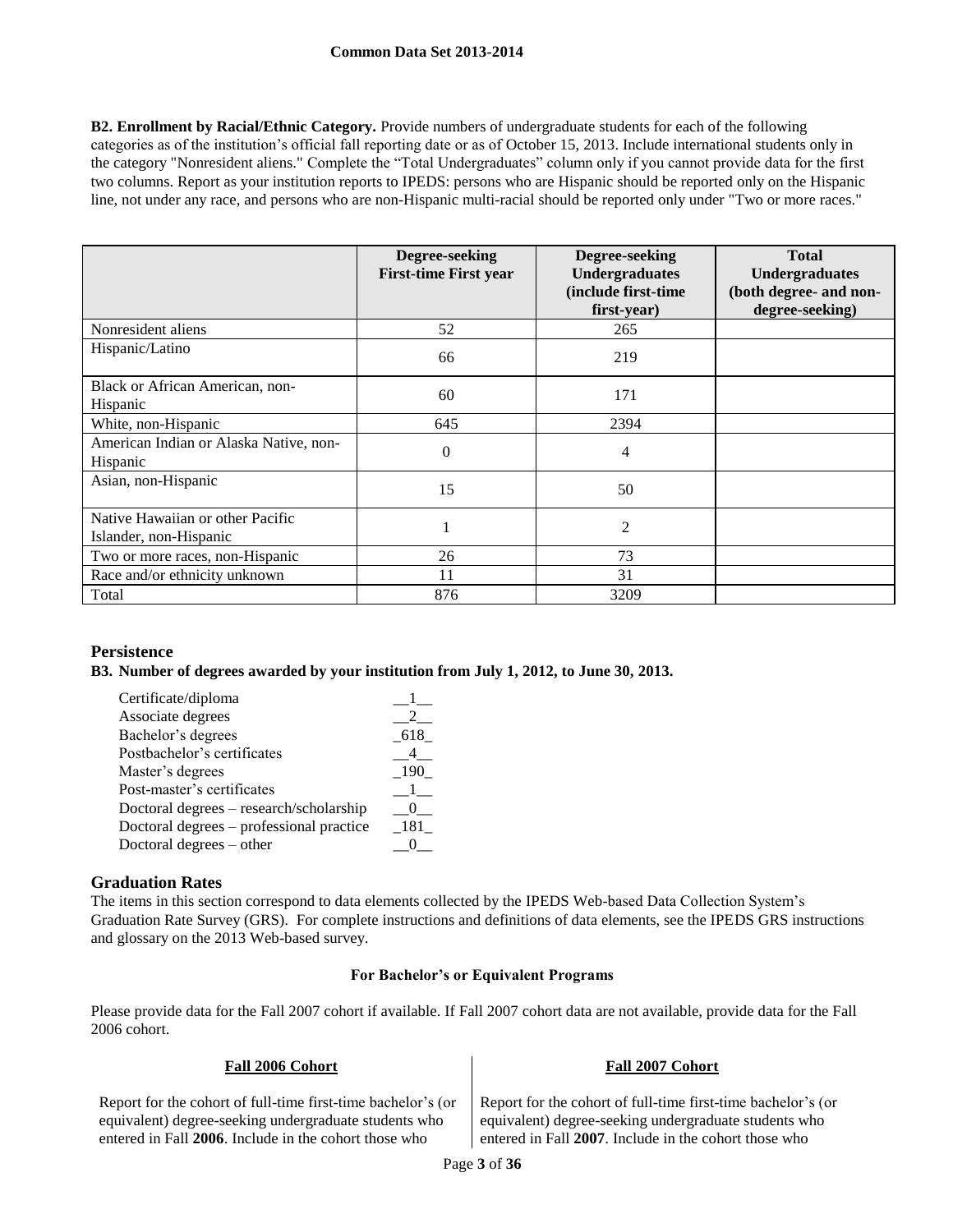entered your institution during the summer term preceding Fall **2006**. entered your institution during the summer term preceding Fall **2007**. **B4.** Initial **2006** cohort of first-time, full-time bachelor's (or equivalent) degree-seeking undergraduate students; total all students: **B4.** Initial **2007** cohort of first-time, full-time bachelor's (or equivalent) degree-seeking undergraduate students; total all students: \_\_\_\_\_713\_\_\_\_\_\_\_\_ **B5.** Of the initial **2006** cohort, how many did not persist and did not graduate for the following reasons: death, permanent disability, or service in the armed forces, foreign aid service of the federal government, or official church missions; total allowable exclusions: \_\_\_\_\_\_\_\_\_\_\_\_\_\_\_\_\_\_\_\_\_\_ **B5.** Of the initial **2007** cohort, how many did not persist and did not graduate for the following reasons: death, permanent disability, or service in the armed forces, foreign aid service of the federal government, or official church missions; total allowable exclusions:  $\underline{\hspace{1cm}} 0$ **B6.** Final **2006** cohort, after adjusting for allowable exclusions: **B6.** Final **2007** cohort, after adjusting for allowable exclusions: 713 (Subtract question B5 from question B4) (Subtract question B5 from question B4) **B7.** Of the initial **2006** cohort, how many completed the program in four years or less (by August 31, 2010): \_\_\_\_\_\_\_\_\_\_\_ **B7.** Of the initial **2007** cohort, how many completed the program in four years or less (by August 31, 2011): \_\_\_\_413\_\_\_\_\_\_ **B8**. Of the initial **2006** cohort, how many completed the program in more than four years but in five years or less (after August 31, 2010 and by August 31, 2011): \_\_\_\_\_\_\_\_\_\_\_\_\_\_\_\_\_ **B8**. Of the initial **2007** cohort, how many completed the program in more than four years but in five years or less (after August 31, 2011 and by August 31, 2012): \_\_\_\_\_\_\_78\_\_\_\_\_\_\_\_ **B9.** Of the initial **2006** cohort, how many completed the program in more than five years but in six years or less (after August 31, 2011 and by August 31, 2012): \_\_\_\_\_\_\_\_\_\_\_\_\_\_ **B9.** Of the initial **2007** cohort, how many completed the program in more than five years but in six years or less (after August 31, 2012 and by August 31, 2013):  $-9$ **B10**. Total graduating within six years (sum of questions B7, B8, and B9): \_\_\_\_\_\_\_\_\_\_\_\_\_\_ **B10**. Total graduating within six years (sum of questions B7, B8, and B9): \_\_\_\_\_500\_\_\_\_\_\_\_ **B11.** Six-year graduation rate for **2006** cohort (question B10 divided by question B6): \_\_\_\_\_\_\_\_\_\_\_\_ % **B11.** Six-year graduation rate for **2007** cohort (question B10 divided by question B6): \_\_\_\_\_70.1\_\_\_\_\_ %

# **For Two-Year Institutions**

Please provide data for the 2010 cohort if available. If 2010 cohort data are not available, provide data for the 2009 cohort.

| 2009 Cohort                                                      | 2010 Cohort                                                      |
|------------------------------------------------------------------|------------------------------------------------------------------|
| <b>B12.</b> Initial 2009 cohort, total of first-time, full-time  | <b>B12.</b> Initial 2010 cohort, total of first-time, full-time  |
| degree/certificate-seeking students:                             | degree/certificate-seeking students:                             |
| <b>B13.</b> Of the initial 2009 cohort, how many did not persist | <b>B13.</b> Of the initial 2010 cohort, how many did not persist |
| and did not graduate for the following reasons: death,           | and did not graduate for the following reasons: death,           |
| permanently disability, or service in the armed forces,          | permanently disability, or service in the armed forces,          |
| foreign aid service of the federal government, or official       | foreign aid service of the federal government, or official       |
| church missions; total allowable exclusions:                     | church missions; total allowable exclusions:                     |
| <b>B14.</b> Final 2009 cohort, after adjusting for allowable     | <b>B14.</b> Final 2010 cohort, after adjusting for allowable     |
| exclusions                                                       | exclusions                                                       |
| (Subtract question B13 from question B12)                        | (Subtract question B13 from question B12)                        |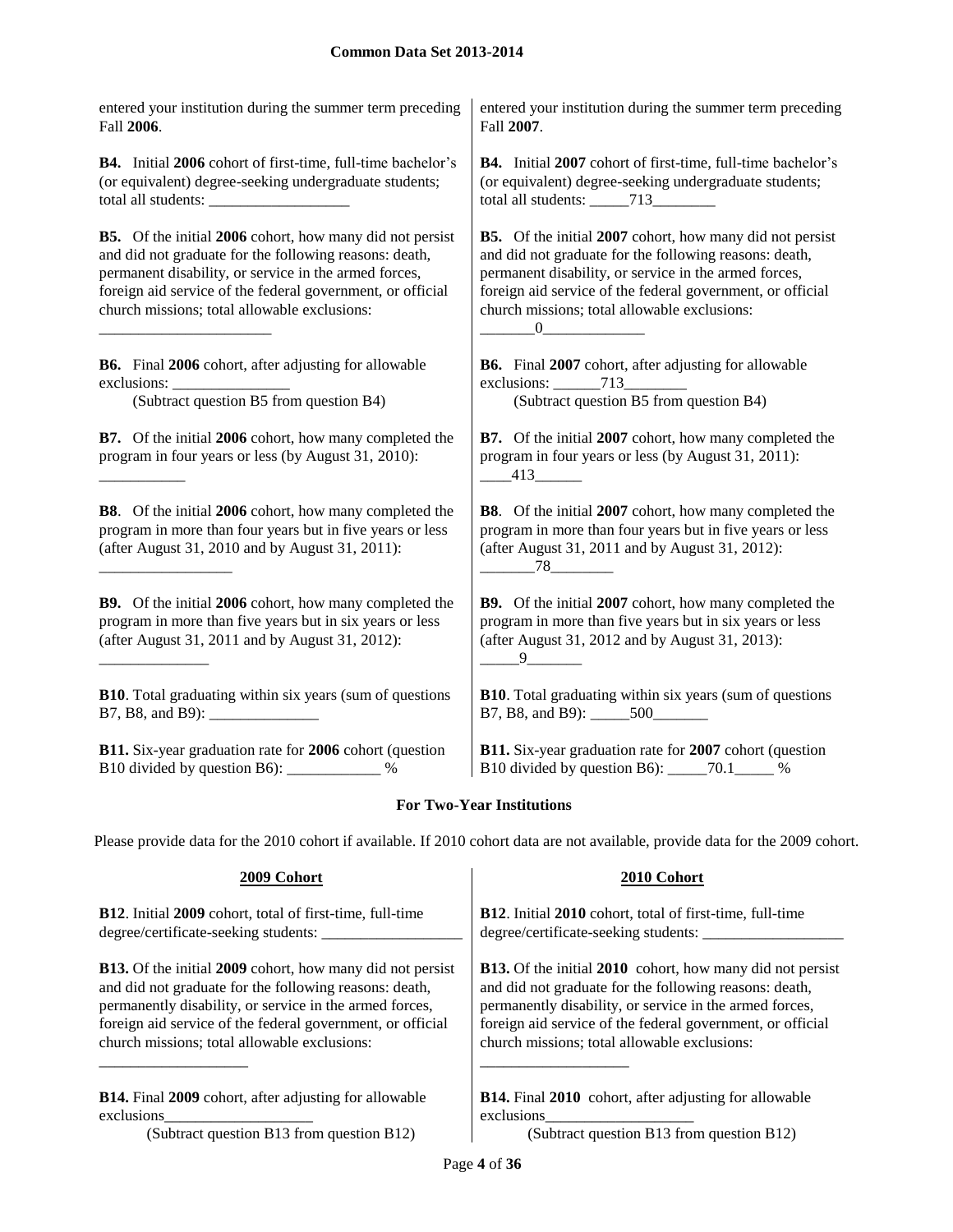| <b>B15.</b> Completers of programs of less than two years                                 | <b>B15.</b> Completers of programs of less than two years                                                                                                                                                                                                                                         |
|-------------------------------------------------------------------------------------------|---------------------------------------------------------------------------------------------------------------------------------------------------------------------------------------------------------------------------------------------------------------------------------------------------|
|                                                                                           | duration (total):                                                                                                                                                                                                                                                                                 |
| <b>B16.</b> Completers of programs of less than two years                                 | <b>B16.</b> Completers of programs of less than two years                                                                                                                                                                                                                                         |
|                                                                                           |                                                                                                                                                                                                                                                                                                   |
| <b>B17.</b> Completers of programs of at least two but less than                          | <b>B17.</b> Completers of programs of at least two but less than                                                                                                                                                                                                                                  |
| four years (total): $\frac{1}{\sqrt{1-\frac{1}{2}} \cdot \frac{1}{\sqrt{1-\frac{1}{2}}}}$ | four years (total): $\frac{1}{2}$ = $\frac{1}{2}$ = $\frac{1}{2}$ = $\frac{1}{2}$ = $\frac{1}{2}$ = $\frac{1}{2}$ = $\frac{1}{2}$ = $\frac{1}{2}$ = $\frac{1}{2}$ = $\frac{1}{2}$ = $\frac{1}{2}$ = $\frac{1}{2}$ = $\frac{1}{2}$ = $\frac{1}{2}$ = $\frac{1}{2}$ = $\frac{1}{2}$ = $\frac{1}{2}$ |
| <b>B18.</b> Completers of programs of at least two but less than                          | <b>B18.</b> Completers of programs of at least two but less than                                                                                                                                                                                                                                  |
| four-years within 150 percent of normal time:                                             | four-years within 150 percent of normal time:                                                                                                                                                                                                                                                     |
|                                                                                           |                                                                                                                                                                                                                                                                                                   |
| <b>B19.</b> Total transfers-out (within three years) to other                             | <b>B19.</b> Total transfers-out (within three years) to other                                                                                                                                                                                                                                     |
|                                                                                           |                                                                                                                                                                                                                                                                                                   |
| <b>B20.</b> Total transfers to two-year institutions:                                     | <b>B20.</b> Total transfers to two-year institutions:                                                                                                                                                                                                                                             |
| <b>B21.</b> Total transfers to four-year institutions:                                    | <b>B21.</b> Total transfers to four-year institutions:                                                                                                                                                                                                                                            |

 $\overline{1}$ 

# **Retention Rates**

Report for the cohort of all full-time, first-time bachelor's (or equivalent) degree-seeking undergraduate students who entered in Fall 2012 (or the preceding summer term). The initial cohort may be adjusted for students who departed for the following reasons: death, permanent disability, or service in the armed forces, foreign aid service of the federal government or official church missions. No other adjustments to the initial cohort should be made.

**B22.** For the cohort of all full-time bachelor's (or equivalent) degree-seeking undergraduate students who entered your institution as freshmen in Fall 2012 (or the preceding summer term), what percentage was enrolled at your institution as of the date your institution calculates its official enrollment in Fall 2013? \_\_\_\_\_86.4\_\_\_\_ %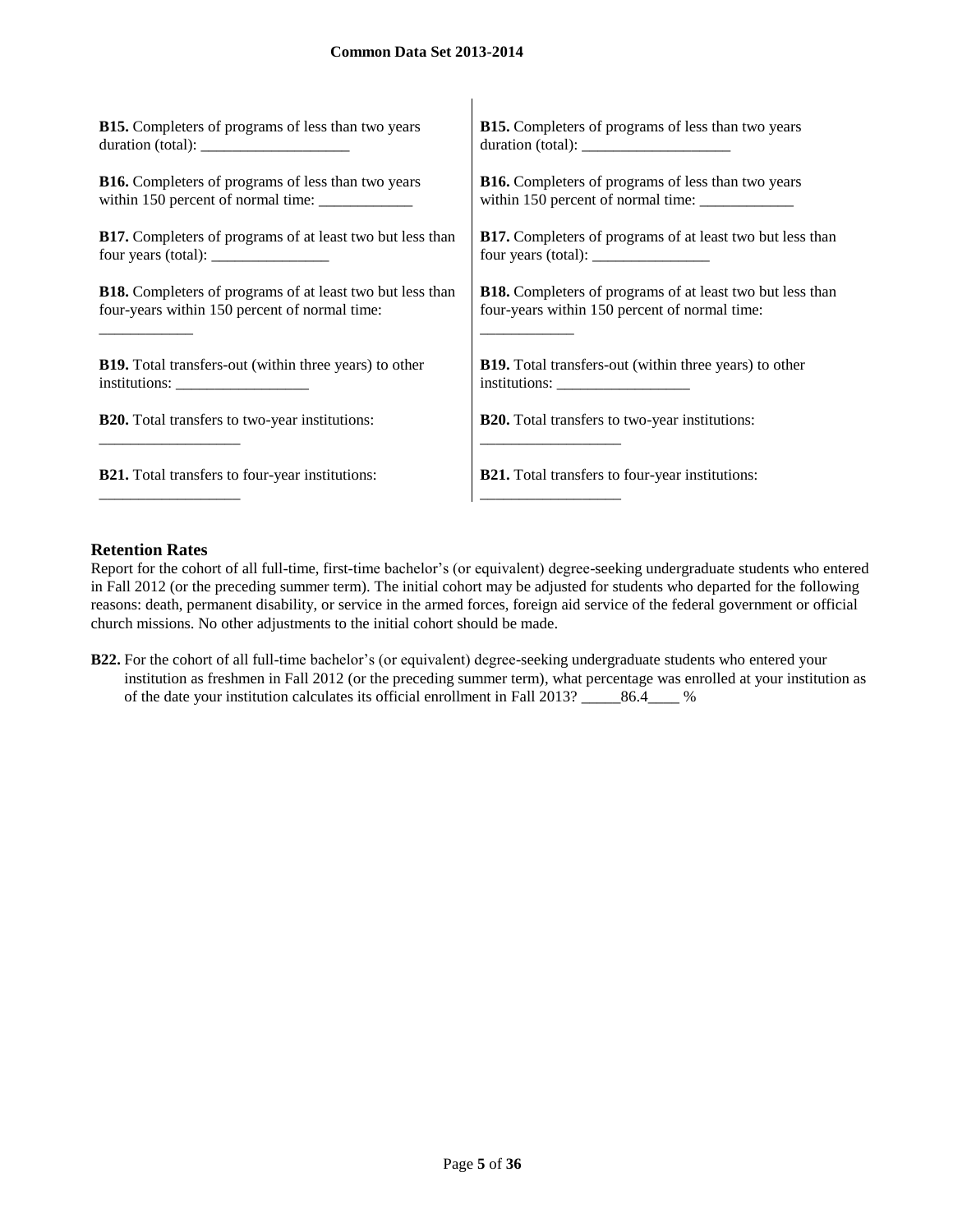# **C. FIRST-TIME, FIRST-YEAR (FRESHMAN) ADMISSION**

# **Applications**

**C1. First-time, first-year (freshman) students:** Provide the number of degree-seeking, first-time, first-year students who applied, were admitted, and enrolled (full- or part-time) in Fall 2013. Include early decision, early action, and students who began studies during summer in this cohort. Applicants should include only those students who fulfilled the requirements for consideration for admission (i.e., who completed actionable applications) and who have been notified of one of the following actions: admission, non-admission, placement on waiting list, or application withdrawn (by applicant or institution). Admitted applicants should include wait-listed students who were subsequently offered admission.

| Total first-time, first-year (freshman) men who applied<br>Total first-time, first-year (freshman) women who applied                                     | 2836<br>3288 |     |
|----------------------------------------------------------------------------------------------------------------------------------------------------------|--------------|-----|
| Total first-time, first-year (freshman) men who were admitted<br>Total first-time, first-year (freshman) women who were admitted                         | 2281<br>2599 |     |
| Total full-time, first-time, first-year (freshman) men who enrolled<br>Total part-time, first-time, first-year (freshman) men who enrolled ______ 0_____ | 433          |     |
| Total full-time, first-time, first-year (freshman) women who enrolled<br>Total part-time, first-time, first-year (freshman) women who enrolled           |              | 443 |

#### **C2. Freshman wait-listed students (students who met admission requirements but whose final admission was contingent on space availability)**

| Do you have a policy of placing students on a waiting list? $\Box$ Yes X No |  |
|-----------------------------------------------------------------------------|--|
| If yes, please answer the questions below for Fall 2013 admissions:         |  |

Number of qualified applicants offered a place on waiting list Number accepting a place on the waiting list Number of wait-listed students admitted \_\_\_\_\_

Is your waiting list ranked?

If yes, do you release that information to students? Do you release that information to school counselors?

# **Admission Requirements**

# **C3. High school completion requirement**

Check the appropriate box to identify your high school completion requirement for degree-seeking entering students:

X High school diploma is required and GED is accepted

 $\Box$  High school diploma is required and GED is not accepted

 $\Box$  High school diploma or equivalent is not required

## **C4. Does your institution require or recommend a general college-preparatory program for degree-seeking students?**

- $\Box$  Require
- X Recommend

Neither require nor recommend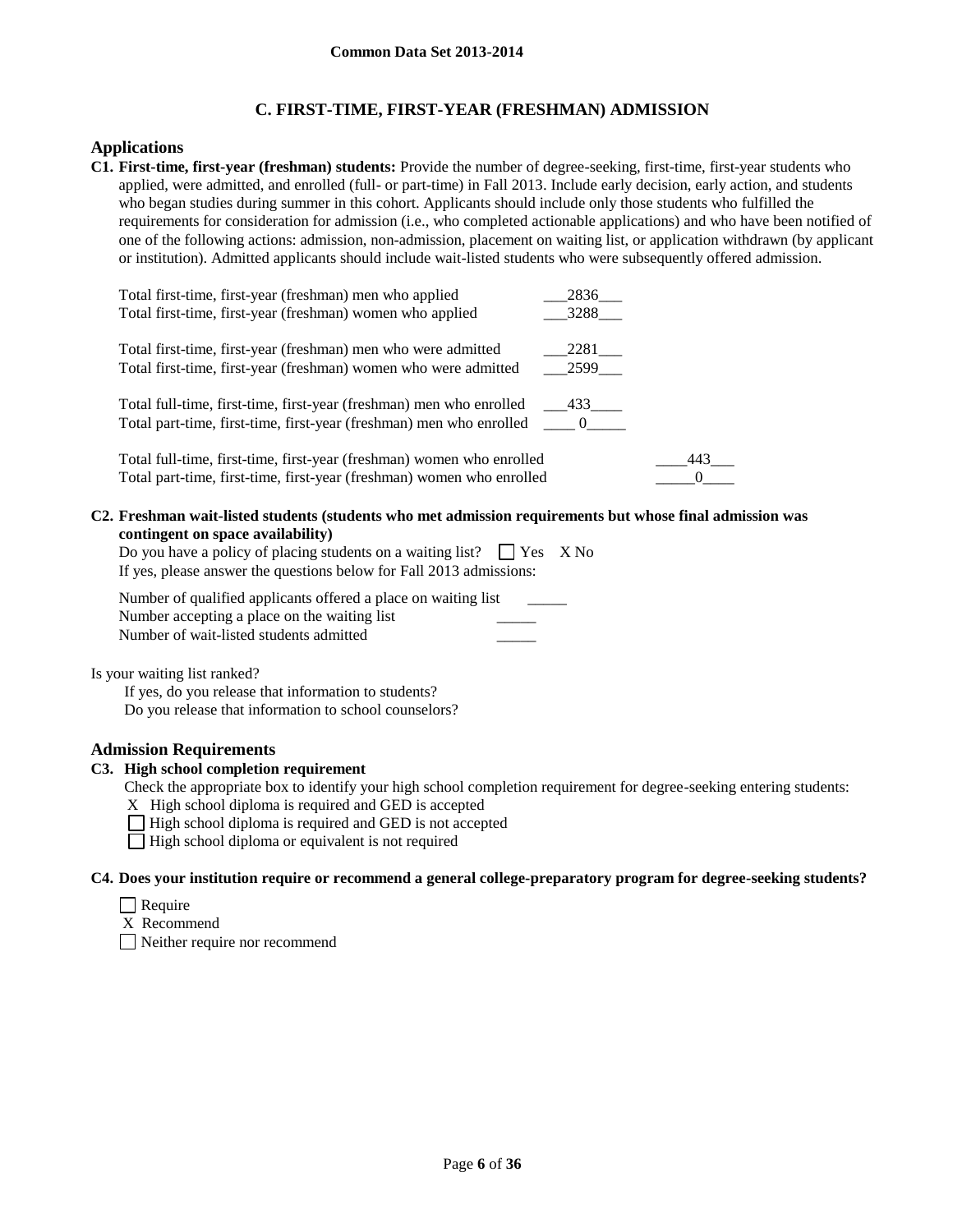**C5. Distribution of high school units required and/or recommended.** Specify the distribution of academic high school course units required and/or recommended of all or most degree-seeking students using Carnegie units (one unit equals one year of study or its equivalent). If you use a different system for calculating units, please convert.

|                                  | <b>Units Required</b> | <b>Units Recommended</b> |
|----------------------------------|-----------------------|--------------------------|
| Total academic units             | 16                    | 19                       |
| English                          | 4                     | 4                        |
| Mathematics                      | 3                     | 4                        |
| Science                          | $\mathfrak{D}$        | 3                        |
| Of these, units that must be lab | $\mathfrak{D}$        | 3                        |
| Foreign language                 | $\mathfrak{D}$        | っ                        |
| Social studies                   |                       |                          |
| <b>History</b>                   | $\mathfrak{D}$        | $\mathfrak{D}$           |
| Academic electives               | 3                     | 3                        |
| <b>Computer Science</b>          |                       |                          |
| Visual/Performing Arts           |                       |                          |
| Other (specify)                  |                       |                          |

# **Basis for Selection**

**C6.** Do you have an open admission policy, under which virtually all secondary school graduates or students with GED equivalency diplomas are admitted without regard to academic record, test scores, or other qualifications? If so, check which applies:

Open admission policy as described above for all students \_\_\_

Open admission policy as described above for most students, but

selective admission for out-of-state students \_\_\_

selective admission to some programs \_\_\_

 $other (explain)$ 

#### **C7. Relative importance of each of the following academic and nonacademic factors in your first-time, first-year, degree-seeking (freshman) admission decisions.**

|                                                                                                                                                                                                                                                                                                                           | <b>Very Important</b> | Important                        | <b>Considered</b>              | <b>Not Considered</b> |
|---------------------------------------------------------------------------------------------------------------------------------------------------------------------------------------------------------------------------------------------------------------------------------------------------------------------------|-----------------------|----------------------------------|--------------------------------|-----------------------|
| Academic<br>Rigor of secondary school record<br>Class rank<br>Academic GPA<br>Standardized test scores<br><b>Application Essay</b><br>Recommendation                                                                                                                                                                      | X<br>X<br>Χ           | X                                | $\boldsymbol{\mathrm{X}}$<br>X |                       |
| Nonacademic                                                                                                                                                                                                                                                                                                               |                       |                                  |                                |                       |
| Interview<br><b>Extracurricular activities</b><br>Talent/ability<br>Character/personal qualities<br>First generation<br>Alumni/ae relation<br>Geographical residence<br>State residency<br>Religious affiliation/commitment<br>Racial/ethnic status<br>Volunteer work<br>Work experience<br>Level of applicant's interest |                       | X<br>X<br>X<br>$\rm\overline{X}$ | X<br>X<br>X<br>X<br>X<br>X     | $\mathbf X$<br>X<br>X |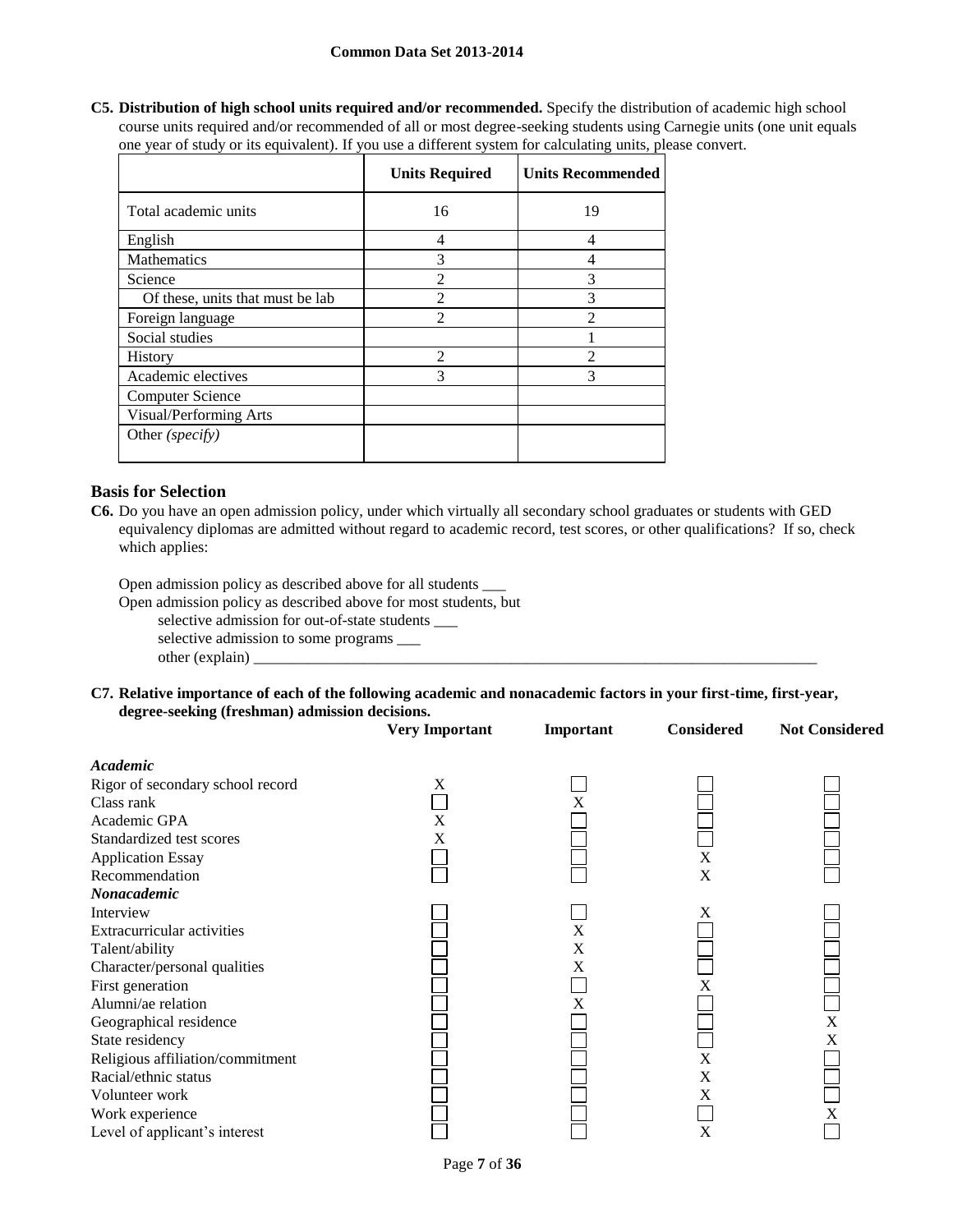# **SAT and ACT Policies**

### **C8. Entrance exams**

A. Does your institution make use of SAT, ACT, or SAT Subject Test scores in **admission** decisions for first-time, first-year, degree-seeking applicants?  $X Yes \tN$ 

If yes, place check marks in the appropriate boxes below to reflect your institution's policies for use in admission for **Fall 2015.**



B. If your institution will make use of the ACT in admission decisions for first-time, first-year, degree-seeking applicants for Fall 2015, please indicate which ONE of the following applies (regardless of whether the writing score will be used in the admissions process):

\_\_\_ ACT with Writing component required

\_X\_ ACT with Writing component recommended.

\_\_\_ ACT with or without Writing component accepted

C. Please indicate how your institution will use the SAT or ACT essay component; check all that apply.

|                                              | SAT essay | ACT essay |
|----------------------------------------------|-----------|-----------|
| For admission                                |           |           |
| For placement                                |           |           |
| For advising                                 |           |           |
| In place of an application essay             |           |           |
| As a validity check on the application essay |           |           |
| No college policy as of now                  |           |           |
| Not using essay component                    |           |           |

- D. In addition, does your institution use applicants' test scores for academic advising?  $\rule{1em}{0.15mm}$  yes  $X$  no
- E. Latest date by which SAT or ACT scores must be received for fall-term admission\_ Latest date by which SAT Subject Test scores must be received for fall-term admission
- F. If necessary, use this space to clarify your test policies (e.g., if tests are recommended for some students, or if tests are not required of some students):
- G. Please indicate which tests your institution uses for **placement (e.g., state tests):**

| <b>SAT</b>                |   |
|---------------------------|---|
| ACT                       |   |
| <b>SAT Subject Tests</b>  |   |
| AP                        | X |
| <b>CLEP</b>               | X |
| <b>Institutional Exam</b> | Y |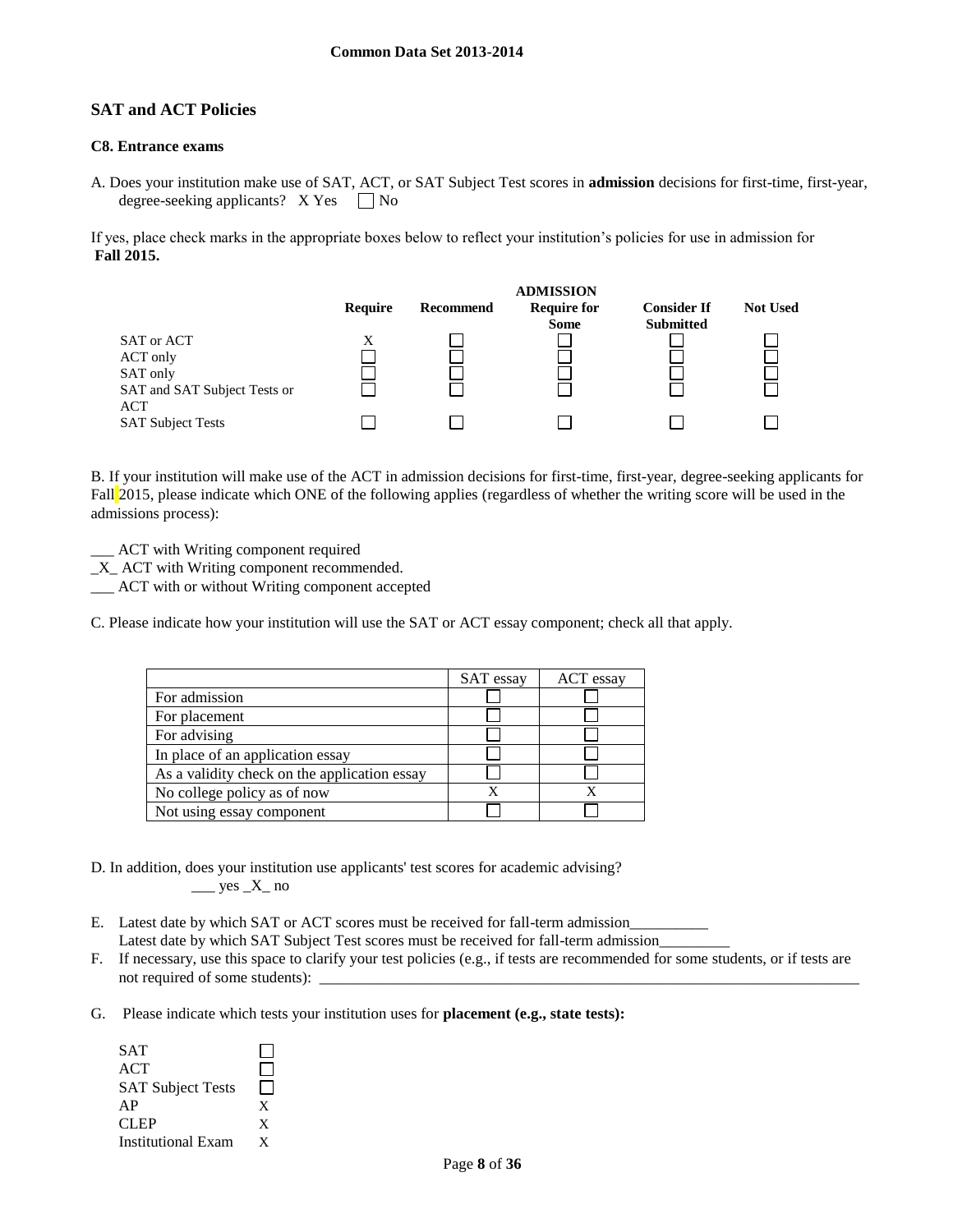State Exam (specify):\_\_\_\_\_\_\_\_\_\_\_\_\_\_\_\_\_\_\_\_\_\_\_\_\_\_\_\_\_\_\_\_\_\_\_\_\_\_\_\_\_\_\_\_\_\_\_\_\_\_\_\_\_\_\_\_\_\_\_\_

# **Freshman Profile**

Provide percentages for **ALL enrolled, degree-seeking, full-time and part-time, first-time, first-year (freshman) students**  enrolled in Fall 2013, including students who began studies during summer, international students/nonresident aliens, and students admitted under special arrangements.

**C9. Percent and number of first-time, first-year (freshman) students enrolled in Fall 2013 who submitted national standardized (SAT/ACT) test scores.** Include information for **ALL enrolled, degree-seeking, first-time, first-year (freshman) students who submitted test scores**. Do not include partial test scores (e.g., mathematics scores but not critical reading for a category of students) or combine other standardized test results (such as TOEFL) in this item. Do not convert SAT scores to ACT scores and vice versa.

The 25th percentile is the score that 25 percent scored at or below; the 75th percentile score is the one that 25 percent scored at or above.

| Percent submitting SAT scores | 41 |
|-------------------------------|----|
| Percent submitting ACT scores |    |

Percent submitting SAT scores \_\_41\_\_ Number submitting SAT scores \_362\_\_ Percent submitting ACT scores \_\_73\_\_ Number submitting ACT scores \_643\_\_

|                             | 25th Percentile | <b>75th Percentile</b> |
|-----------------------------|-----------------|------------------------|
| <b>SAT Critical Reading</b> | 500             | 590                    |
| <b>SAT Math</b>             | 510             | 620                    |
| <b>SAT Writing</b>          | 480             | 580                    |
| <b>SAT Essay</b>            |                 |                        |
| <b>ACT</b> Composite        | 23              | 29                     |
| <b>ACT Math</b>             | 23              | 29                     |
| <b>ACT</b> English          | 23              | 29                     |
| <b>ACT Writing</b>          |                 |                        |

Percent of first-time, first-year (freshman) students with scores in each range:

|         | <b>SAT Critical Reading</b> | <b>SAT Math</b> | <b>SAT Writing</b> |
|---------|-----------------------------|-----------------|--------------------|
| 700-800 |                             |                 |                    |
| 600-699 |                             | 30              |                    |
| 500-599 | 53                          | 45              |                    |
| 400-499 | 23                          | 18              | 29                 |
| 300-399 |                             |                 |                    |
| 200-299 |                             |                 |                    |
|         | 100%                        | 100%            | 100%               |

|           | <b>ACT</b><br>Composite | <b>ACT English</b> | <b>ACT Math</b> |
|-----------|-------------------------|--------------------|-----------------|
| $30 - 36$ | 20                      | 24                 | 22              |
| 24-29     | 53                      | 45                 | 51              |
| 18-23     | 26                      | 28                 | 23              |
| $12 - 17$ |                         |                    |                 |
| $6 - 11$  |                         |                    |                 |
| Below 6   |                         |                    |                 |
|           | 100%                    | 100%               | 100%            |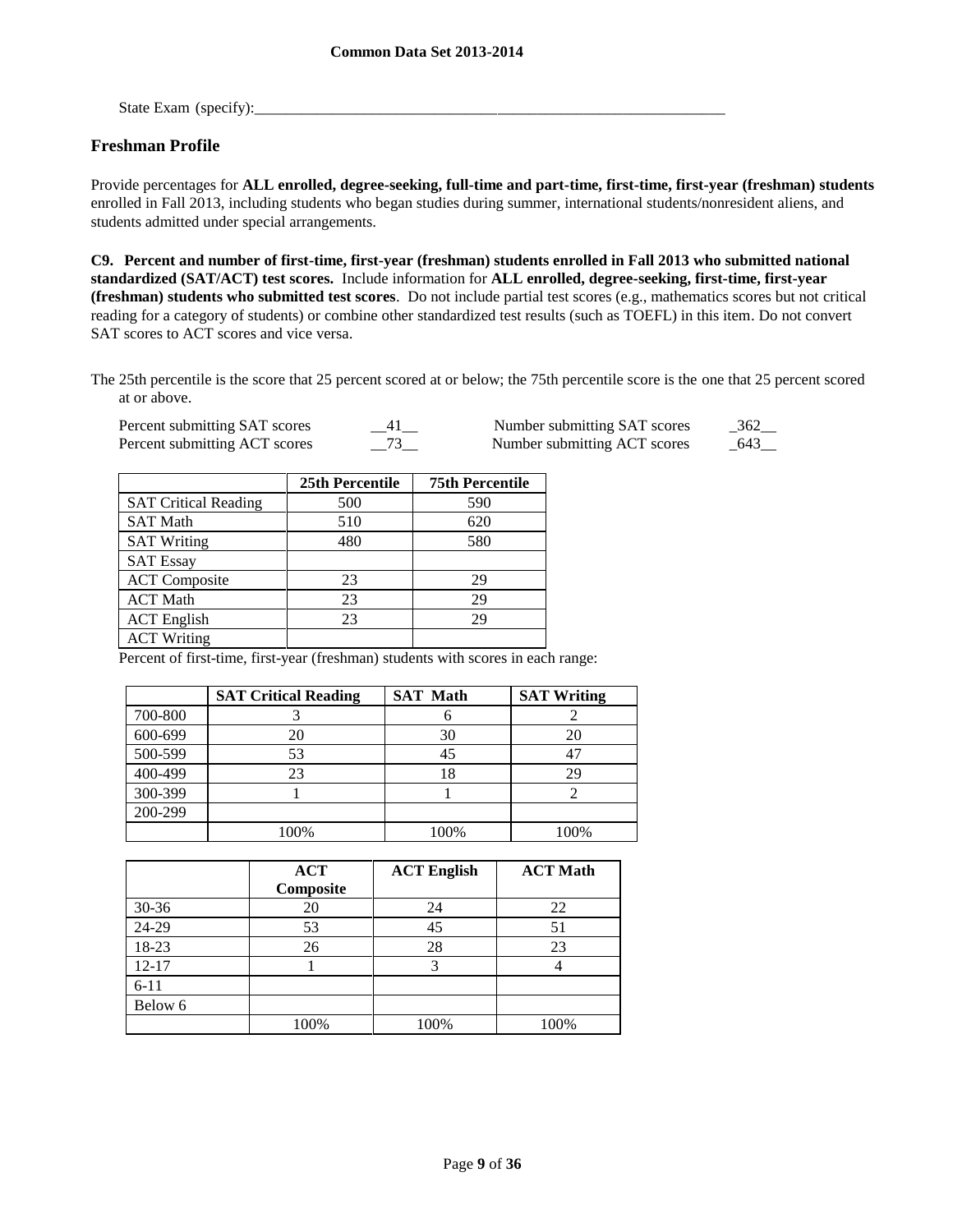### **C10. Percent of all degree-seeking, first-time, first-year (freshman) students who had high school class rank within each of the following ranges (report information for those students from whom you collected high school rank information).**

Percent in top tenth of high school graduating class \_\_\_\_\_\_\_\_\_\_\_\_\_\_\_\_\_\_\_\_\_\_\_\_\_\_\_\_ Percent in top quarter of high school graduating class  $68$ Percent in top half of high school graduating class \_\_\_\_\_\_\_\_\_\_\_\_\_\_\_\_\_\_\_\_\_\_\_\_\_\_\_\_\_ Percent in bottom half of high school graduating class \_\_7\_ Percent in bottom quarter of high school graduating class  $\}$  Top half + bottom half = 100%.

Percent of total first-time, first-year (freshman) students who submitted high school class rank:  $64$ 

**C11. Percentage of all enrolled, degree-seeking, first-time, first-year (freshman) students who had high school gradepoint averages within each of the following ranges (using 4.0 scale). Report information only for those students from whom you collected high school GPA.**

| Percent who had GPA of 3.75 and higher    | 46 |
|-------------------------------------------|----|
| Percent who had GPA between 3.50 and 3.74 | 19 |
| Percent who had GPA between 3.25 and 3.49 | 17 |
| Percent who had GPA between 3.00 and 3.24 | 12 |
| Percent who had GPA between 2.50 and 2.99 | 6. |
| Percent who had GPA between 2.0 and 2.49  |    |
| Percent who had GPA between 1.0 and 1.99  |    |
| Percent who had GPA below 1.0             |    |
|                                           |    |

### **C12. Average high school GPA of all degree-seeking, first-time, first-year (freshman) students who submitted GPA:**  $-3.67$

Percent of total first-time, first-year (freshman) students who submitted high school GPA:  $\_99$ <sub>--%</sub>

# **Admission Policies**

#### **C13. Application fee**

| Does your institution have an application fee?       | $\Box$ Yes X No      |  |
|------------------------------------------------------|----------------------|--|
| Amount of application fee:                           |                      |  |
| Can it be waived for applicants with financial need? | $\Box$ Yes $\Box$ No |  |

# **If you have an application fee and an on-line application option, please indicate policy for students who apply on-line: Same fee: \_\_\_\_**

**Free: \_\_\_\_\_ Reduced: \_\_\_\_**

## **Can on-line application fee be waived for applicants with financial need? Yes/no**

#### **C14. Application closing date**

| Does your institution have an application closing date?                                                        | l I Yes X No |  |
|----------------------------------------------------------------------------------------------------------------|--------------|--|
| Application closing date (fall): _____                                                                         |              |  |
| Priority date: $\frac{12}{1}$                                                                                  |              |  |
| י לא לא באות המונים והווירה ביותר להוויחים והוויחים והוויחים והוויחים והוויחים והוויחים והוויחים להוויחים והוו |              |  |

### **C15.** Are first-time, first-year students accepted for terms other than the fall?  $X$  Yes  $\Box$  No

#### **C16. Notification to applicants of admission decision sent** *(fill in one only)*

| On a rolling basis beginning (date): $\_\$ 10/1 |
|-------------------------------------------------|
| $By$ (date):                                    |
| Other:                                          |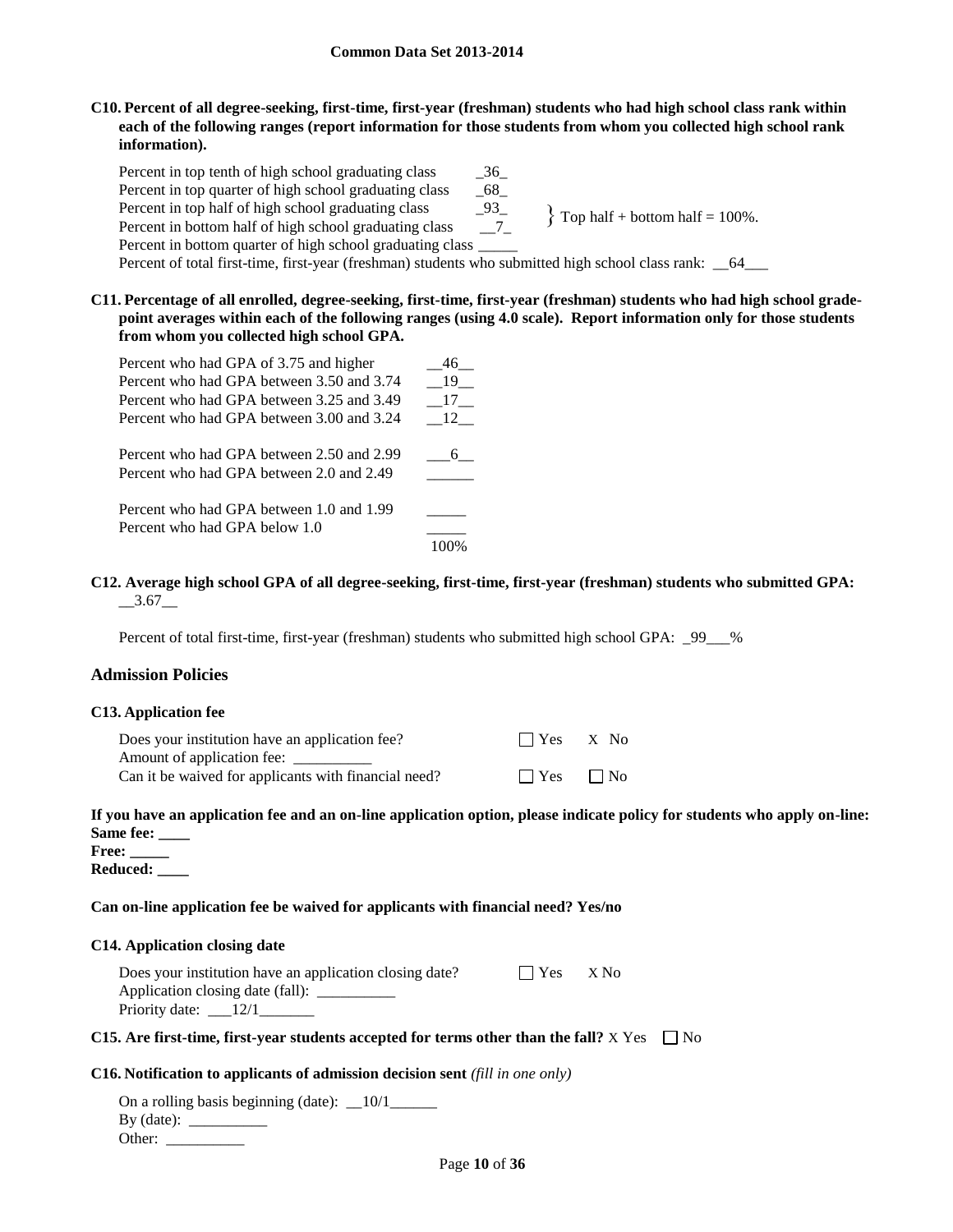**C17. Reply policy for admitted applicants** *(fill in one only)*

Must reply by (date): No set date: Must reply by May 1 or within  $\frac{4}{1}$  weeks if notified thereafter Other: Deadline for housing deposit (MMDD): \_\_\_\_\_5/1\_\_\_\_\_ Amount of housing deposit: \_\_\_\$100\_\_\_\_\_\_\_\_\_\_ Refundable if student does not enroll? \_X\_ Yes, in full

| $\Delta$ res, in Tull |  |
|-----------------------|--|
| Yes, in part          |  |
| No                    |  |

**C18. Deferred admission:** Does your institution allow students to postpone enrollment after admission?

 $X$  Yes  $\Box$  No

If yes, maximum period of postponement: \_1 year\_\_

**C19. Early admission of high school students:** Does your institution allow high school students to enroll as full-time, firsttime, first-year (freshman) students one year or more before high school graduation?  $\Box$  Yes X No

**C20. Common Application:** Question removed from CDS. (Initiated during 2006-2007 cycle)

#### **Early Decision and Early Action Plans**

**C21. Early decision:** Does your institution offer an early decision plan (an admission plan that permits students to apply and be notified of an admission decision well in advance of the regular notification date and that asks students to commit to attending if accepted) for first-time, first-year (freshman) applicants for fall enrollment?  $\Box$  Yes X No

| If "yes," please complete the following:                                                                                      |  |
|-------------------------------------------------------------------------------------------------------------------------------|--|
| First or only early decision plan closing date<br>First or only early decision plan notification date                         |  |
| Other early decision plan closing date<br>Other early decision plan notification date                                         |  |
| For the Fall 2013 entering class:                                                                                             |  |
| Number of early decision applications received by your institution<br>Number of applicants admitted under early decision plan |  |
| Please provide significant details about your early decision plan:                                                            |  |

**C22. Early action:** Do you have a nonbinding early action plan whereby students are notified of an admission decision well in advance of the regular notification date but do not have to commit to attending your college?

Yes X No

If "yes," please complete the following:

Early action closing date Early action notification date \_\_\_\_\_\_\_\_\_\_

Is your early action plan a "restrictive" plan under which you limit students from applying to other early plans?

 $\Box$  Yes  $\Box$  No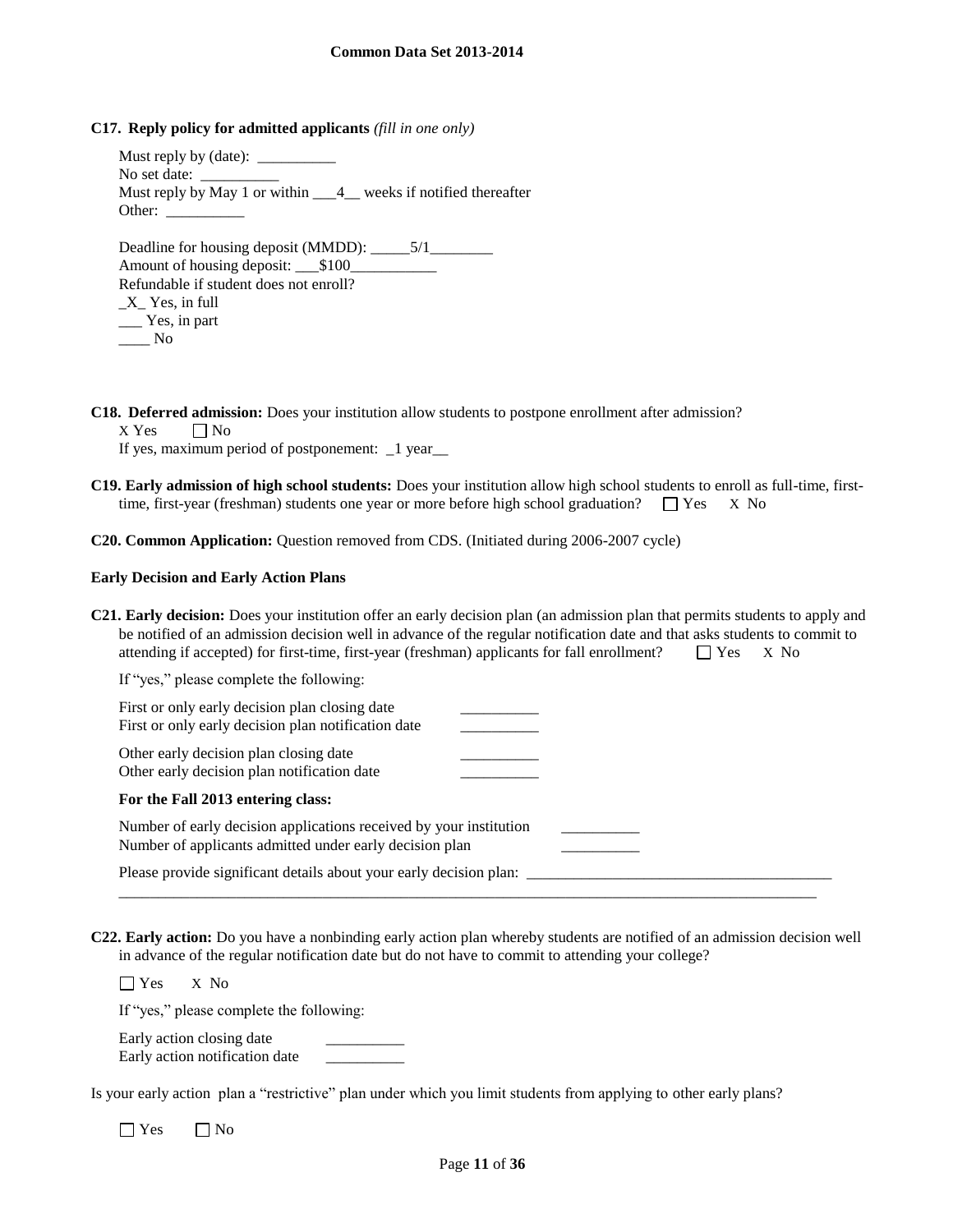# **D. TRANSFER ADMISSION**

# **Fall Applicants**

**D1.** Does your institution enroll transfer students?  $X$  Yes  $\Box$  No (If no, please skip to Section E) If yes, may transfer students earn advanced standing credit by transferring credits earned from course work completed at other colleges/universities?  $X$  Yes  $\Box$  No

**D2.** Provide the number of students who applied, were admitted, and enrolled as degree-seeking transfer students in Fall 2013.

|       | <b>Applicants</b> | <b>Admitted Applicants</b> | <b>Enrolled Applicants</b> |
|-------|-------------------|----------------------------|----------------------------|
| Men   | 185               | 39                         |                            |
| Women | 329               | 250                        |                            |
| Total | 514               | 389                        |                            |

# **Application for Admission**

- **D3.** Indicate terms for which transfers may enroll: X Fall  $\Box$  Winter X Spring X Summer
- **D4.** Must a transfer applicant have a minimum number of credits completed or else must apply as an entering freshman? **T** Yes X No

If yes, what is the minimum number of credits and the unit of measure?

**D5.** Indicate all items required of transfer students to apply for admission:

|                               | <b>Required</b><br>of All | Recommended<br>of All | Recommended<br>of Some | <b>Required of</b><br><b>Some</b> | Not required |
|-------------------------------|---------------------------|-----------------------|------------------------|-----------------------------------|--------------|
| High school transcript        |                           |                       |                        | Χ                                 |              |
| College transcript $(s)$      | X                         |                       |                        |                                   |              |
| Essay or personal statement   | X                         |                       |                        |                                   |              |
| Interview                     |                           | v                     |                        |                                   |              |
| Standardized test scores      |                           |                       |                        | X                                 |              |
| Statement of good standing    | X                         |                       |                        |                                   |              |
| from prior institution( $s$ ) |                           |                       |                        |                                   |              |

- **D6.** If a minimum high school grade point average is required of transfer applicants, specify (on a 4.0 scale):  $\_\_$
- **D7**. If a minimum college grade point average is required of transfer applicants, specify (on a 4.0 scale): \_\_\_\_\_2.5\_\_\_\_\_\_\_
- **D8**. List any other application requirements specific to transfer applicants: \_\_\_Certain programs may require a higher GPA for transfer admission. \_\_\_\_\_\_\_\_\_\_\_\_\_\_\_\_\_\_\_\_\_\_\_\_\_\_\_\_\_\_\_\_\_\_

\_\_\_\_\_\_\_\_\_\_\_\_\_\_\_\_\_\_\_\_\_\_\_\_\_\_\_\_\_\_\_\_\_\_\_\_\_\_\_\_\_\_\_\_\_\_\_\_\_\_\_\_\_\_\_\_\_\_\_\_\_\_\_\_\_\_\_\_\_\_\_\_\_\_\_\_\_\_\_\_\_\_\_\_\_\_\_\_\_\_\_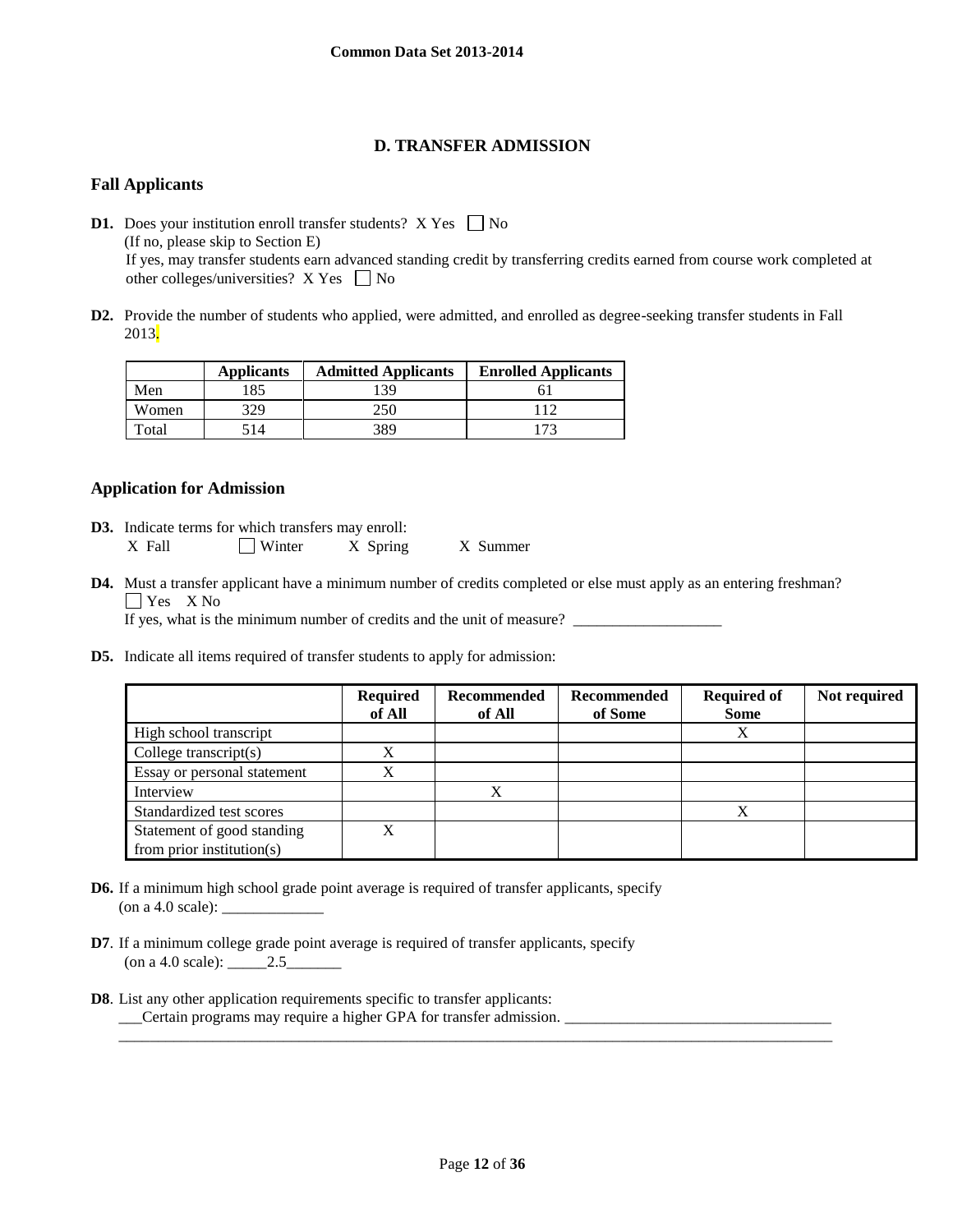**D9.** List application priority, closing, notification, and candidate reply dates for transfer students. If applications are reviewed on a continuous or rolling basis, place a check mark in the "Rolling admission" column.

|        | <b>Priority Date</b> | <b>Closing Date</b> | <b>Notification Date</b> | <b>Reply Date</b> | <b>Rolling</b><br><b>Admission</b> |
|--------|----------------------|---------------------|--------------------------|-------------------|------------------------------------|
| Fall   | 3/1                  |                     |                          |                   |                                    |
| Winter |                      |                     |                          |                   |                                    |
| Spring |                      |                     |                          |                   |                                    |
| Summer |                      |                     |                          |                   |                                    |

\_\_\_\_\_\_\_\_\_\_\_\_\_\_\_\_\_\_\_\_\_\_\_\_\_\_\_\_\_\_\_\_\_\_\_\_\_\_\_\_\_\_\_\_\_\_\_\_\_\_\_\_\_\_\_\_\_\_\_\_\_\_\_\_\_\_\_\_\_\_\_\_\_\_\_\_\_\_\_\_\_\_\_\_\_\_\_\_\_

| <b>D10.</b> Does an open admission policy, if reported, apply to transfer students? $\Box$ Yes X No |  |  |  |  |  |
|-----------------------------------------------------------------------------------------------------|--|--|--|--|--|
|-----------------------------------------------------------------------------------------------------|--|--|--|--|--|

**D11**. Describe additional requirements for transfer admission, if applicable: \_\_\_\_\_\_\_\_\_Recent academic work is most important. \_\_\_\_\_\_\_\_\_\_\_\_\_\_\_\_\_\_\_\_\_\_\_\_\_\_\_\_\_\_\_\_\_\_\_\_\_\_\_\_\_\_\_\_\_\_\_

# **Transfer Credit Policies**

- **D12.** Report the lowest grade earned for any course that may be transferred for credit: \_\_\_\_\_C-\_\_\_\_\_\_\_\_
- **D13.** Maximum number of credits or courses that may be transferred from a two-year institution: Number <u>94</u> Unit type
- **D14**. Maximum number of credits or courses that may be transferred from a four-year institution: Number \_\_\_94\_\_\_ Unit type \_\_\_\_\_\_\_\_\_\_\_\_
- **D15.** Minimum number of credits that transfers must complete at your institution to earn an associate degree:  $\frac{30}{2}$
- **D16.** Minimum number of credits that transfers must complete at your institution to earn a bachelor's degree: \_\_\_\_\_30\_\_\_\_\_\_\_
- **D17.** Describe other transfer credit policies:

\_30 of the last 40 credits earned for the degree and half the credits for any major or minor must be in residence. Maximum 4 credits physical education, 12 credits applied music, 4 credits ensemble music transferable. Students enrolled in the College of Engineering may transfer 102 credits maximum. One course in theology must be taken in residence at VU. Credits earned more than 15 years before application for admission are accepted toward graduation on a provisional basis, subject to validation by the first 30 semester hours completed in residence at VU with a 2.0 (C) grade point average.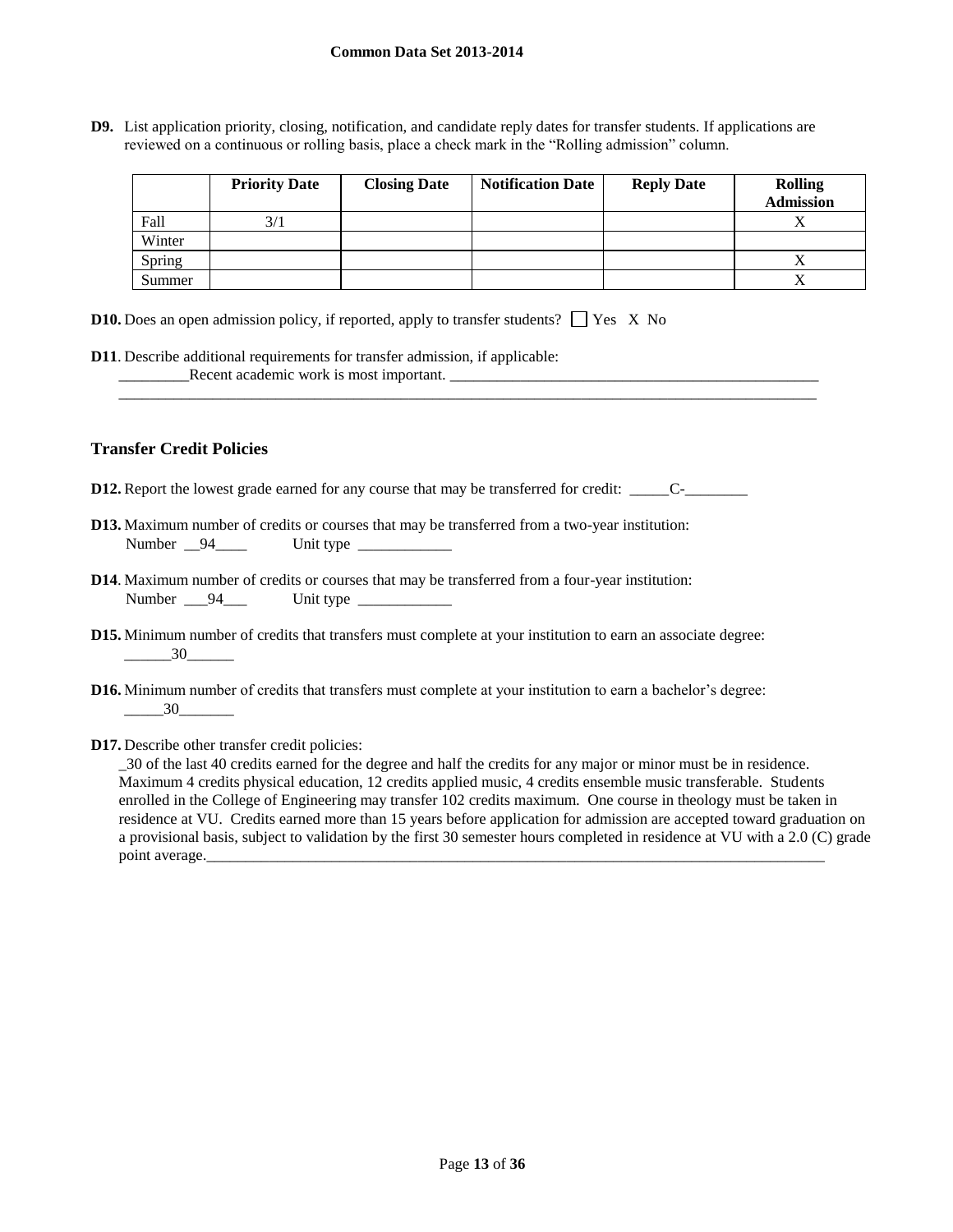# **E. ACADEMIC OFFERINGS AND POLICIES**

### **E1. Special study options:** Identify those programs available at your institution. Refer to the glossary for definitions.

- X Accelerated program X Honors program
- X Cooperative education program X Independent study
- X Cross-registration X Internships
- 
- X Double major X Student-designed major
- Dual enrollment X Study abroad
- X English as a Second Language (ESL) X Teacher certification program
- $X$  Exchange student program (domestic) Weekend college
- External degree program
- Other (specify):

### **E2. Has been removed from the CDS.**

- 
- 
- 
- X Distance learning X Liberal arts/career combination
	-
	- -
	-
- **E3. Areas in which all or most students are required to complete some course work prior to graduation:**
	- $\Box$  Arts/fine arts  $X$  Humanities Computer literacy Mathematics English (including composition) Philosophy X Foreign languages X Sciences (biological or physical) History X Social science X Other (describe): Theology,

Cultural Diversity, Valpo Core, Quantitative Analysis

**Library Collections: The CDS publishers will collect library data again when a new Academic Libraries Survey is in place.** 

# **F. STUDENT LIFE**

**F1. Percentages of first-time, first-year (freshman) degree-seeking students and degree-seeking undergraduates enrolled in Fall 2013 who fit the following categories:** First-time, first-year Undergraduate

| FIFSI-UIIIE, HISI-year<br>(freshman) students | Undergraduates |
|-----------------------------------------------|----------------|
|                                               |                |
| 63                                            | - 60           |
| 21                                            | 21             |
| $-21$                                         | 19             |
| - 86                                          | 68             |
| $-14$                                         | 32             |
| 0.5                                           | 6              |
| 18                                            | 20             |
| 18                                            | 20             |
|                                               |                |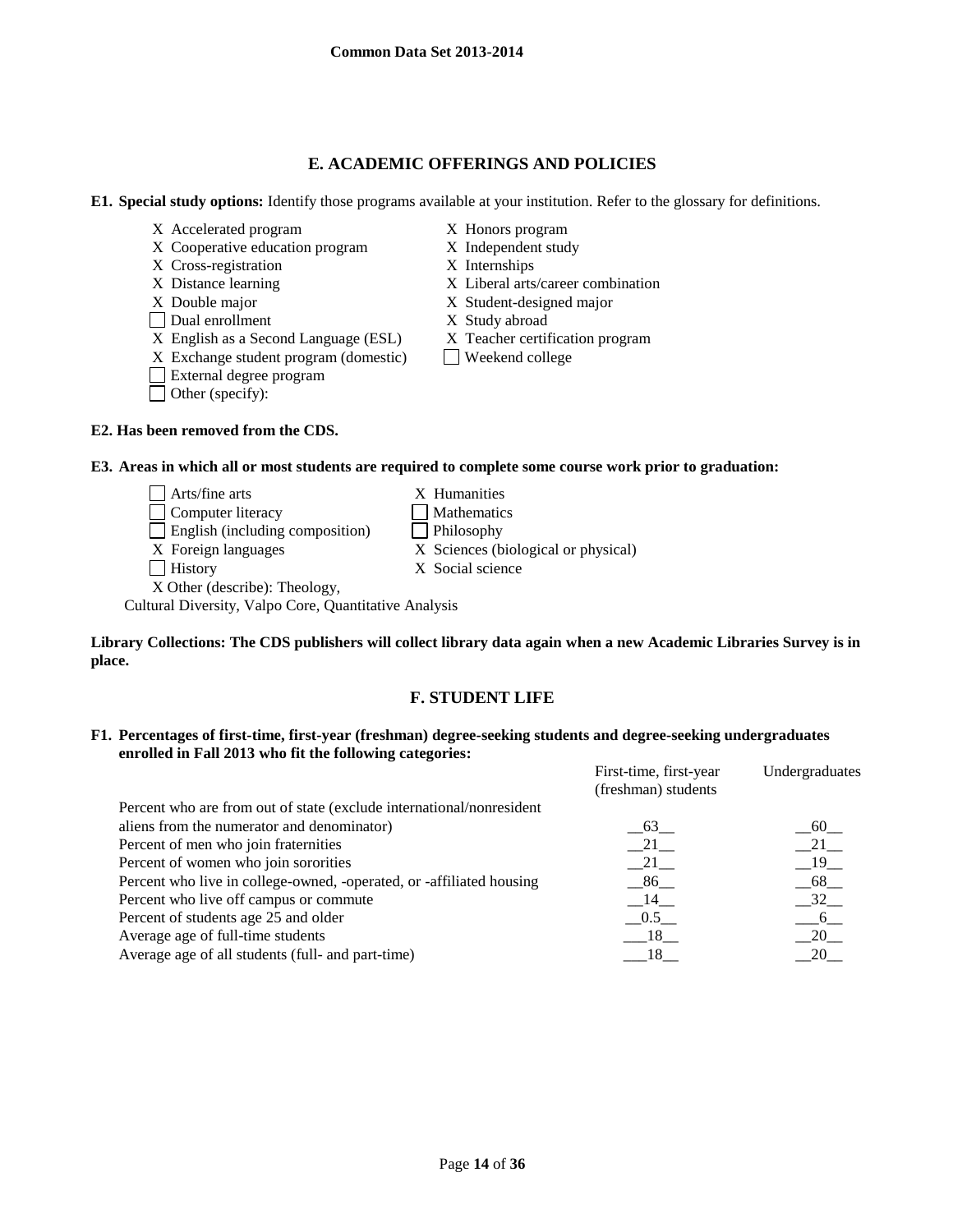| F2. Activities offered Identify those programs available at your institution. |
|-------------------------------------------------------------------------------|
|-------------------------------------------------------------------------------|

| X Campus Ministries<br>X Choral groups<br>X Concert band<br>X Dance<br>X Drama/theater<br>X International Student<br>Organization | X Literary magazine<br>Marching band<br>Model UN<br>X Music ensembles<br>X Musical theater<br>$\Box$ Opera | X Radio station<br>X Student government<br>X Student newspaper<br>Student-run film society<br>X Symphony orchestra<br>Television station                                     |
|-----------------------------------------------------------------------------------------------------------------------------------|------------------------------------------------------------------------------------------------------------|------------------------------------------------------------------------------------------------------------------------------------------------------------------------------|
| X Jazz band                                                                                                                       | X Pep band                                                                                                 | X Yearbook                                                                                                                                                                   |
|                                                                                                                                   |                                                                                                            | <b>F3. ROTC</b> (program offered in cooperation with Reserve Officers' Training Corps)                                                                                       |
| Army ROTC is offered:<br>On campus                                                                                                |                                                                                                            | X At cooperating institution (name): ___University of Notre Dame but some courses are held at VU.                                                                            |
| Naval ROTC is offered:<br>On campus                                                                                               |                                                                                                            |                                                                                                                                                                              |
| Air Force ROTC is offered:<br>$\Box$ On campus                                                                                    |                                                                                                            | X At cooperating institution (name): ___University of Notre Dame but some courses are held at VU.                                                                            |
| institution.                                                                                                                      |                                                                                                            | F4. Housing: Check all types of college-owned, -operated, or -affiliated housing available for undergraduates at your                                                        |
| X Coed dorms<br>Men's dorms<br>X Women's dorms<br>Apartments for married students<br>X Apartments for single students             |                                                                                                            | Special housing for disabled students<br>$\Box$ Special housing for international students<br>X Fraternity/sorority housing<br>$\Box$ Cooperative housing<br>X Theme housing |

Wellness housing

Other housing options (specify): \_\_\_\_\_\_\_\_\_\_\_\_\_\_\_\_\_\_\_\_\_\_\_\_\_\_\_\_\_\_\_\_\_\_\_\_\_\_\_\_\_\_\_\_\_\_\_\_\_\_\_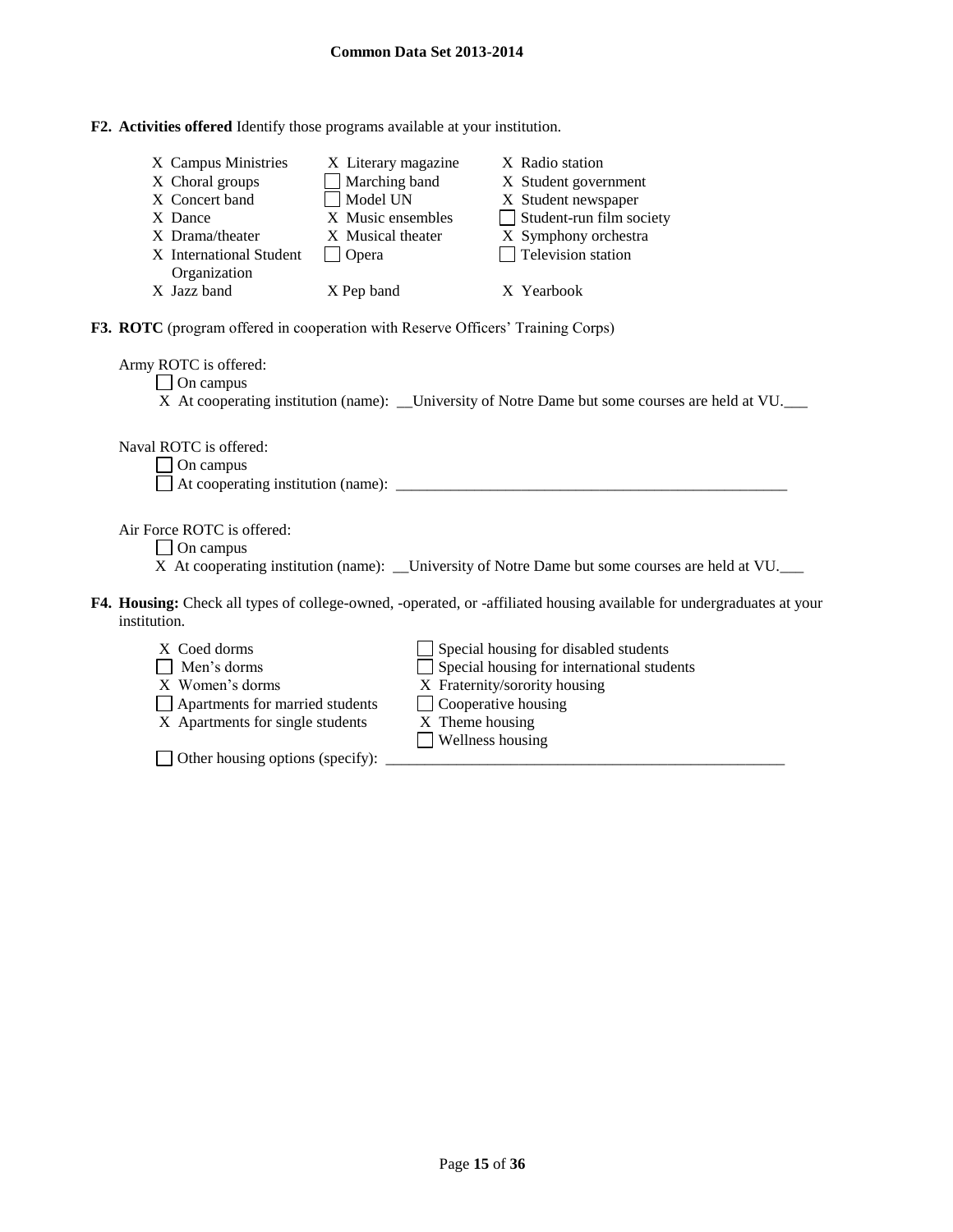# **G. ANNUAL EXPENSES**

### **G0. Please provide the URL of your institution's net price**

**calculator:\_**<http://www.valpo.edu/financialaid/netpricecalculator.php>

### **Provide 2014-2015 academic year costs of attendance for the following categories that are applicable to your institution.**

Check here if your institution's 2014-2015 academic year costs of attendance are not available at this time and provide an approximate date (i.e., month/day) when your institution's final 2014-2015 academic year costs of attendance will be available: \_\_\_\_\_\_\_\_\_\_\_\_\_\_\_

### **G1. Undergraduate full-time tuition, required fees, room and board**

List the typical tuition, required fees, and room and board for a full-time undergraduate student for the FULL 2014-2015 academic year (30 semester hours or 45 quarter hours for institutions that derive annual tuition by multiplying credit hour cost by number of credits). A full academic year refers to the period of time generally extending from September to June; usually equated to two semesters, two trimesters, three quarters, or the period covered by a four-one-four plan. Room and board is defined as double occupancy and 19 meals per week or the maximum meal plan. **Required fees** include only charges that all full-time students must pay that are *not* included in tuition (e.g., registration, health, or activity fees.) Do *not* include optional fees (e.g., parking, laboratory use).

|                                       | <b>FIRST-YEAR</b> | <b>UNDERGRADUATES</b> |
|---------------------------------------|-------------------|-----------------------|
| PRIVATE INSTITUTION                   | 33,680            | 33,680                |
| Tuition:                              |                   |                       |
| PUBLIC INSTITUTION                    |                   |                       |
| Tuition:                              |                   |                       |
| In-district:                          |                   |                       |
| In-state (out-of-district):           |                   |                       |
| Out-of-state:                         |                   |                       |
| <b>NONRESIDENT ALIEN:</b><br>Tuition: | 33,680            | 33,680                |
| <b>REQUIRED FEES:</b>                 | 1,080             | 1,080                 |
| <b>ROOM AND BOARD:</b>                |                   |                       |
| (on-campus)                           |                   |                       |
| <b>ROOM ONLY:</b>                     | 6,200             | 6,200                 |
| (on-campus)                           |                   |                       |
| <b>BOARD ONLY:</b>                    | 3,980             | 3,380-3,580           |
| (on-campus meal plan)                 |                   |                       |

Comprehensive tuition and room and board fee (if your college cannot provide separate tuition and room and board fees): \_\_\_\_\_\_\_\_\_\_\_\_\_\_\_\_\_\_\_\_\_\_\_

Other: \_\_\_\_\_\_\_\_\_\_\_\_\_\_\_\_\_\_\_\_\_\_\_\_\_\_\_\_\_\_\_\_\_\_\_\_\_\_\_\_\_\_\_\_\_\_\_\_\_\_\_\_\_\_\_\_\_\_\_\_\_\_\_\_\_\_\_\_\_\_\_\_\_\_\_\_\_\_\_\_\_\_\_\_\_

| G2. Number of credits per term a student can take for the stated full-time tuition |                    | 12 minimum 19 maximum |
|------------------------------------------------------------------------------------|--------------------|-----------------------|
| G3. Do tuition and fees vary by year of study (e.g., sophomore, junior, senior)?   | $\bigcap$ Yes X No |                       |

|  | G4. Do tuition and fees vary by undergraduate instructional program? |
|--|----------------------------------------------------------------------|
|--|----------------------------------------------------------------------|

**K** Yes  $\Box$  No

**If yes, what percentage of full-time undergraduates pay more than the tuition and fees reported in G1?** College of Engineering students pay an additional fee of \$740. (14% of full-time undergraduates are in the College of Engineering.)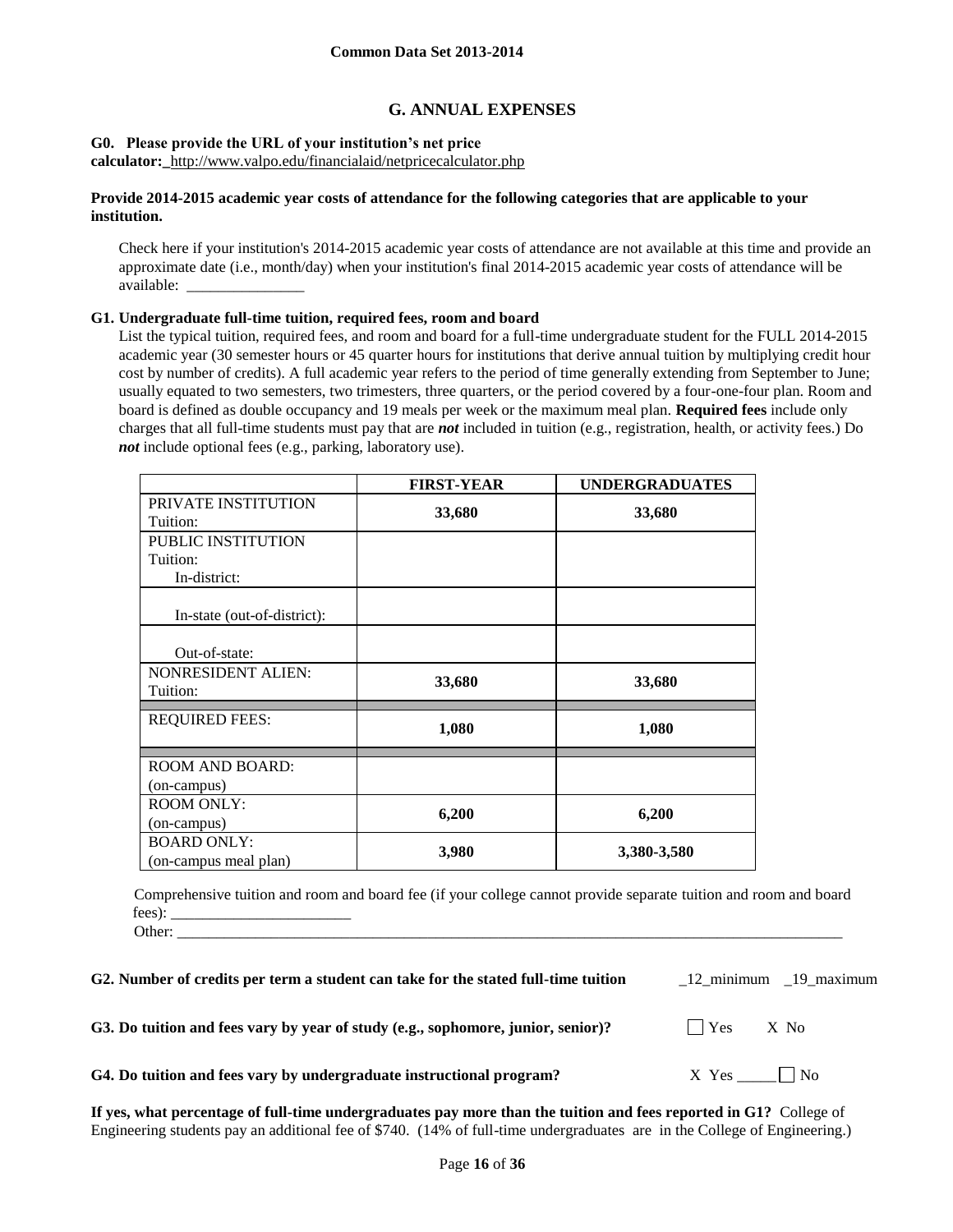# **G5. Provide the estimated expenses for a typical full-time undergraduate student:**

|                                                                                                                                     | <b>Residents</b> | <b>Commuters</b><br>(living at home) | <b>Commuters</b><br>(not living at home) |
|-------------------------------------------------------------------------------------------------------------------------------------|------------------|--------------------------------------|------------------------------------------|
| Books and supplies:                                                                                                                 | 1,200            | 1,200                                | 1,200                                    |
| Room only:                                                                                                                          |                  |                                      | 5,400                                    |
| Board only:                                                                                                                         |                  | 2,500                                | 2,500                                    |
| Room and board total (if<br>your college cannot provide<br>separate room and board<br>figures for commuters not<br>living at home): |                  |                                      |                                          |
| Transportation:                                                                                                                     | 750              | 750                                  | 750                                      |
| Other expenses:                                                                                                                     | 870              | 870                                  | 870                                      |

# **G6. Undergraduate per-credit-hour charges (tuition only):**

| <b>PRIVATE INSTITUTIONS:</b>               | 1,505 |
|--------------------------------------------|-------|
| <b>PUBLIC INSTITUTIONS</b><br>In-district: |       |
| In-state (out-of-district):                |       |
| Out-of-state:                              |       |
| <b>NONRESIDENT ALIENS:</b>                 | 1,505 |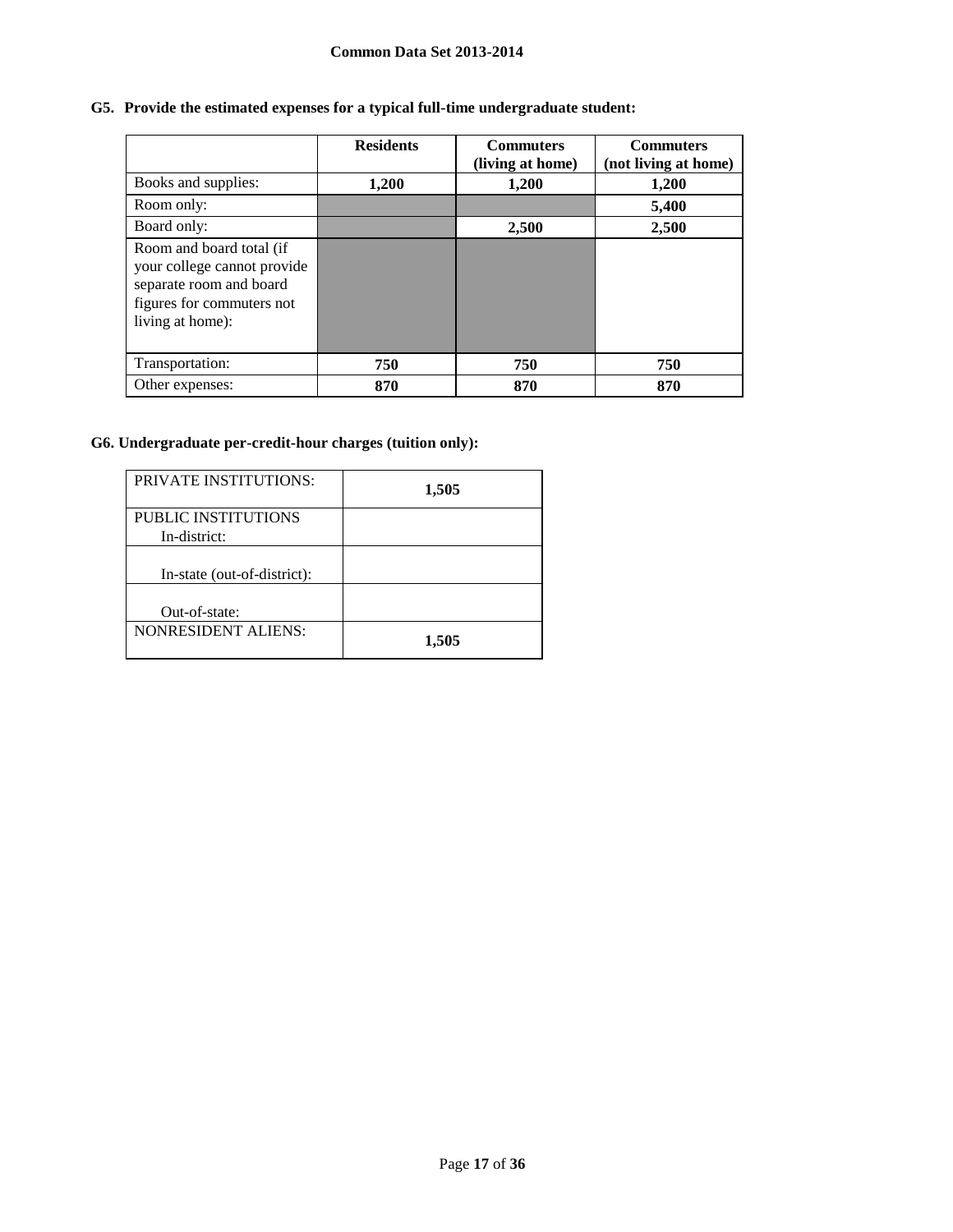# **H. FINANCIAL AID**

# **Please refer to the following financial aid definitions when completing Section H.**

**Awarded aid:** The dollar amounts offered to financial aid applicants.

**Financial aid applicant:** Any applicant who submits **any one of** the institutionally required financial aid applications/forms, such as the FAFSA.

**Indebtedness:** Aggregate dollar amount borrowed through any loan program (federal, state, subsidized, unsubsidized, private, etc.; excluding parent loans) while the student was enrolled at an institution. Student loans co-signed by a parent are assumed to be the responsibility of the student and **should** be included.

**Institutional scholarships and grants**: Endowed scholarships, annual gifts and tuition funded grants for which the institution determines the recipient.

**Financial need:** As determined by your institution using the federal methodology and/or your institution's own standards.

**Need-based aid:** College-funded or college-administered award from institutional, state, federal, or other sources for which a student must have financial need to qualify. This includes both institutional and non-institutional student aid (grants, jobs, and loans).

**Need-based scholarship or grant aid:** Scholarships and grants from institutional, state, federal, or other sources for which a student must have financial need to qualify.

**Need-based self-help aid:** Loans and jobs from institutional, state, federal, or other sources for which a student must demonstrate financial need to qualify.

**Non-need-based scholarship or grant aid:** Scholarships and grants, gifts, or merit-based aid from institutional, state, federal, or other sources (including unrestricted funds or gifts and endowment income) awarded solely on the basis of academic achievement, merit, or any other non-need-based reason. When reporting questions H1 and H2, non-need-based aid that is used to meet need should be counted as need-based aid.

**Note: Suggested order of precedence for counting non-need money as need-based:**

Non-need institutional grants Non-need tuition waivers Non-need athletic awards Non-need federal grants Non-need state grants Non-need outside grants Non-need student loans Non-need parent loans Non-need work

**Non-need-based self-help aid:** Loans and jobs from institutional, state, or other sources for which a student need not demonstrate financial need to qualify.

**External scholarships and grants:** Scholarships and grants received from outside (private) sources that students bring with them (e.g., Kiwanis, National Merit scholarships). The institution may process paperwork to receive the dollars, but it has no role in determining the recipient or the dollar amount awarded.

**Work study and employment**: Federal and state work study aid, and any employment packaged by your institution in financial aid awards.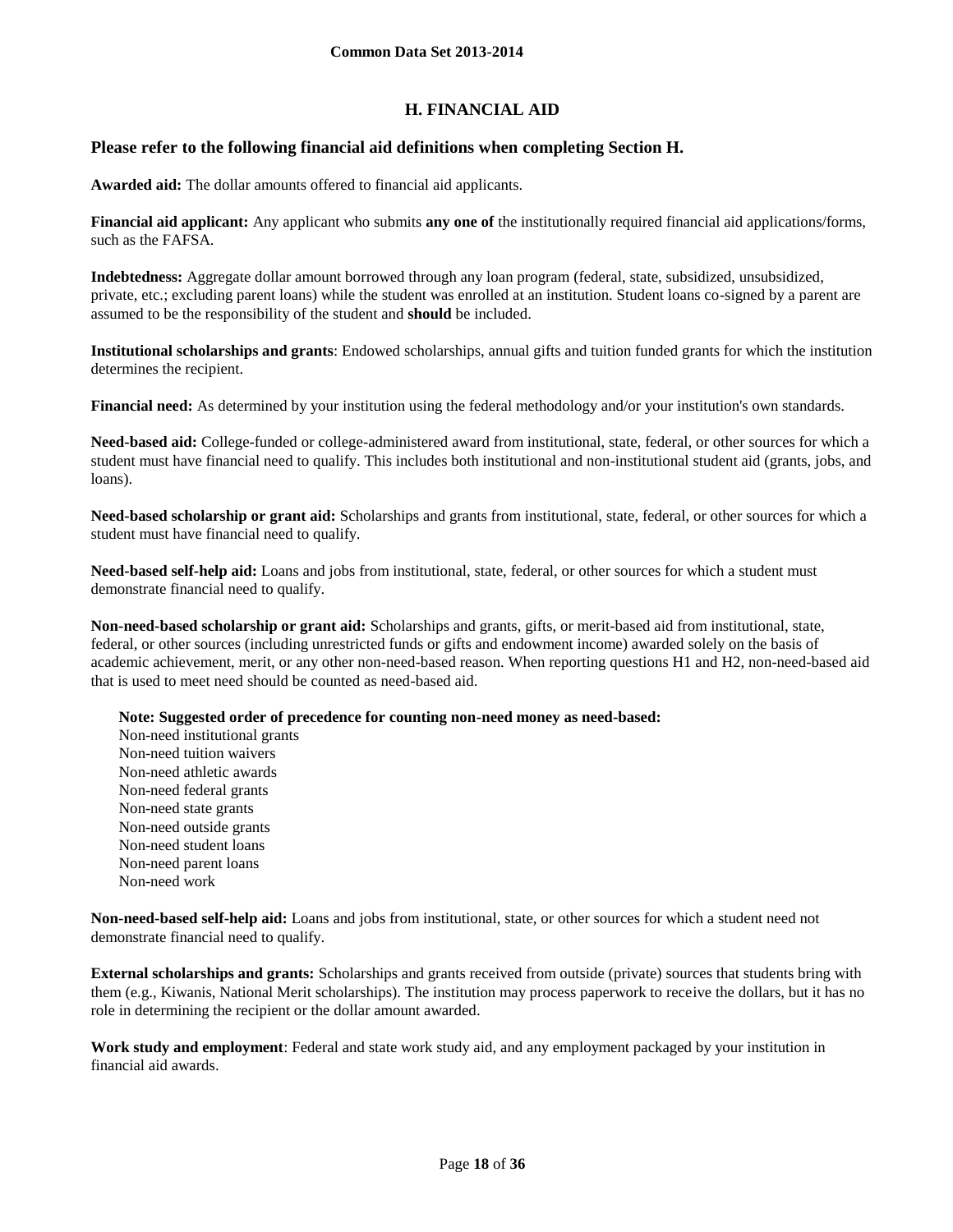## **Aid Awarded to Enrolled Undergraduates**

**H1.** Enter total dollar amounts **awarded** to enrolled full-time and less than full-time degree-seeking undergraduates **(using the same cohort reported in CDS Question B1, "total degree-seeking" undergraduates)** in the following categories. (Note: If the data being reported are final figures for the 2012-2013 academic year (see the next item below), use the 2012-2013 academic year's CDS Question B1 cohort.) Include aid awarded to international students (i.e., those not qualifying for federal aid). **Aid that is non-need-based but that was used to meet need should be reported in the need-based aid column. (For a suggested order of precedence in assigning categories of aid to cover need, see the entry for "non-need-based scholarship or grant aid" on the last page of the definitions section.)**

Indicate the academic year for which data are reported for **items H1**, **H2**, **H2A**, and **H6** below: 2013-2014 estimated or X 2012-2013 final

Which needs-analysis methodology does your institution use in awarding institutional aid? **(Formerly H3)** \_\_\_ Federal methodology (FM)

\_\_\_ Institutional methodology (IM)

\_X\_ Both FM and IM

|                                                                                                                                                                                         | Need-based<br>(Include non-need-based<br>aid use to meet need.) | Non-need-based<br>(Exclude non-need-based<br>aid use to meet need.) |
|-----------------------------------------------------------------------------------------------------------------------------------------------------------------------------------------|-----------------------------------------------------------------|---------------------------------------------------------------------|
|                                                                                                                                                                                         | \$                                                              | \$                                                                  |
| <b>Scholarships/Grants</b>                                                                                                                                                              |                                                                 |                                                                     |
| Federal                                                                                                                                                                                 |                                                                 |                                                                     |
|                                                                                                                                                                                         | 4,682,410                                                       | 483,007                                                             |
| State (i.e., all states, not only the state in<br>which your institution is located)                                                                                                    | 1,883,726                                                       | $\Omega$                                                            |
| Institutional: Endowed scholarships,<br>annual gifts and tuition funded grants,<br>awarded by the college, excluding athletic<br>aid and tuition waivers (which are<br>reported below). | 27,684,830                                                      | 11,864,928                                                          |
| Scholarships/grants from external sources<br>(e.g., Kiwanis, National Merit) not<br>awarded by the college                                                                              | 1,091,558                                                       | 727,706                                                             |
| <b>Total Scholarships/Grants</b>                                                                                                                                                        | 35, 342, 524                                                    | 13,075,641                                                          |
| <b>Self-Help</b>                                                                                                                                                                        |                                                                 |                                                                     |
| Student loans from all sources (excluding<br>parent loans)                                                                                                                              | 17,081,477                                                      | 3,014,379                                                           |
| Federal Work-Study                                                                                                                                                                      | 617,937                                                         |                                                                     |
| State and other (e.g., institutional) work-<br>study/employment (Note: Excludes Federal<br>Work-Study captured above.)                                                                  | 1,023,957                                                       | 398,206                                                             |
| <b>Total Self-Help</b>                                                                                                                                                                  | 18,723,371                                                      | 3,412,585                                                           |
| <b>Parent Loans</b>                                                                                                                                                                     | 2,178,453                                                       | 3,267,680                                                           |
| <b>Tuition Waivers</b><br>Note: Reporting is optional. Report tuition<br>waivers in this row if you choose to report<br>them. Do not report tuition waivers<br>elsewhere.               | 1,054,414                                                       | 1,581,621                                                           |
| <b>Athletic Awards</b>                                                                                                                                                                  | 1,516,772                                                       | 2,275,157                                                           |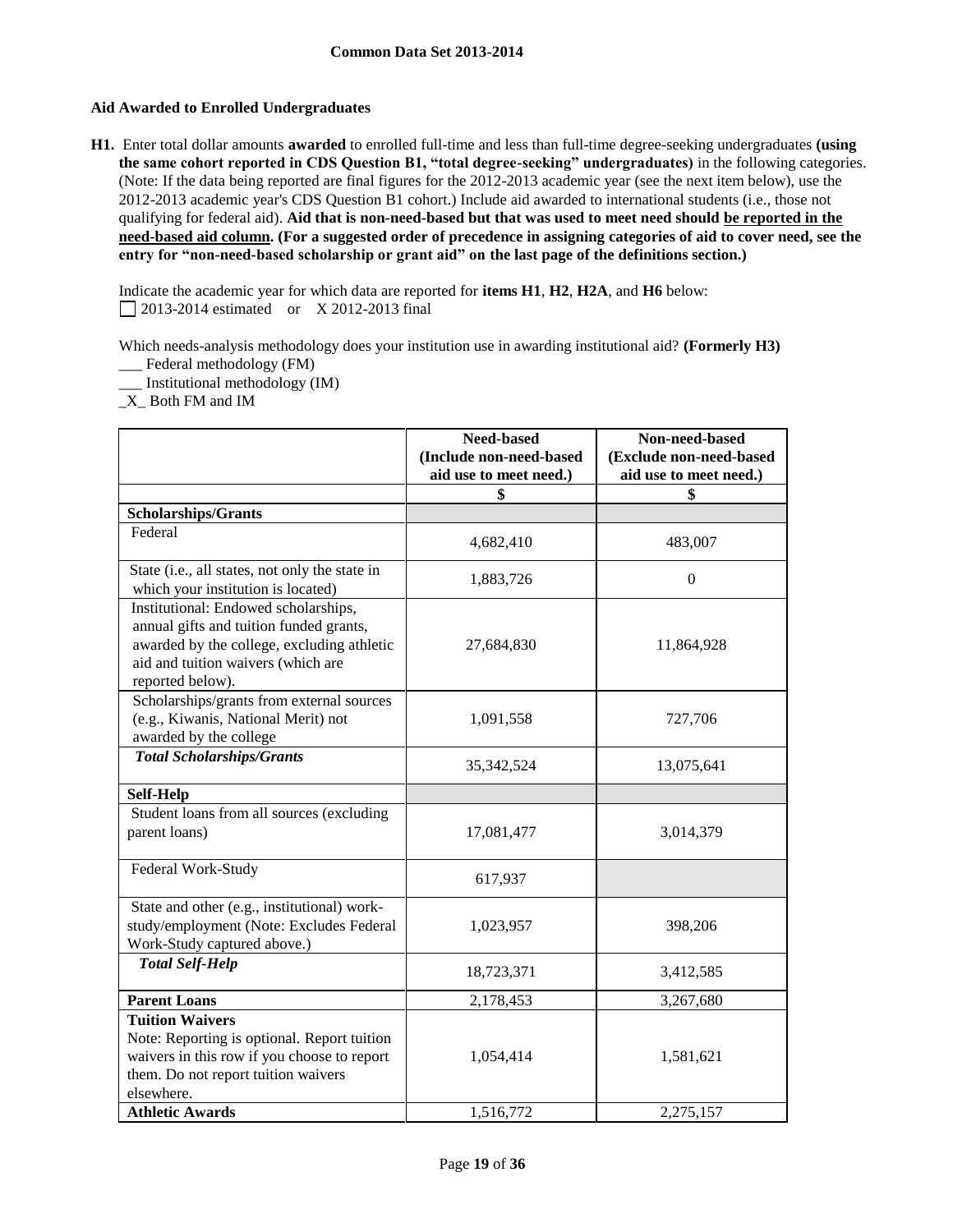**H2. Number of Enrolled Students Awarded Aid:** List the number of degree-seeking full-time and less-than-full-time undergraduates who applied for and were awarded financial aid from any source. **Aid that is non-need-based but that**  was used to meet need should be counted as need-based aid. Numbers should reflect the cohort awarded the dollars reported in H1. Note: In the chart below, students may be counted in more than one row, and full-time freshmen should also be counted as full-time undergraduates.

|                  |                                                                                                                                                                                                                                                                                        | <b>First-time</b><br><b>Full-time</b><br>Freshmen | <b>Full-time</b><br>Undergrad<br>(Incl. Fresh) | <b>Less Than</b><br><b>Full-time</b><br>Undergrad |
|------------------|----------------------------------------------------------------------------------------------------------------------------------------------------------------------------------------------------------------------------------------------------------------------------------------|---------------------------------------------------|------------------------------------------------|---------------------------------------------------|
| a)               | Number of degree-seeking undergraduate students (CDS Item B1 if<br>reporting on Fall 2013 cohort)                                                                                                                                                                                      | 771                                               | 2,830                                          | 100                                               |
| b)               | Number of students in line a who applied for need-based financial aid                                                                                                                                                                                                                  | 681                                               | 2,334                                          | 65                                                |
| $\mathbf{c}$ )   | Number of students in line <b>b</b> who were determined to have financial need                                                                                                                                                                                                         | 592                                               | 2,101                                          | 51                                                |
| $\rm d$          | Number of students in line c who were awarded any financial aid                                                                                                                                                                                                                        | 592                                               | 2,097                                          | 48                                                |
| e)               | Number of students in line d who were awarded any need-based<br>scholarship or grant aid                                                                                                                                                                                               | 592                                               | 2,097                                          | 36                                                |
| f)               | Number of students in line d who were awarded any need-based self-help<br>aid                                                                                                                                                                                                          | 523                                               | 1,915                                          | 35                                                |
| g)               | Number of students in line <b>d</b> who were awarded any non-need-based<br>scholarship or grant aid                                                                                                                                                                                    | 61                                                | 130                                            | 1                                                 |
| h)               | Number of students in line d whose need was fully met (exclude PLUS<br>loans, unsubsidized loans, and private alternative loans)                                                                                                                                                       | 64                                                | 135                                            | 1                                                 |
| $\mathbf{i}$     | On average, the percentage of need that was met of students who were<br>awarded any need-based aid. Exclude any aid that was awarded in excess<br>of need as well as any resources that were awarded to replace EFC (PLUS<br>loans, unsubsidized loans, and private alternative loans) | 78%                                               | 75%                                            | 65%                                               |
| j)               | The average financial aid package of those in line d. Exclude any<br>resources that were awarded to replace EFC (PLUS loans, unsubsidized<br>loans, and private alternative loans)                                                                                                     | \$26,773                                          | \$26,295                                       | \$11,461                                          |
| k)               | Average need-based scholarship or grant award of those in line e                                                                                                                                                                                                                       | \$22,837                                          | \$21,958                                       | \$10,586                                          |
| $\left  \right $ | Average need-based self-help award (excluding PLUS loans,<br>unsubsidized loans, and private alternative loans) of those in line f                                                                                                                                                     | \$4,837                                           | \$5,280                                        | \$4,324                                           |
| m)               | Average need-based loan (excluding PLUS loans, unsubsidized loans,<br>and private alternative loans) of those in line f who were awarded a need-<br>based loan                                                                                                                         | \$4,789                                           | \$5,371                                        | \$4,389                                           |

**H2A. Number of Enrolled Students Awarded Non-need-based Scholarships and Grants:** List the number of degreeseeking full-time and less-than-full-time undergraduates who had no financial need and who were awarded institutional non-need-based scholarship or grant aid. Numbers should reflect the cohort awarded the dollars reported in H1. Note: In the chart below, students may be counted in more than one row, and full-time freshmen should also be counted as full-time undergraduates.

|          |                                                                                                                                                                                                               | <b>First-time</b><br><b>Full-time</b><br>Freshmen | <b>Full-time</b><br>Undergrad<br>(Incl. Fresh) | <b>Less Than</b><br><b>Full-time</b><br><b>Undergrad</b> |
|----------|---------------------------------------------------------------------------------------------------------------------------------------------------------------------------------------------------------------|---------------------------------------------------|------------------------------------------------|----------------------------------------------------------|
| n)       | Number of students in line a who had no financial need and who were<br>awarded institutional non-need-based scholarship or grant aid (exclude<br>those who were awarded athletic awards and tuition benefits) | 90                                                | 218                                            | 3                                                        |
| $\Omega$ | Average dollar amount of institutional non-need-based scholarship and<br>grant aid awarded to students in line <b>n</b>                                                                                       | \$14,418                                          | \$12,723                                       | \$8,166                                                  |
| p)       | Number of students in line a who were awarded an institutional non-need-<br>based athletic scholarship or grant                                                                                               | 13                                                | 24                                             | $\theta$                                                 |
| q)       | Average dollar amount of institutional non-need-based athletic<br>scholarships and grants awarded to students in line <b>p</b>                                                                                | \$15,036                                          | \$16,311                                       | \$0                                                      |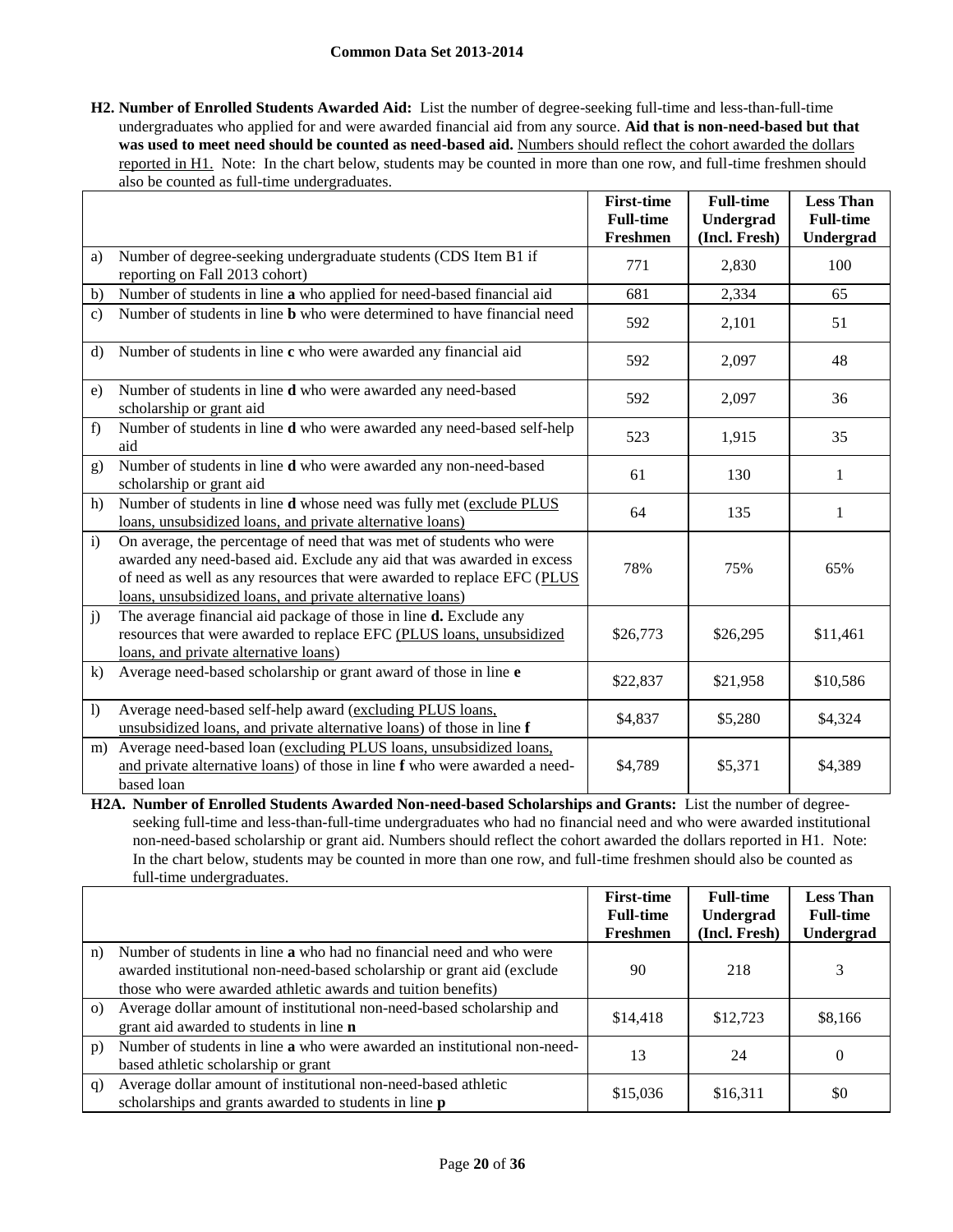**Note:** These are the graduates and loan types to include and exclude in order to fill out CDS H4, H4a, H5 and H5a.

Include:

- \* 2013 undergraduate class who graduated between July 1, 2012 and June 30, 2013 who started at your institution as first-time students and received a bachelor's degree between July 1, 2012 and June 30, 2013.
- \* only loans made to students who borrowed while enrolled at your institution.
- \* co-signed loans.

Exclude:

- those who transferred in.
- money borrowed at other institutions.

H4. Provide the percentage of the class (defined above) who borrowed at any time through any loan programs (institutional, state, Federal Perkins, Federal Stafford Subsidized and Unsubsidized, private loans that were certified by your institution, etc.; exclude parent loans). Include both Federal Direct Student Loans and Federal Family Education Loans. 70%

H4a. Provide the percentage of the class (defined above) who borrowed at any time through federal loan programs--Federal Perkins, Federal Stafford Subsidized and Unsubsidized. Include both Federal Direct Student Loans and Federal Family Education Loans. NOTE: exclude all institutional, state, private alternative loans and parent loans. 56 %

H5. Report the average per-undergraduate-borrower cumulative principal borrowed of those in line H4. \$31,891

H5a. Report the average per-undergraduate-borrower cumulative principal borrowed, of those in H4a, through federal loan programs--Federal Perkins, Federal Stafford Subsidized and Unsubsidized. Include both Federal Direct Student Loans and Federal Family Education Loans. These are listed in line H4a. NOTE: exclude all institutional, state, private alternative loans and exclude parent loans. \$32,590

**Aid to Undergraduate Degree-seeking Nonresident Aliens** (Note: Report numbers and dollar amounts for the same academic year checked in item H1.)

**H6.** Indicate your institution's policy regarding institutional scholarship and grant aid for undergraduate degree-seeking nonresident aliens:

- $\Box$ Institutional need-based scholarship or grant aid is available
- $X$  Institutional non-need-based scholarship or grant aid is available<br>
Institutional scholarship and grant aid is not available
	- Institutional scholarship and grant aid is not available

If institutional financial aid is available for undergraduate degree-seeking nonresident aliens, provide the number of undergraduate degree-seeking nonresident aliens who were awarded need-based or non-need-based aid: 82

Average dollar amount of institutional financial aid awarded to undergraduate degree-seeking nonresident aliens: \$9,591

Total dollar amount of institutional financial aid awarded to undergraduate degree-seeking nonresident aliens: \$776,910

**H7.** Check off all financial aid forms nonresident alien first-year financial aid applicants must submit:

|   | Institution's own financial aid form              |
|---|---------------------------------------------------|
|   | <b>CSS/Financial Aid PROFILE</b>                  |
|   | International Student's Financial Aid Application |
| X | International Student's Certification of Finances |
|   | Other:                                            |
|   |                                                   |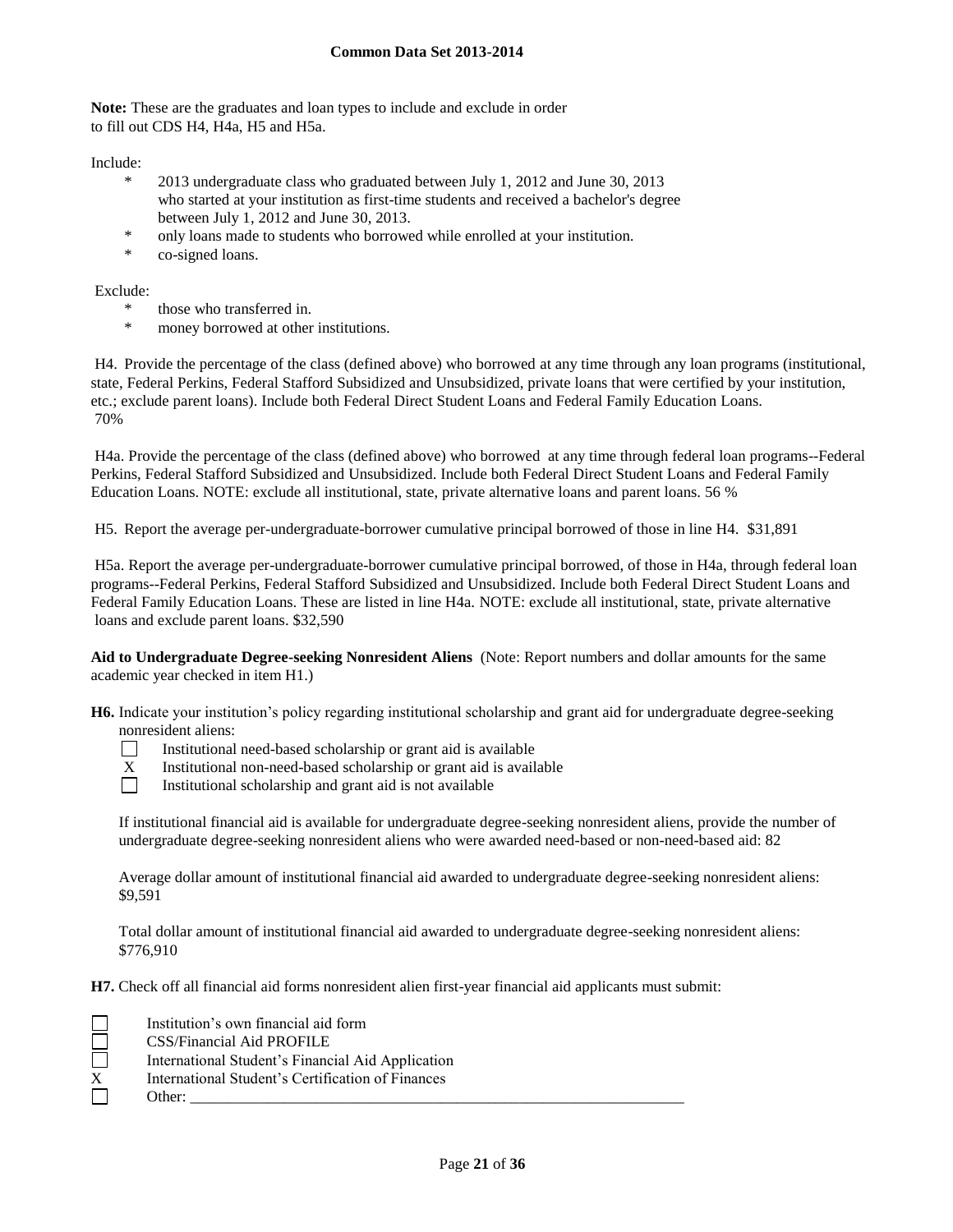### **Process for First-Year/Freshman Students**

**H8.** Check off all financial aid forms domestic first-year (freshman) financial aid applicants must submit:

| X | <b>FAFSA</b>                         |
|---|--------------------------------------|
|   | Institution's own financial aid form |
|   | CSS/Financial Aid PROFILE            |
|   | State aid form                       |
|   | Noncustodial PROFILE                 |
|   | Business/Farm Supplement             |
|   | Other:                               |

**H9.** Indicate filing dates for first-year (freshman) students:

Priority date for filing required financial aid forms: 3/1 Deadline for filing required financial aid forms: \_\_\_\_\_\_\_\_\_\_\_\_\_\_\_\_\_\_\_\_\_\_\_\_\_\_\_\_\_\_\_ No deadline for filing required forms (applications processed on a rolling basis): \_\_\_\_\_\_\_\_\_\_

**H10.** Indicate notification dates for first-year (freshman) students (answer a or b):

a.) Students notified on or about (date): \_\_\_\_\_\_\_\_\_\_\_\_\_

b.) Students notified on a rolling basis: yes/no If yes, starting date:  $3/1$ 

#### **H11.** Indicate reply dates:

Students must reply by (date): \_\_\_\_\_\_\_\_\_\_\_\_\_\_\_\_\_\_\_ or within \_\_\_\_\_\_\_\_\_ weeks of notification.

## **Types of Aid Available**

Please check off all types of aid available to undergraduates at your institution:

#### **H12.** Loans

#### FEDERAL DIRECT STUDENT LOAN PROGRAM (DIRECT LOAN)

- X Direct Subsidized Stafford Loans<br>X Direct Unsubsidized Stafford Loa
- Direct Unsubsidized Stafford Loans
- X Direct PLUS Loans
- 
- X Federal Perkins Loans<br>
Federal Nursing Loans<br>
State Loans Federal Nursing Loans
- State Loans
- X College/university loans from institutional funds
- X Other (specify): Private Alternative Loans

#### **H13.** Scholarships and Grants

- NEED-BASED:
- X Federal Pell
- X SEOG
- X State scholarships/grants<br>X Private scholarships
- Private scholarships
- X College/university scholarship or grant aid from institutional funds
- $\Box$ United Negro College Fund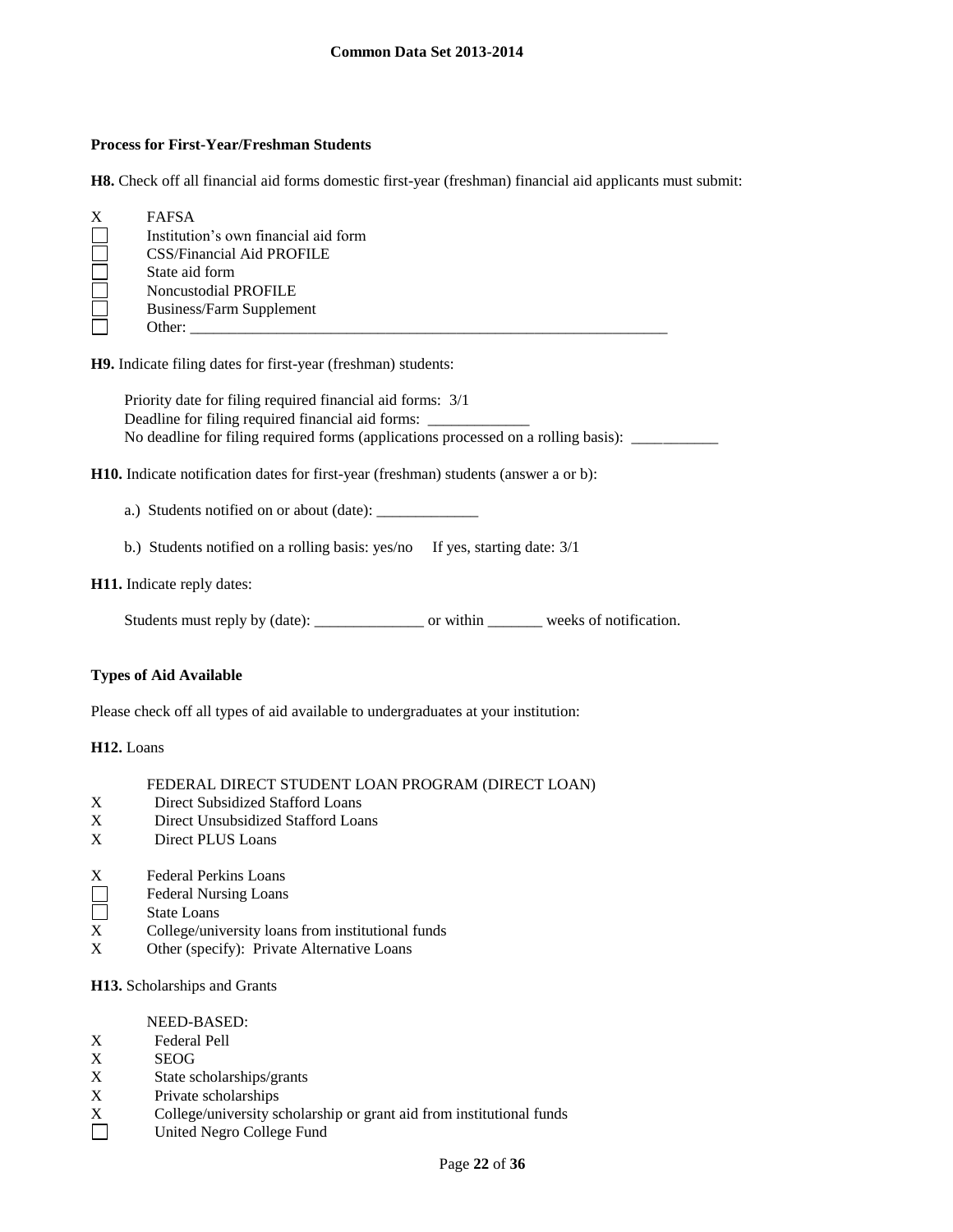Federal Nursing Scholarship Other (specify): \_\_\_\_\_\_\_\_\_\_\_\_\_\_\_\_\_\_\_\_\_\_\_\_\_\_\_\_\_\_\_\_\_\_\_\_\_\_\_\_\_\_\_\_\_\_\_\_\_\_\_\_\_\_\_\_\_\_\_

 $\begin{array}{ccc} \hline \hline \hline \hline \hline \end{array}$ 

**H14.** Check off criteria used in awarding institutional aid. Check all that apply.

| Non-need | <b>Need-based</b> |                    | Non-need  | <b>Need-based</b> |                          |
|----------|-------------------|--------------------|-----------|-------------------|--------------------------|
|          |                   | Academics          | Λ         |                   | Leadership               |
|          |                   | Alumni affiliation |           |                   | Minority status          |
|          |                   | Art                |           |                   | Music/drama              |
|          |                   | Athletics          | $\Lambda$ |                   | Religious affiliation    |
|          |                   | Job skills         | $\lambda$ |                   | State/district residency |
|          |                   | <b>ROTC</b>        |           |                   |                          |

**H15**. If your institution has recently implemented any major financial aid policy, program, or initiative to make your institution more affordable to incoming students such as replacing loans with grants, or waiving costs for families below a certain income level please provide details below:

\_\_\_\_\_\_\_\_\_\_\_\_\_\_\_\_\_\_\_\_\_\_\_\_\_\_\_\_\_\_\_\_\_\_\_\_\_\_\_\_\_\_\_\_\_\_\_\_\_\_\_\_\_\_\_\_\_\_\_\_\_\_\_\_\_\_\_\_\_\_\_\_\_\_\_\_\_\_\_\_\_\_

\_\_\_\_\_\_\_\_\_\_\_\_\_\_\_\_\_\_\_\_\_\_\_\_\_\_\_\_\_\_\_\_\_\_\_\_\_\_\_\_\_\_\_\_\_\_\_\_\_\_\_\_\_\_\_\_\_\_\_\_\_\_\_\_\_\_\_\_\_\_\_\_\_\_\_\_\_\_\_\_\_\_\_\_\_\_\_\_\_\_\_\_\_\_\_\_\_\_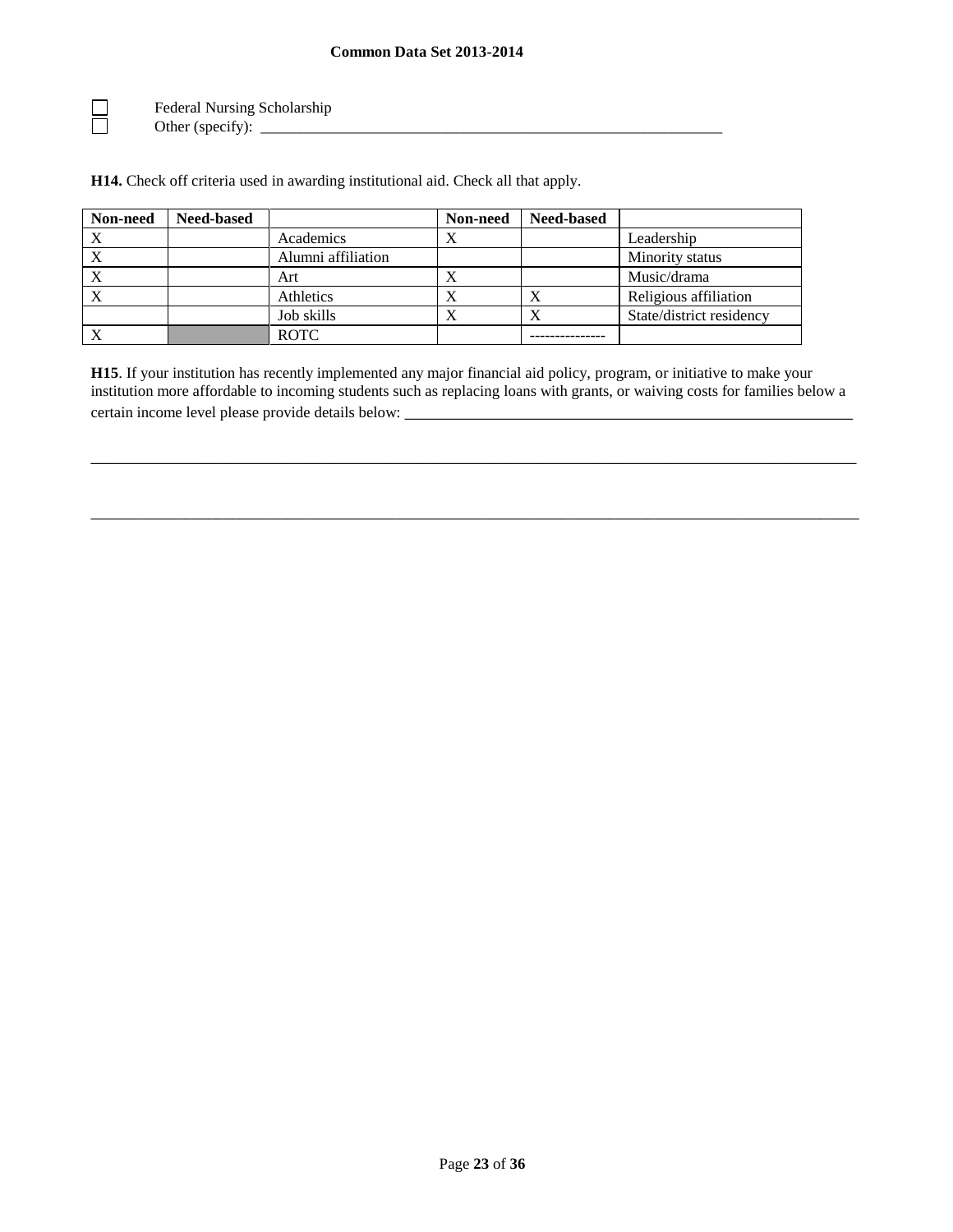# **I. INSTRUCTIONAL FACULTY AND CLASS SIZE**

### **I-1. Please report the number of instructional faculty members in each category for Fall 2013. Include faculty who are on your institution's payroll on the census date your institution uses for IPEDS/AAUP.**

The following definition of full-time instructional faculty is used by the American Association of University Professors (AAUP) in its annual Faculty Compensation Survey (the part time definitions are not used by AAUP). Instructional Faculty is defined as those members of the instructional-research staff whose major regular assignment is instruction, including those with released time for research. Use the chart below to determine inclusions and exclusions:

|                                                                                                                                                                                                                                             | Full-time | Part-time                                                                   |
|---------------------------------------------------------------------------------------------------------------------------------------------------------------------------------------------------------------------------------------------|-----------|-----------------------------------------------------------------------------|
| (a) instructional faculty in preclinical and clinical medicine, faculty<br>who are not paid (e.g., those who donate their services or are in the<br>military), or research-only faculty, post-doctoral fellows, or pre-<br>doctoral fellows | Exclude   | Include only if<br>they teach one or<br>more non-clinical<br>credit courses |
| (b) administrative officers with titles such as dean of students,<br>librarian, registrar, coach, and the like, even though they may devote<br>part of their time to classroom instruction and may have faculty<br>status                   | Exclude   | Include if they<br>teach one or more<br>non-clinical credit<br>courses      |
| (C) other administrators/staff who teach one or more non-clinical<br>credit courses even though they do not have faculty status                                                                                                             | Exclude   | Include                                                                     |
| (d) undergraduate or graduate students who assist in the instruction<br>of courses, but have titles such as teaching assistant, teaching<br>fellow, and the like                                                                            | Exclude   | Exclude                                                                     |
| (e) faculty on sabbatical or leave with pay                                                                                                                                                                                                 | Include   | Exclude                                                                     |
| (f) faculty on leave without pay                                                                                                                                                                                                            | Exclude   | Exclude                                                                     |
| (g) replacement faculty for faculty on sabbatical leave or leave with<br>pay                                                                                                                                                                | Exclude   | Include                                                                     |

*Full-time instructional faculty:* faculty employed on a full-time basis for instruction (including those with released time for research)

*Part-time instructional faculty:* Adjuncts and other instructors being paid solely for part-time classroom instruction. Also includes full-time faculty teaching less than two semesters, three quarters, two trimesters, or two four-month sessions. Employees who are not considered full-time instruction faculty but who teach one or more non-clinical credit courses may be counted as part-time faculty.

*Minority faculty*: includes faculty who designate themselves as Black, non-Hispanic; American Indian or Alaska Native; Asian, Native Hawaiian or other Pacific Islander, or Hispanic.

*Doctorate*: includes such degrees as Doctor of Philosophy, Doctor of Education, Doctor of Juridical Science, and Doctor of Public Health in any field such as arts, sciences, education, engineering, business, and public administration. Also includes terminal degrees formerly designated as "first professional," including dentistry (DDS or DMD), medicine (MD), optometry (OD), osteopathic medicine (DO), pharmacy (DPharm or BPharm), podiatric medicine (DPM), veterinary medicine (DVM), chiropractic (DC or DCM), or law (JD).

*Terminal master's degree*: a master's degree that is considered the highest degree in a field: example, M. Arch (in architecture) and MFA (master of fine arts in art or theater).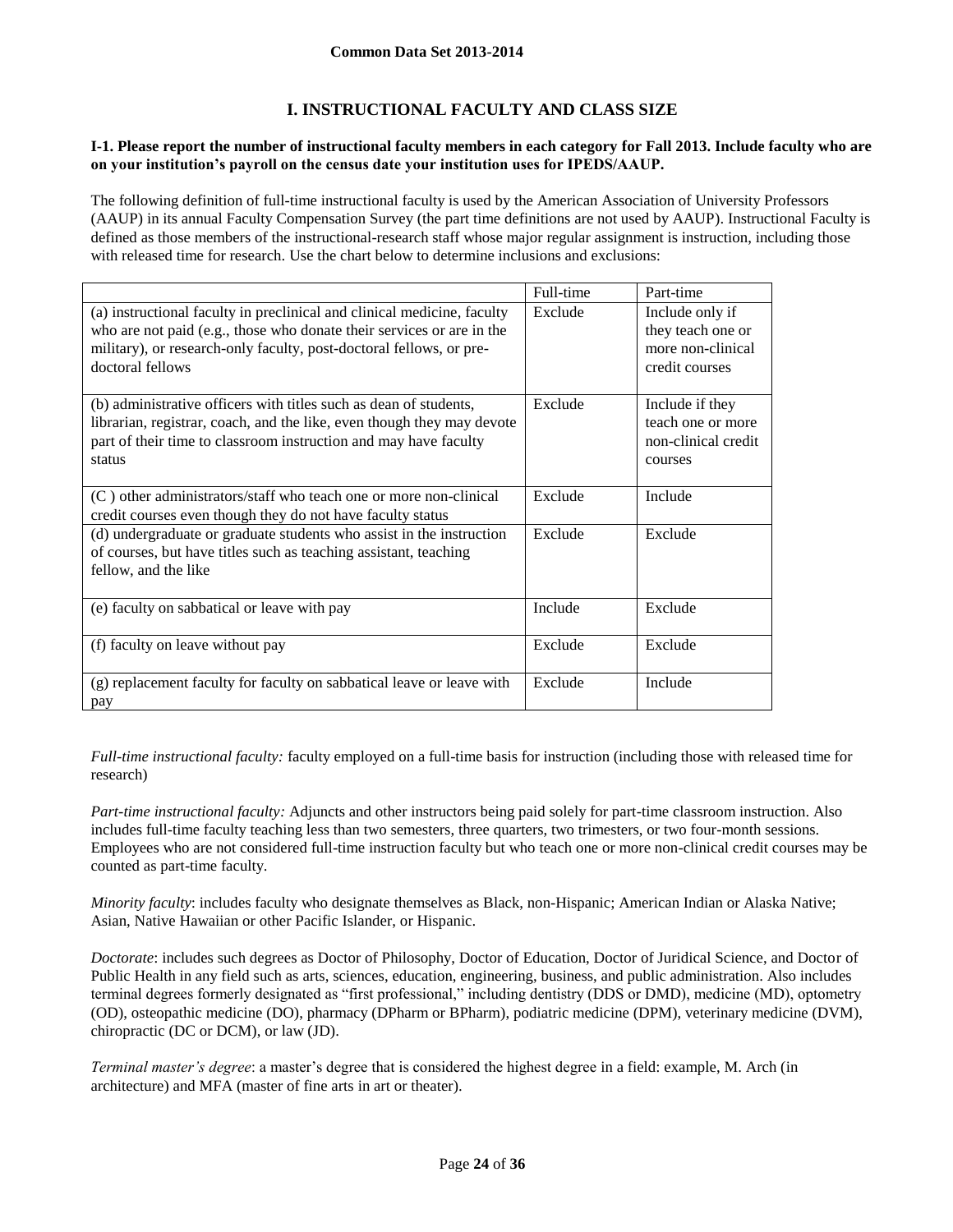|                                                                                                                                     | <b>Full-time</b> | Part-time | <b>Total</b> |
|-------------------------------------------------------------------------------------------------------------------------------------|------------------|-----------|--------------|
| Total number of instructional faculty<br>a.)                                                                                        | 274              | 127       | 401          |
| Total number who are members of minority<br>b.)<br>groups                                                                           | 20               | 11        | 31           |
| Total number who are women<br>c.                                                                                                    | 114              | 67        | 181          |
| Total number who are men<br>d.                                                                                                      | 160              | 60        | 220          |
| Total number who are nonresident aliens<br>$e$ .<br>(international)                                                                 | 7                |           | 8            |
| $f$ .)<br>Total number with doctorate, or other<br>terminal degree                                                                  | 251              | 38        | 289          |
| Total number whose highest degree is a<br>g.)<br>master's but not a terminal master's                                               | 23               | 38        | 61           |
| Total number whose highest degree is a<br>$h.$ )<br>bachelor's                                                                      | 0                | 10        | 10           |
| Total number whose highest degree is<br>$i$ .<br>unknown or other (Note: Items $f$ , $g$ , $h$ , and $i$<br>must sum up to item a.) | $\theta$         | 41        | 41           |
| j.) Total number in stand-alone<br>graduate/professional programs in which faculty<br>teach virtually only graduate-level students  | 38               | 25        | 63           |

## **I-2. Student to Faculty Ratio**

Report the Fall 2013 ratio of full-time equivalent students (full-time plus 1/3 part time) to full-time equivalent instructional faculty (full time plus 1/3 part time). In the ratio calculations, exclude both faculty and students in stand-alone graduate or professional programs such as medicine, law, veterinary, dentistry, social work, business, or public health in which faculty teach virtually only graduate level students. Do not count undergraduate or graduate student teaching assistants as faculty.

Fall 2013 Student to Faculty ratio: \_\_14\_\_\_\_\_\_ to 1 (based on \_\_3700.67\_\_\_ students and \_\_270\_\_\_ faculty).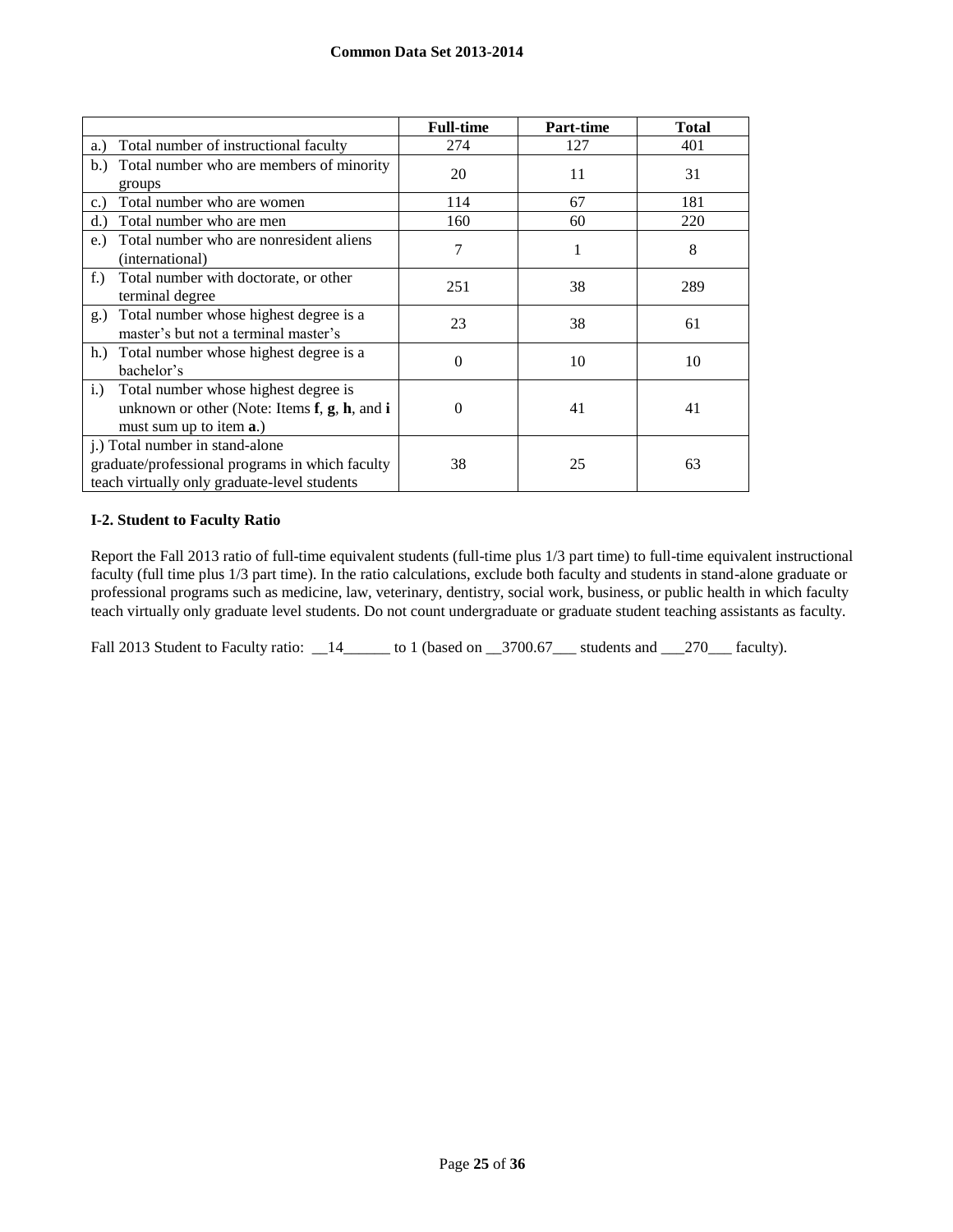# **I-3. Undergraduate Class Size**

In the table below, please use the following definitions to report information about the size of classes and class sections offered in the Fall 2013 term.

*Class Sections:* A class section is an organized course offered for credit, identified by discipline and number, meeting at a stated time or times in a classroom or similar setting, and not a subsection such as a laboratory or discussion session. Undergraduate class sections are defined as any sections in which at least one degree-seeking undergraduate student is enrolled for credit. Exclude distance learning classes and noncredit classes and individual instruction such as dissertation or thesis research, music instruction, or one-to-one readings. Exclude students in independent study, co-operative programs, internships, foreign language taped tutor sessions, practicums, and all students in one-on-one classes. Each class section should be counted only once and should not be duplicated because of course catalog cross-listings.

*Class Subsections:* A class subsection includes any subsection of a course, such as laboratory, recitation, and discussion subsections that are supplementary in nature and are scheduled to meet separately from the lecture portion of the course. Undergraduate subsections are defined as any subsections of courses in which degree-seeking undergraduate students enrolled for credit. As above, exclude noncredit classes and individual instruction such as dissertation or thesis research, music instruction, or one-to-one readings. Each class subsection should be counted only once and should not be duplicated because of cross-listings.

Using the above definitions, please report for each of the following class-size intervals the number of *class sections* and *class subsections* offered in Fall 2013. For example, a lecture class with 800 students who met at another time in 40 separate labs with 20 students should be counted once in the "100+" column in the class section column and 40 times under the "20-29" column of the class subsections table.

| Undergraduate Class Size (provide numbers) |                                                                           |     |     |    |    |    |   |     |  |
|--------------------------------------------|---------------------------------------------------------------------------|-----|-----|----|----|----|---|-----|--|
|                                            | $10-19$<br>$100+$<br>2-9<br>30-39<br>50-99<br>$20-29$<br>40-49<br>Total   |     |     |    |    |    |   |     |  |
| <b>CLASS</b><br><b>SECTIONS</b>            | 85                                                                        | 265 | 180 | 98 | 17 | 23 |   | 673 |  |
|                                            |                                                                           |     |     |    |    |    |   |     |  |
|                                            | 30-39<br>20-29<br>$100+$<br>$10-19$<br>$40 - 49$<br>50-99<br>2-9<br>Total |     |     |    |    |    |   |     |  |
| <b>CLASS SUB-</b><br><b>SECTIONS</b>       | 43                                                                        | 53  | 60  |    | 0  |    | 0 | 161 |  |

### **Number of Class Sections with Undergraduates Enrolled**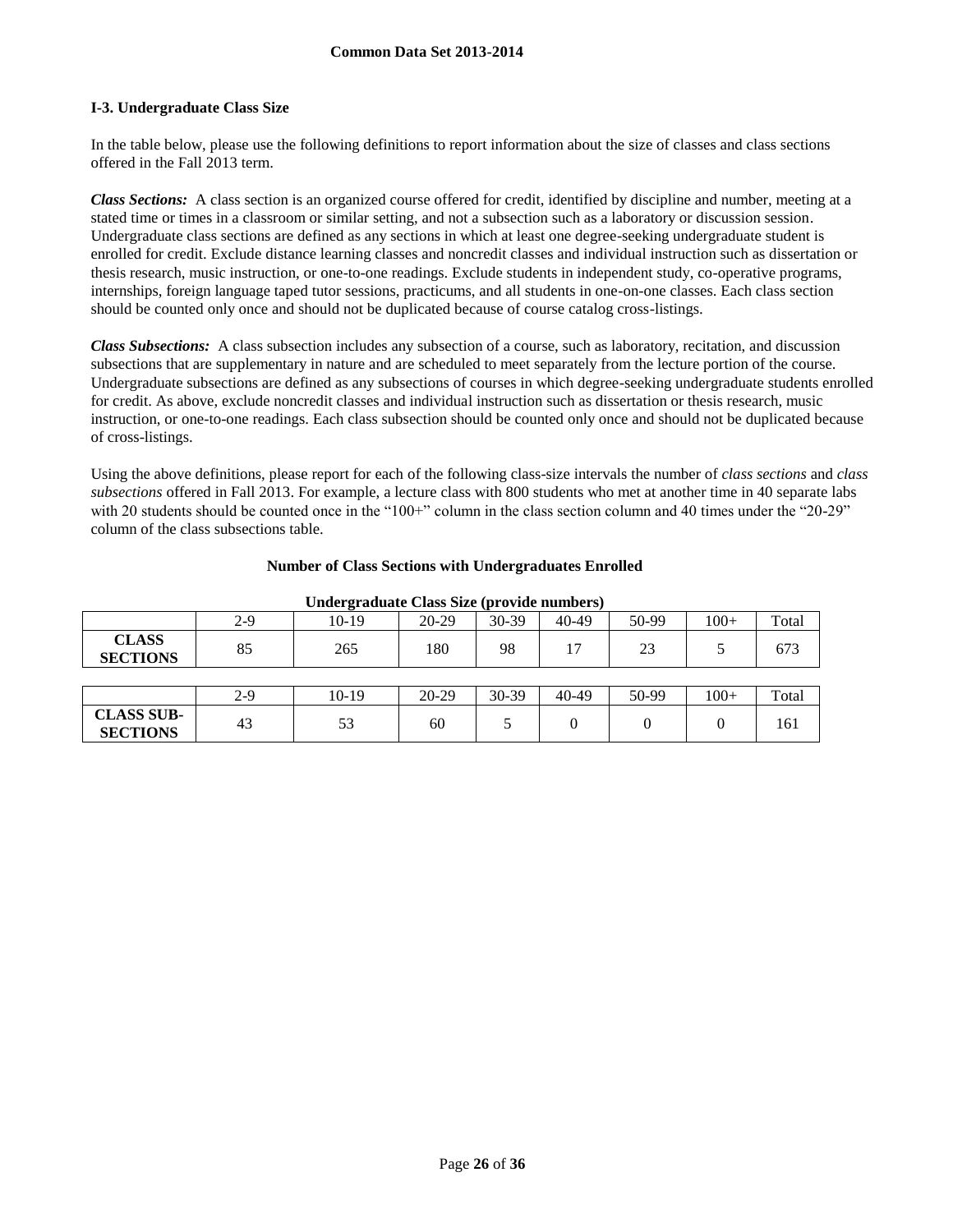# **J. Disciplinary areas of DEGREES CONFERRED**

# **Degrees conferred between July 1, 2012 and June 30, 2013**

For each of the following discipline areas, provide the percentage of diplomas/certificates, associate, and bachelor's degrees awarded. To determine the percentage, use majors, not headcount (e.g., students with one degree but a double major will be represented twice). Calculate the percentage from your institution's IPEDS Completions by using the sum of 1<sup>st</sup> and 2<sup>nd</sup> majors for each CIP code as the numerator and the sum of the Grand Total by 1st Majors and the Grand Total by 2<sup>nd</sup> major as the denominator. If you prefer, you can compute the percentages using  $1<sup>st</sup>$  majors only.

| Category                            | Diploma/            | <b>Associate</b> | <b>Bachelor's</b> | <b>CIP 2010</b>      |
|-------------------------------------|---------------------|------------------|-------------------|----------------------|
|                                     | <b>Certificates</b> |                  |                   | <b>Categories to</b> |
|                                     |                     |                  |                   | <b>Include</b>       |
| Agriculture                         |                     |                  |                   | 1                    |
| Natural resources and               |                     |                  | 1.1               | $\overline{3}$       |
| conservation                        |                     |                  |                   |                      |
| Architecture                        |                     |                  |                   | 4                    |
| Area, ethnic, and gender studies    |                     |                  | 1.2               | 5                    |
| Communication/journalism            |                     | 100              | 4.0               | 9                    |
| Communication technologies          |                     |                  |                   | 10                   |
| Computer and information            |                     |                  | 1.0               | 11                   |
| sciences                            |                     |                  |                   |                      |
| Personal and culinary services      |                     |                  |                   | 12                   |
| Education                           |                     |                  | 6.1               | 13                   |
| Engineering                         |                     |                  | 9.8               | 14                   |
| Engineering technologies            |                     |                  |                   | $\overline{15}$      |
| Foreign languages, literatures, and |                     |                  |                   | 16                   |
| linguistics                         | 100                 |                  | 3.5               |                      |
| Family and consumer sciences        |                     |                  |                   | 19                   |
| Law/legal studies                   |                     |                  |                   | 22                   |
| English                             |                     |                  | 5.6               | 23                   |
| Liberal arts/general studies        |                     |                  | 0.8               | 24                   |
| Library science                     |                     |                  |                   | 25                   |
| Biological/life sciences            |                     |                  | 5.2               | $\overline{26}$      |
| Mathematics and statistics          |                     |                  | 1.2               | 27                   |
| Military science and military       |                     |                  |                   | 28 and 29            |
| technologies                        |                     |                  |                   |                      |
| Interdisciplinary studies           |                     |                  | 4.0               | 30                   |
| Parks and recreation                |                     |                  | 4.0               | 31                   |
| Philosophy and religious studies    |                     |                  | 0.1               | 38                   |
| Theology and religious vocations    |                     |                  | 0.4               | 39                   |
| Physical sciences                   |                     |                  | 5.2               | $\overline{40}$      |
| Science technologies                |                     |                  |                   | 41                   |
| Psychology                          |                     |                  | 3.0               | 42                   |
| Homeland Security, law              |                     |                  |                   | 43                   |
| enforcement, firefighting, and      |                     |                  |                   |                      |
| protective services                 |                     |                  |                   |                      |
| Public administration and social    |                     |                  |                   | 44                   |
| services                            |                     |                  | 1.5               |                      |
| Social sciences                     |                     |                  | 6.1               | 45                   |
| Construction trades                 |                     |                  |                   | 46                   |
| Mechanic and repair technologies    |                     |                  |                   | 47                   |
| Precision production                |                     |                  |                   | 48                   |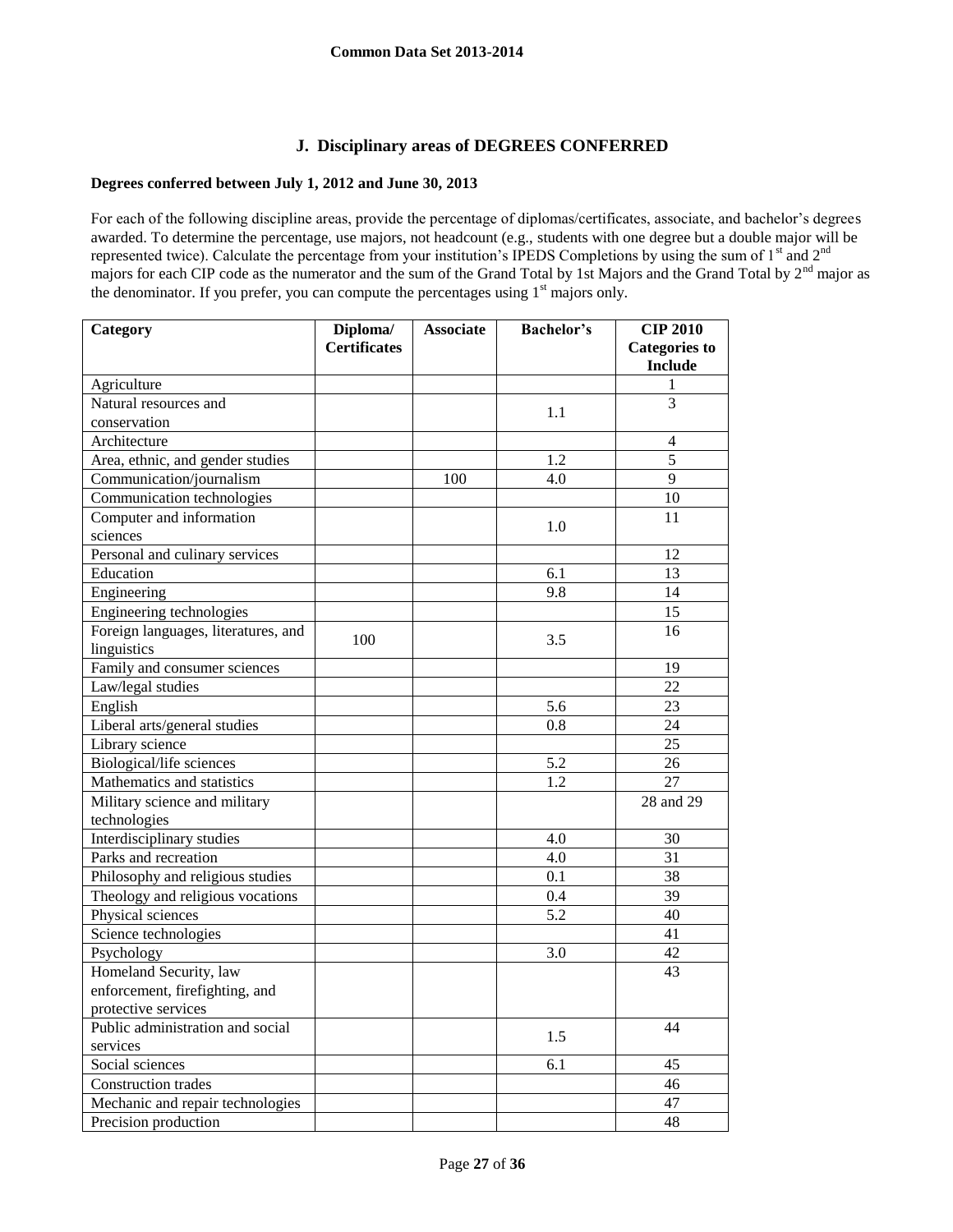| Transportation and materials               |      |      |      | 49 |
|--------------------------------------------|------|------|------|----|
| moving                                     |      |      |      |    |
| Visual and performing arts                 |      |      | 4.4  | 50 |
| Health professions and related<br>programs |      |      | 15.9 | 51 |
| Business/marketing                         |      |      | 14.0 | 52 |
| History                                    |      |      | 1.9  | 54 |
| <b>Other</b>                               |      |      |      |    |
| <b>TOTAL</b>                               | 100% | 100% | 100% |    |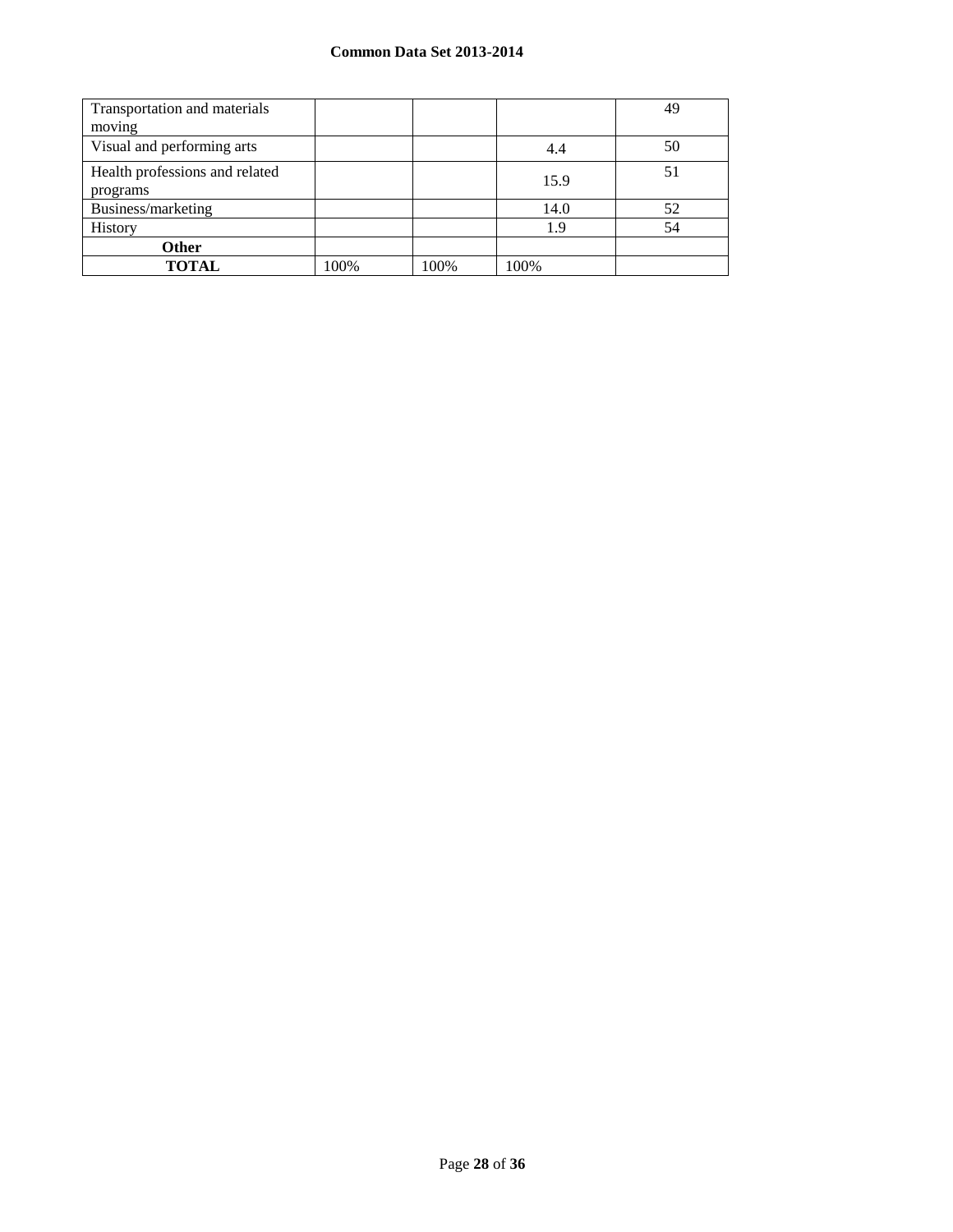# **Common Data Set Definitions**

### **All definitions related to the financial aid section appear at the end of the Definitions document.**

 Items preceded by an asterisk (\*) represent definitions agreed to among publishers which do not appear on the CDS document but may be present on individual publishers' surveys.

**\*Academic advisement:** Plan under which each student is assigned to a faculty member or a trained adviser, who, through regular meetings, helps the student plan and implement immediate and long-term academic and vocational goals.

**Accelerated program:** Completion of a college program of study in fewer than the usual number of years, most often by attending summer sessions and carrying extra courses during the regular academic term**.**

**Admitted student:** Applicant who is offered admission to a degree-granting program at your institution.

**\*Adult student services:** Admission assistance, support, orientation, and other services expressly for adults who have started college for the first time, or who are re-entering after a lapse of a few years.

**American Indian or Alaska Native:** A person having origins in any of the original peoples of North and South America (including Central America) and maintaining tribal affiliation or community attachment.

**Applicant (first-time, first year):** An individual who has fulfilled the institution's requirements to be considered for admission (including payment or waiving of the application fee, if any) and who has been notified of one of the following actions: admission, nonadmission, placement on waiting list, or application withdrawn (by applicant or institution).

**Application fee:** That amount of money that an institution charges for processing a student's application for acceptance. This amount is *not* creditable toward tuition and required fees, nor is it refundable if the student is not admitted to the institution.

**Asian:** A person having origins in any of the original peoples of the Far East, Southeast Asia, or the Indian subcontinent, including, for example, Cambodia, China, India, Japan, Korea, Malaysia, Pakistan, the Philippine Islands, Thailand, and Vietnam.

**Associate degree:** An award that normally requires at least two but less than four years of full-time equivalent college work.

**Bachelor's degree:** An award (baccalaureate or equivalent degree, as determined by the Secretary of the U.S. Department of Education) that normally requires at least four years but *not* more than five years of full-time equivalent college-level work. This includes ALL bachelor's degrees conferred in a five-year cooperative (work-study plan) program. (A cooperative plan provides for alternate class attendance and employment in business, industry, or government; thus, it allows students to combine actual work experience with their college studies.) Also, it includes bachelor's degrees in which the normal four years of work are completed in three years.

**Black or African American***:* A person having origins in any of the black racial groups of Africa.

**Board (charges):** Assume average cost for 19 meals per week or the maximum meal plan.

**Books and supplies (costs):** Average cost of books and supplies. Do not include unusual costs for special groups of students (e.g., engineering or art majors), unless they constitute the majority of students at your institution.

**Calendar system:** The method by which an institution structures most of its courses for the academic year.

**Campus Ministry:** Religious student organizations (denominational or nondenominational) devoted to fostering religious life on college campuses. May also refer to Campus Crusade for Christ, an interdenominational Christian organization.

**\*Career and placement services:** A range of services, including (often) the following: coordination of visits of employers to campus; aptitude and vocational testing; interest inventories, personal counseling; help in resume writing, interviewing, launching the job search; listings for those students desiring employment and those seeking permanent positions; establishment of a permanent reference folder; career resource materials.

**Carnegie units:** One year of study or the equivalent in a secondary school subject.

Page **29** of **36**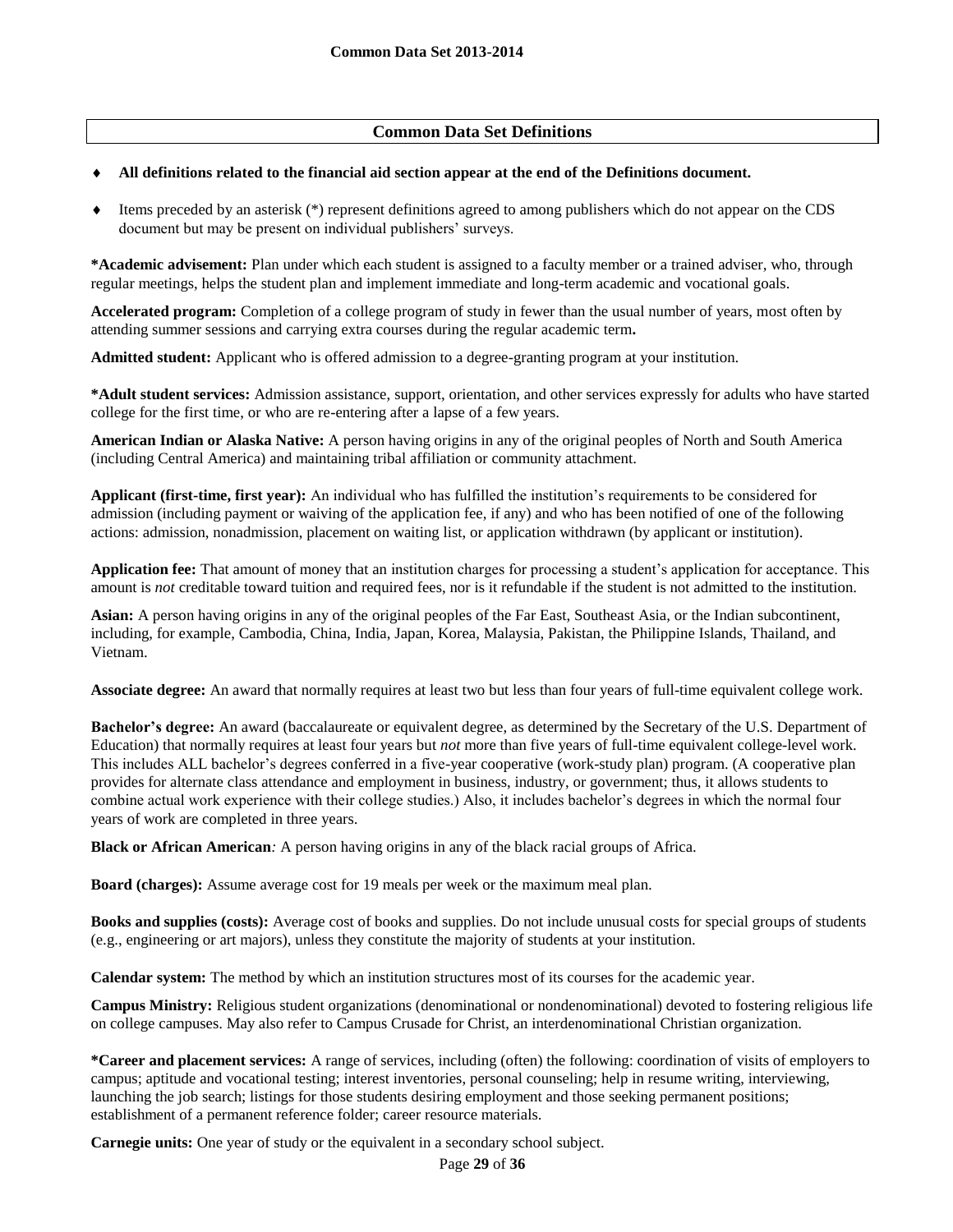## **Certificate:** See **Postsecondary award, certificate, or diploma.**

**Class rank:** The relative numerical position of a student in his or her graduating class, calculated by the high school on the basis of grade-point average, whether weighted or unweighted.

**College-preparatory program:** Courses in academic subjects (English, history and social studies, foreign languages, mathematics, science, and the arts) that stress preparation for college or university study.

**Common Application:** The standard application form distributed by the National Association of Secondary School Principals for a large number of private colleges who are members of the Common Application Group.

**\*Community service program:** Referral center for students wishing to perform volunteer work in the community or participate in volunteer activities coordinated by academic departments.

**Commuter:** A student who lives off campus in housing that is not owned by, operated by, or affiliated with the college. This category includes students who commute from home and students who have moved to the area to attend college.

**Contact hour:** A unit of measure that represents an hour of scheduled instruction given to students. Also referred to as clock hour.

**Continuous basis (for program enrollment):** A calendar system classification that is used by institutions that enroll students at any time during the academic year. For example, a cosmetology school or a word processing school might allow students to enroll and begin studies at various times, with no requirement that classes begin on a certain date.

**Cooperative education program:** A program that provides for alternate class attendance and employment in business, industry, or government.

**Cooperative housing:** College-owned, -operated, or -affiliated housing in which students share room and board expenses and participate in household chores to reduce living expenses.

**\*Counseling service:** Activities designed to assist students in making plans and decisions related to their education, career, or personal development.

**Credit:** Recognition of attendance or performance in an instructional activity (course or program) that can be applied by a recipient toward the requirements for a degree, diploma, certificate, or other formal award.

**Credit course:** A course that, if successfully completed, can be applied toward the number of courses required for achieving a degree, diploma, certificate, or other formal award.

**Credit hour:** A unit of measure representing an hour (50 minutes) of instruction over a 15-week period in a semester or trimester system or a 10-week period in a quarter system. It is applied toward the total number of hours needed for completing the requirements of a degree, diploma, certificate, or other formal award.

**Cross-registration:** A system whereby students enrolled at one institution may take courses at another institution without having to apply to the second institution.

**Deferred admission:** The practice of permitting admitted students to postpone enrollment, usually for a period of one academic term or one year.

**Degree:** An award conferred by a college, university, or other postsecondary education institution as official recognition for the successful completion of a program of studies.

**Degree-seeking students:** Students enrolled in courses for credit who are recognized by the institution as seeking a degree or formal award. At the undergraduate level, this is intended to include students enrolled in vocational or occupational programs.

**Differs by program (calendar system):** A calendar system classification that is used by institutions that have occupational/vocational programs of varying length. These schools may enroll students at specific times depending on the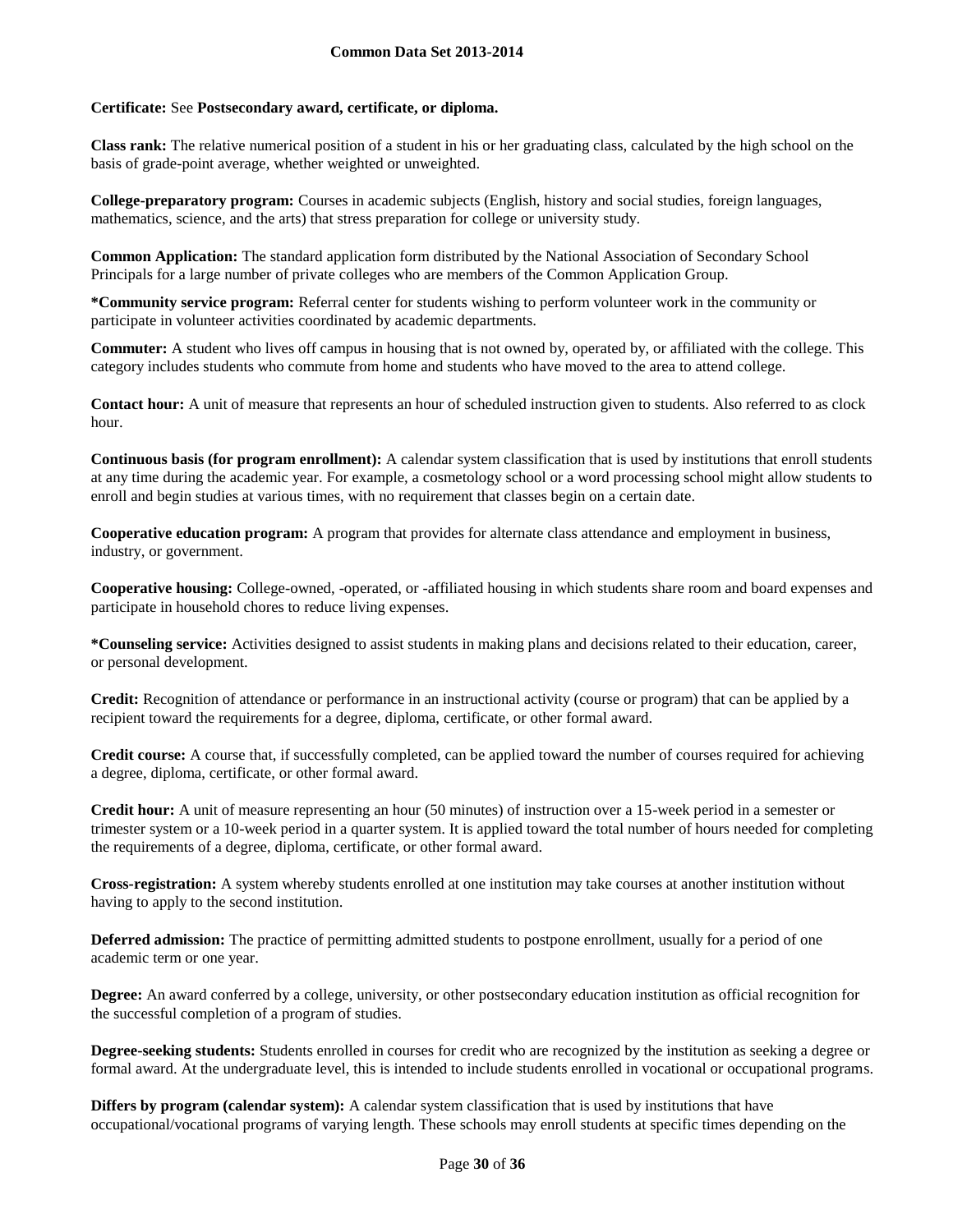program desired. For example, a school might offer a two-month program in January, March, May, September, and November; and a three-month program in January, April, and October.

## **Diploma:** See **Postsecondary award, certificate, or diploma.**

**Distance learning:** An option for earning course credit at off-campus locations via cable television, internet, satellite classes, videotapes, correspondence courses, or other means.

**Doctor's degree-research/scholarship**: A Ph.D. or other doctor's degree that requires advanced work beyond the master's level, including the preparation and defense of a dissertation based on original research, or the planning and execution of an original project demonstrating substantial artistic or scholarly achievement. Some examples of this type of degree may include Ed.D., D.M.A., D.B.A., D.Sc., D.A., or D.M, and others, as designated by the awarding institution.

**Doctor's degree-professional practice**: A doctor's degree that is conferred upon completion of a program providing the knowledge and skills for the recognition, credential, or license required for professional practice. The degree is awarded after a period of study such that the total time to the degree, including both pre-professional and professional preparation, equals at least six full-time equivalent academic years. Some of these degrees were formerly classified as "first-professional" and may include: Chiropractic (D.C. or D.C.M.); Dentistry (D.D.S. or D.M.D.); Law (L.L.B. or J.D.); Medicine (M.D.); Optometry (O.D.); Osteopathic Medicine (D.O); Pharmacy (Pharm.D.); Podiatry (D.P.M., Pod.D., D.P.); or, Veterinary Medicine (D.V.M.), and others, as designated by the awarding institution.

**Doctor's degree-other**: A doctor's degree that does not meet the definition of a doctor's degree - research/scholarship or a doctor's degree - professional practice.

**Double major:** Program in which students may complete two undergraduate programs of study simultaneously.

**Dual enrollment:** A program through which high school students may enroll in college courses while still enrolled in high school. Students are not required to apply for admission to the college in order to participate.

**Early action plan:** An admission plan that allows students to apply and be notified of an admission decision well in advance of the regular notification dates. If admitted, the candidate is not committed to enroll; the student may reply to the offer under the college's regular reply policy.

**Early admission:** A policy under which students who have not completed high school are admitted and enroll full time in college, usually after completion of their junior year.

**Early decision plan:** A plan that permits students to apply and be notified of an admission decision (and financial aid offer if applicable) well in advance of the regular notification date. Applicants agree to accept an offer of admission and, if admitted, to withdraw their applications from other colleges. There are three possible decisions for early decision applicants: admitted, denied, or not admitted but forwarded for consideration with the regular applicant pool, without prejudice.

**English as a Second Language (ESL):** A course of study designed specifically for students whose native language is not English.

**Exchange student program-domestic:** Any arrangement between a student and a college that permits study for a semester or more at another college **in the United States** without extending the amount of time required for a degree. **See also Study abroad**.

**External degree program:** A program of study in which students earn credits toward a degree through independent study, college courses, proficiency examinations, and personal experience. External degree programs require minimal or no classroom attendance.

**Extracurricular activities (as admission factor):** Special consideration in the admissions process given for participation in both school and nonschool-related activities of interest to the college, such as clubs, hobbies, student government, athletics, performing arts, etc.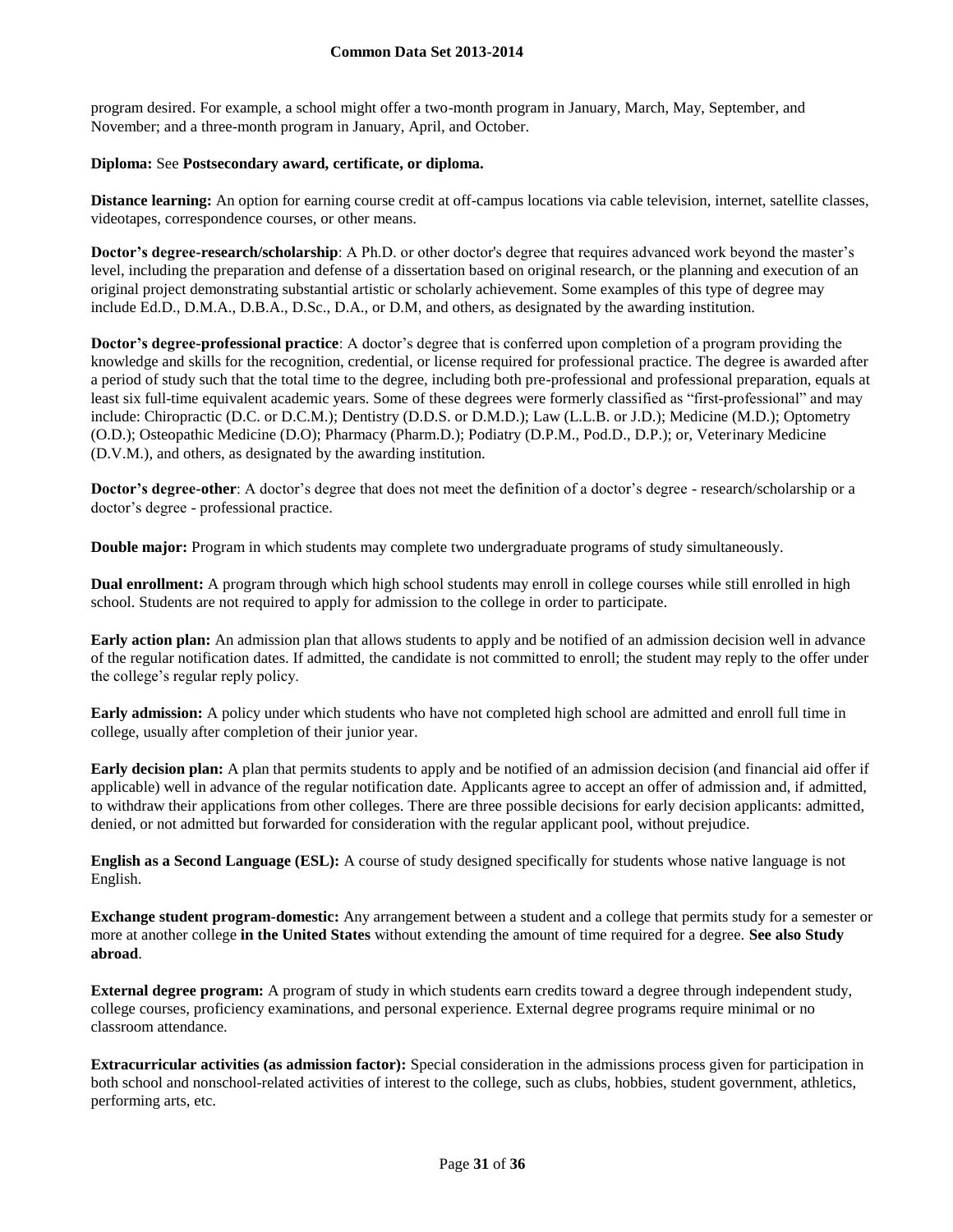First-time student: A student attending any institution for the first time at the level enrolled. Includes students enrolled in the fall term who attended a postsecondary institution for the first time at the same level in the prior summer term. Also includes students who entered with advanced standing (college credit earned before graduation from high school).

**First-time, first-year (freshman) student:** A student attending any institution for the first time at the undergraduate level. Includes students enrolled in the fall term who attended college for the first time in the prior summer term. Also includes students who entered with advanced standing (college credits earned before graduation from high school).

First-year student: A student who has completed less than the equivalent of 1 full year of undergraduate work; that is, less than 30 semester hours (in a 120-hour degree program) or less than 900 contact hours.

**Freshman:** A first-year undergraduate student.

**\*Freshman/new student orientation:** Orientation addressing the academic, social, emotional, and intellectual issues involved in beginning college. May be a few hours or a few days in length; at some colleges, there is a fee.

**Full-time student (undergraduate):** A student enrolled for 12 or more semester credits, 12 or more quarter credits, or 24 or more contact hours a week each term.

**Geographical residence (as admission factor):** Special consideration in the admission process given to students from a particular region, state, or country of residence.

**Grade-point average (academic high school GPA):** The sum of grade points a student has earned in secondary school divided by the number of courses taken. The most common system of assigning numbers to grades counts four points for an A, three points for a B, two points for a C, one point for a D, and no points for an E or F. Unweighted GPA's assign the same weight to each course. Weighting gives students additional points for their grades in advanced or honors courses.

**Graduate student:** A student who holds a bachelor's or equivalent, and is taking courses at the post-baccalaureate level.

**\*Health services:** Free or low cost on-campus primary and preventive health care available to students.

**High school diploma or recognized equivalent:** A document certifying the successful completion of a prescribed secondary school program of studies, or the attainment of satisfactory scores on the Tests of General Educational Development (GED), or another state-specified examination.

**Hispanic or Latino:** A person of Mexican, Puerto Rican, Cuban, South or Central American, or other Spanish culture or origin, regardless of race.

**Honors program:** Any special program for very able students offering the opportunity for educational enrichment, independent study, acceleration, or some combination of these.

**Independent study:** Academic work chosen or designed by the student with the approval of the department concerned, under an instructor's supervision, and usually undertaken outside of the regular classroom structure.

**In-state tuition:** The tuition charged by institutions to those students who meet the state's or institution's residency requirements.

## **International student:** See **Nonresident alien.**

**International student group:** Student groups that facilitate cultural dialogue, support a diverse campus, assist international students in acclimation and creating a social network.

**Internship:** Any short-term, supervised work experience usually related to a student's major field, for which the student earns academic credit. The work can be full- or part-time, on- or off-campus, paid or unpaid.

**\*Learning center:** Center offering assistance through tutors, workshops, computer programs, or audiovisual equipment in reading, writing, math, and skills such as taking notes, managing time, taking tests.

**\*Legal services:** Free or low cost legal advice for a range of issues (personal and other).

**Liberal arts/career combination:** Program in which a student earns undergraduate degrees in two separate fields, one in a liberal arts major and the other in a professional or specialized major, whether on campus or through cross-registration.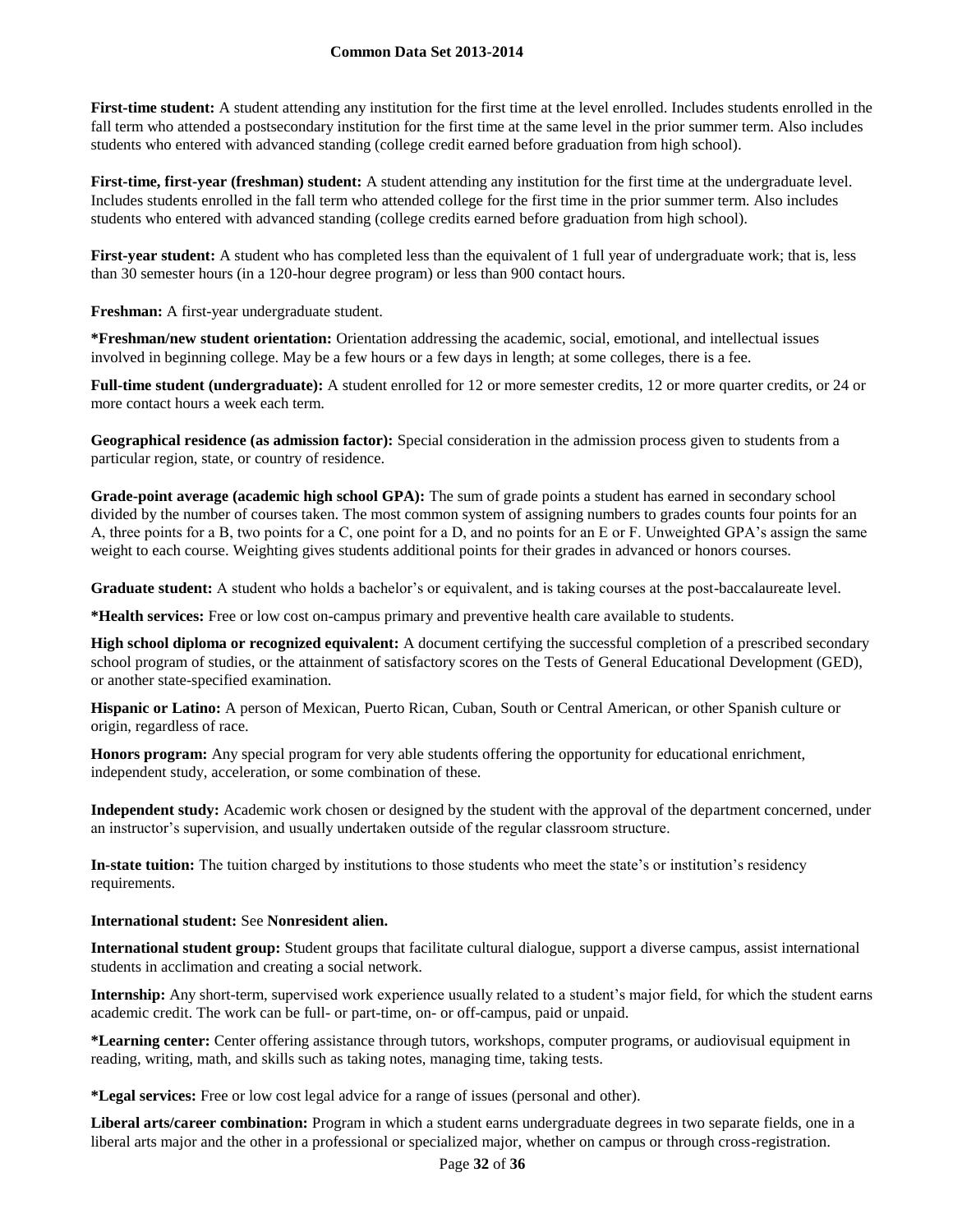**Master's degree**: An award that requires the successful completion of a program of study of generally one or two full-time equivalent academic years of work beyond the bachelor's degree. Some of these degrees, such as those in Theology (M.Div., M.H.L./Rav) that were formerly classified as "first-professional", may require more than two full-time equivalent academic years of work.

**Minority affiliation (as admission factor):** Special consideration in the admission process for members of designated racial/ethnic minority groups.

**\*Minority student center:** Center with programs, activities, and/or services intended to enhance the college experience of students of color.

**Model United Nations:** A simulation activity focusing on conflict resolution, globalization, and diplomacy. Assuming roles as foreign ambassadors and "delegates," students conduct research, engage in debate, draft resolutions, and may participate in a national Model UN conference.

**Native Hawaiian or Other Pacific Islander:** A person having origins in any of the original peoples of Hawaii, Guam, Samoa, or other Pacific Islands.

**Nonresident alien:** A person who is not a citizen or national of the United States and who is in this country on a visa or temporary basis and does not have the right to remain indefinitely.

**\*On-campus day care:** Licensed day care for students' children (usually age 3 and up); usually for a fee.

**Open admission:** Admission policy under which virtually all secondary school graduates or students with GED equivalency diplomas are admitted without regard to academic record, test scores, or other qualifications.

**Other expenses (costs):** Include average costs for clothing, laundry, entertainment, medical (if not a required fee), and furnishings.

**Out-of-state tuition:** The tuition charged by institutions to those students who do not meet the institution's or state's residency requirements.

**Part-time student (undergraduate):** A student enrolled for fewer than 12 credits per semester or quarter, or fewer than 24 contact hours a week each term.

**\*Personal counseling**: One-on-one or group counseling with trained professionals for students who want to explore personal, educational, or vocational issues.

**Post-baccalaureate certificate:** An award that requires completion of an organized program of study requiring 18 credit hours beyond the bachelor's; designed for persons who have completed a baccalaureate degree but do not meet the requirements of academic degrees carrying the title of master.

**Post-master's certificate:** An award that requires completion of an organized program of study of 24 credit hours beyond the master's degree but does not meet the requirements of academic degrees at the doctoral level.

**Postsecondary award, certificate, or diploma:** Includes the following three IPEDS definitions for postsecondary awards, certificates, and diplomas of varying durations and credit/contact hour requirements—

*Less Than 1 Academic Year:* Requires completion of an organized program of study at the postsecondary level (below the baccalaureate degree) in less than 1 academic year (2 semesters or 3 quarters) or in less than 900 contact hours by a student enrolled full-time.

*At Least 1 But Less Than 2 Academic Years:* Requires completion of an organized program of study at the postsecondary level (below the baccalaureate degree) in at least 1 but less than 2 full-time equivalent academic years, or designed for completion in at least 30 but less than 60 credit hours, or in at least 900 but less than 1,800 contact hours.

*At Least 2 But Less Than 4 Academic Years:* Requires completion of an organized program of study at the postsecondary level (below the baccalaureate degree) in at least 2 but less than 4 full-time equivalent academic years, or designed for completion in at least 60 but less than 120 credit hours, or in at least 1,800 but less than 3,600 contact hours.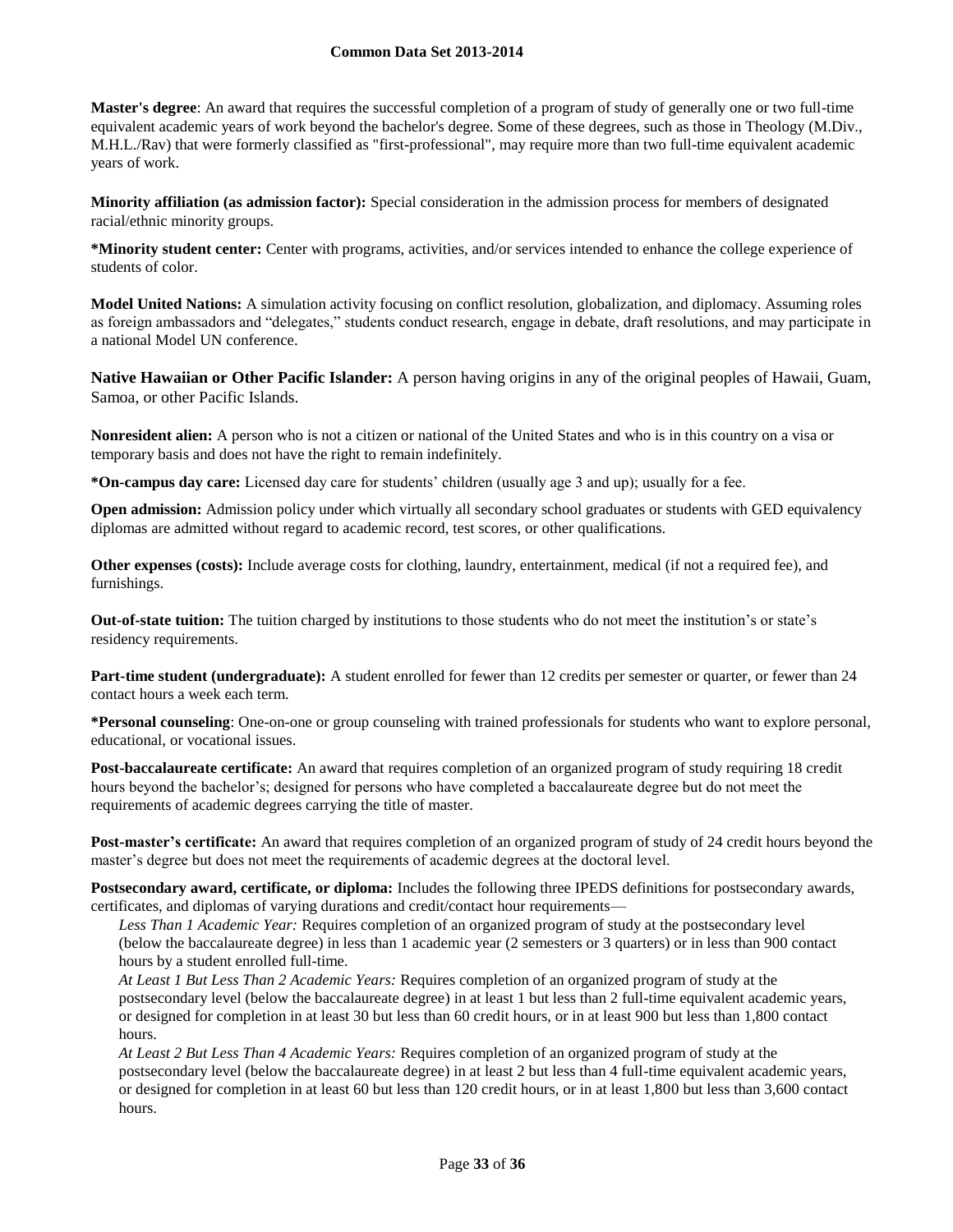**Private institution:** An educational institution controlled by a private individual(s) or by a nongovernmental agency, usually supported primarily by other than public funds, and operated by other than publicly elected or appointed officials.

**Private for-profit institution:** A private institution in which the individual(s) or agency in control receives compensation, other than wages, rent, or other expenses for the assumption of risk.

**Private nonprofit institution:** A private institution in which the individual(s) or agency in control receives no compensation, other than wages, rent, or other expenses for the assumption of risk. These include both independent nonprofit schools and those affiliated with a religious organization.

### **Proprietary institution:** See **Private for-profit institution.**

**Public institution:** An educational institution whose programs and activities are operated by publicly elected or appointed school officials, and which is supported primarily by public funds.

**Quarter calendar system:** A calendar system in which the academic year consists of three sessions called quarters of about 12 weeks each. The range may be from 10 to 15 weeks. There may be an additional quarter in the summer.

**Race/ethnicity:** Category used to describe groups to which individuals belong, identify with, or belong in the eyes of the community. The categories do not denote scientific definitions of anthropological origins. A person may be counted in only one group.

**Race/ethnicity unknown:** Category used to classify students or employees whose race/ethnicity is not known and whom institutions are unable to place in one of the specified racial/ethnic categories.

**Religious affiliation/commitment (as admission factor):** Special consideration given in the admission process for affiliation with a certain church or faith/religion, commitment to a religious vocation, or observance of certain religious tenets/lifestyle.

**\*Religious counseling:** One-on-one or group counseling with trained professionals for students who want to explore religious problems or issues.

**\*Remedial services:** Instructional courses designed for students deficient in the general competencies necessary for a regular postsecondary curriculum and educational setting.

**Required fees:** Fixed sum charged to students for items not covered by tuition and required of such a large proportion of all students that the student who does NOT pay is the exception. Do not include application fees or optional fees such as lab fees or parking fees.

**Resident alien or other eligible non-citizen:** A person who is not a citizen or national of the United States and who has been admitted as a legal immigrant for the purpose of obtaining permanent resident alien status (and who holds either an alien registration card [Form I-551 or I-151], a Temporary Resident Card [Form I-688], or an Arrival-Departure Record [Form I-94] with a notation that conveys legal immigrant status, such as Section 207 Refugee, Section 208 Asylee, Conditional Entrant Parolee or Cuban-Haitian).

**Room and board (charges)—on campus:** Assume double occupancy in institutional housing and 19 meals per week (or maximum meal plan).

**Secondary school record (as admission factor):** Information maintained by the secondary school that may include such things as the student's high school transcript, class rank, GPA, and teacher and counselor recommendations.

**Semester calendar system:** A calendar system that consists of two semesters during the academic year with about 16 weeks for each semester of instruction. There may be an additional summer session.

**Student-designed major:** A program of study based on individual interests, designed with the assistance of an adviser.

**Study abroad:** Any arrangement by which a student completes part of the college program studying in another country. Can be at a campus abroad or through a cooperative agreement with some other U.S. college or an institution of another country.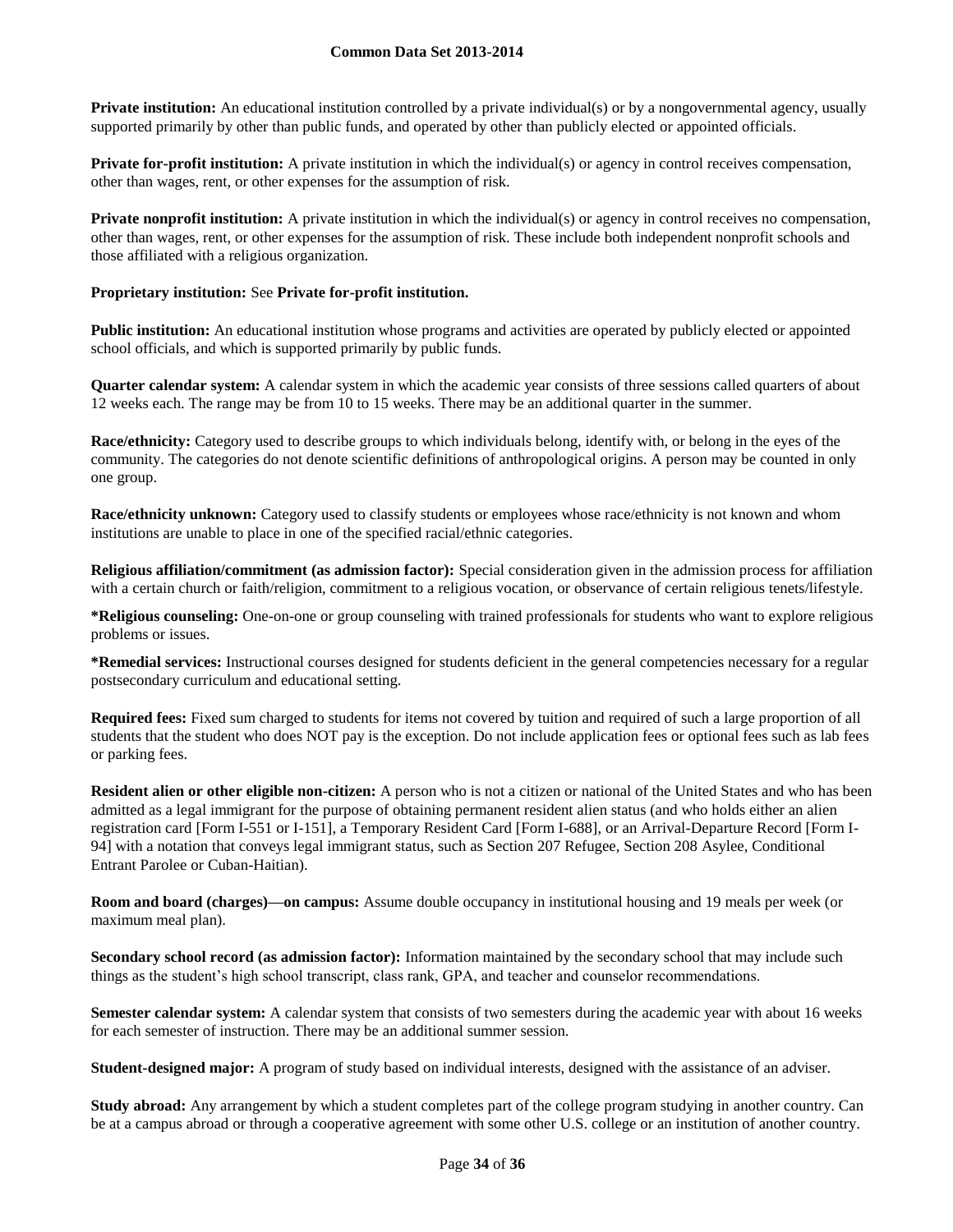**\*Summer session:** A summer session is shorter than a regular semester and not considered part of the academic year. It is not the third term of an institution operating on a trimester system or the fourth term of an institution operating on a quarter calendar system. The institution may have 2 or more sessions occurring in the summer months. Some schools, such as vocational and beauty schools, have year-round classes with no separate summer session.

**Talent/ability (as admission factor):** Special consideration given to students with demonstrated talent/abilities in areas of interest to the institution (e.g., sports, the arts, languages, etc.).

**Teacher certification program:** Program designed to prepare students to meet the requirements for certification as teachers in elementary, middle/junior high, and secondary schools.

**Transfer applicant:** An individual who has fulfilled the institution's requirements to be considered for admission (including payment or waiving of the application fee, if any) and who has previously attended another college or university and earned college-level credit.

**Transfer student:** A student entering the institution for the first time but known to have previously attended a postsecondary institution at the same level (e.g., undergraduate). The student may transfer with or without credit.

**Transportation (costs):** Assume two round trips to student's hometown per year for students in institutional housing or daily travel to and from your institution for commuter students.

**Trimester calendar system:** An academic year consisting of 3 terms of about 15 weeks each.

**Tuition:** Amount of money charged to students for instructional services. Tuition may be charged per term, per course, or per credit.

**\*Tutoring:** May range from one-on-one tutoring in specific subjects to tutoring in an area such as math, reading, or writing. Most tutors are college students; at some colleges, they are specially trained and certified.

Unit: a standard of measurement representing hours of academic instruction (e.g., semester credit, quarter credit, contact hour).

**Undergraduate:** A student enrolled in a four- or five-year bachelor's degree program, an associate degree program, or a vocational or technical program below the baccalaureate.

**\*Veteran's counseling:** Helps veterans and their dependents obtain benefits for their selected program and provides certifications to the Veteran's Administration. May also provide personal counseling on the transition from the military to a civilian life.

**\*Visually impaired:** Any person whose sight loss is not correctable and is sufficiently severe as to adversely affect educational performance.

**Volunteer work (as admission factor):** Special consideration given to students for activity done on a volunteer basis (e.g., tutoring, hospital care, working with the elderly or disabled) as a service to the community or the public in general.

Wait list: List of students who meet the admission requirements but will only be offered a place in the class if space becomes available.

**Weekend college:** A program that allows students to take a complete course of study and attend classes only on weekends.

**White:** A person having origins in any of the original peoples of Europe, the Middle East, or North Africa.

**\*Women's center:** Center with programs, academic activities, and/or services intended to promote an understanding of the evolving roles of women.

**Work experience (as admission factor):** Special consideration given to students who have been employed prior to application, whether for relevance to major, demonstration of employment-related skills, or as explanation of student's academic and extracurricular record.